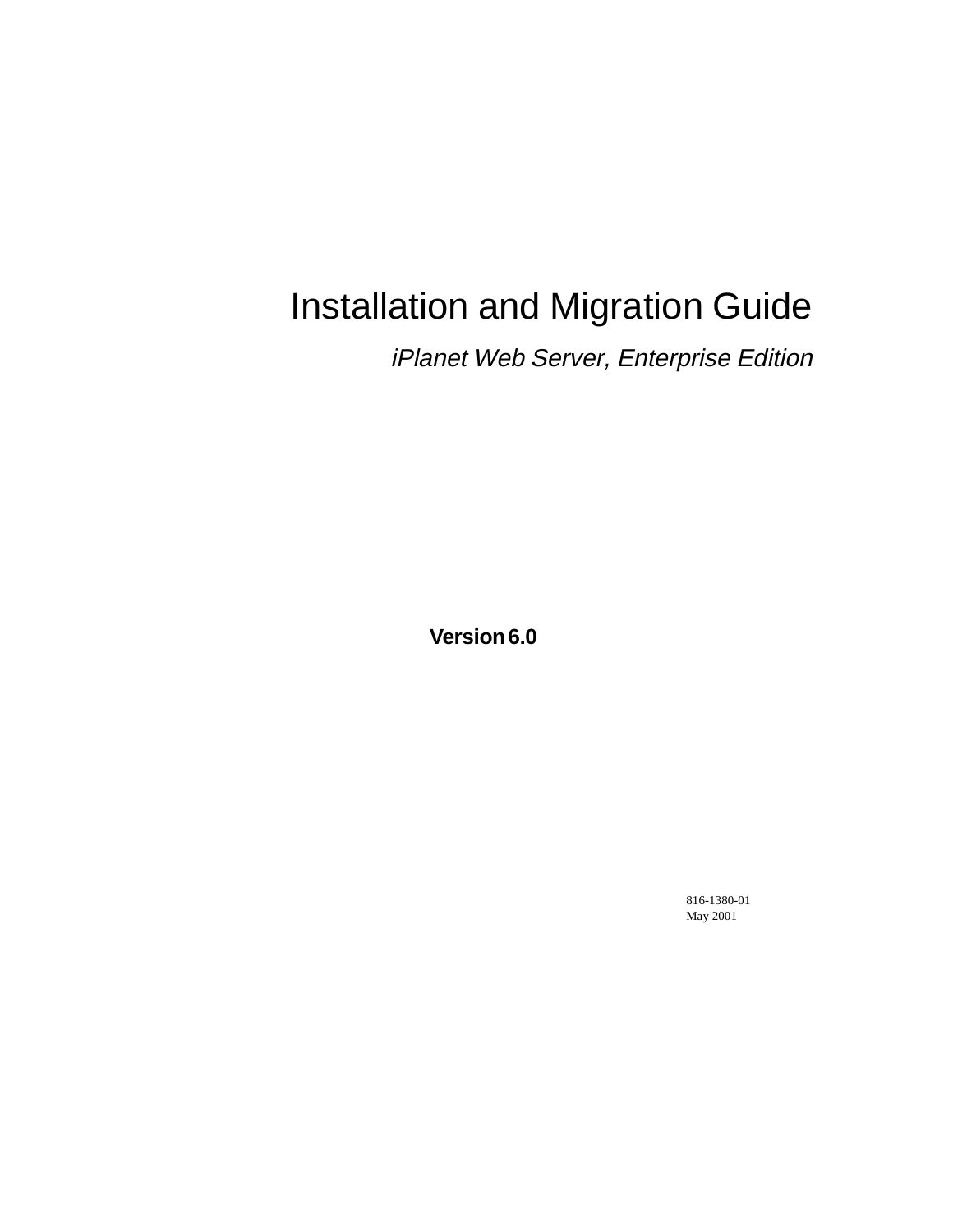Copyright © 2001 Sun Microsystems, Inc. Some preexisting portions Copyright © 2001 Netscape Communications Corporation. All rights reserved.

Sun, Sun Microsystems, and the Sun logo, iPlanet, and the iPlanet logo are trademarks or registered trademarks of Sun Microsystems, Inc. in the United States and other countries. Netscape and the Netscape N logo are registered trademarks of Netscape Communications Corporation in the U.S. and other countries. Other Netscape logos, product names, and service names are also trademarks of Netscape Communications Corporation, which may be registered in other countries.

This product includes software developed by Apache Software Foundation (http://www.apache.org/). Copyright (c) 1999 The Apache Software Foundation. All rights reserved.

This product includes software developed by the University of California, Berkeley and its contributors. Copyright (c) 1990, 1993, 1994 The Regents of the University of California. All rights reserved.

Federal Acquisitions: Commercial Software—Government Users Subject to Standard License Terms and **Conditions** 

The product described in this document is distributed under licenses restricting its use, copying, distribution, and decompilation. No part of the product or this document may be reproduced in any form by any means without prior written authorization of the Sun-Netscape Alliance and its licensors, if any.

THIS DOCUMENTATION IS PROVIDED "AS IS" AND ALL EXPRESS OR IMPLIED CONDITIONS, REPRESENTATIONS AND WARRANTIES, INCLUDING ANY IMPLIED WARRANTY OF MERCHANTABILITY, FITNESS FOR A PARTICULAR PURPOSE OR NON-INFRINGEMENT, ARE DISCLAIMED, EXCEPT TO THE EXTENT THAT SUCH DISCLAIMERS ARE HELD TO BE LEGALLY INVALID.

Copyright © 2000 Sun Microsystems, Inc. Pour certaines parties préexistantes, Copyright © 2000 Netscape Communication Corp. Tous droits réservés.

\_\_\_\_\_\_\_\_\_\_\_\_\_\_\_\_\_\_\_\_\_\_\_\_\_\_\_\_\_\_\_\_\_\_\_\_\_\_\_\_\_\_\_\_\_\_\_\_\_\_\_\_\_\_\_\_\_\_\_\_\_\_\_\_\_\_\_\_\_\_\_\_\_\_\_\_\_\_\_\_\_\_\_\_\_\_\_\_

Sun, Sun Microsystems, et the Sun logo, iPlanet, and the iPlanet logo sont des marques de fabrique ou des marques déposées de Sun Microsystems, Inc. aux Etats-Unis et d'autre pays. Netscape et the Netscape N logo sont des marques déposées de Netscape Communications Corporation aux Etats-Unis et d'autre pays. Les autres logos, les noms de produit, et les noms de service de Netscape sont des marques déposées de Netscape Communications Corporation dans certains autres pays.

Le produit décrit dans ce document est distribué selon des conditions de licence qui en restreignent l'utilisation, la copie, la distribution et la décompilation. Aucune partie de ce produit ni de ce document ne peut être reproduite sous quelque forme ou par quelque moyen que ce soit sans l'autorisation écrite préalable de l'Alliance Sun-Netscape et, le cas échéant, de ses bailleurs de licence.

CETTE DOCUMENTATION EST FOURNIE "EN L'ÉTAT", ET TOUTES CONDITIONS EXPRESSES OU IMPLICITES, TOUTES REPRÉSENTATIONS ET TOUTES GARANTIES, Y COMPRIS TOUTE GARANTIE IMPLICITE D'APTITUDE À LA VENTE, OU À UN BUT PARTICULIER OU DE NON CONTREFAÇON SONT EXCLUES, EXCEPTÉ DANS LA MESURE OÙ DE TELLES EXCLUSIONS SERAIENT CONTRAIRES À LA LOI.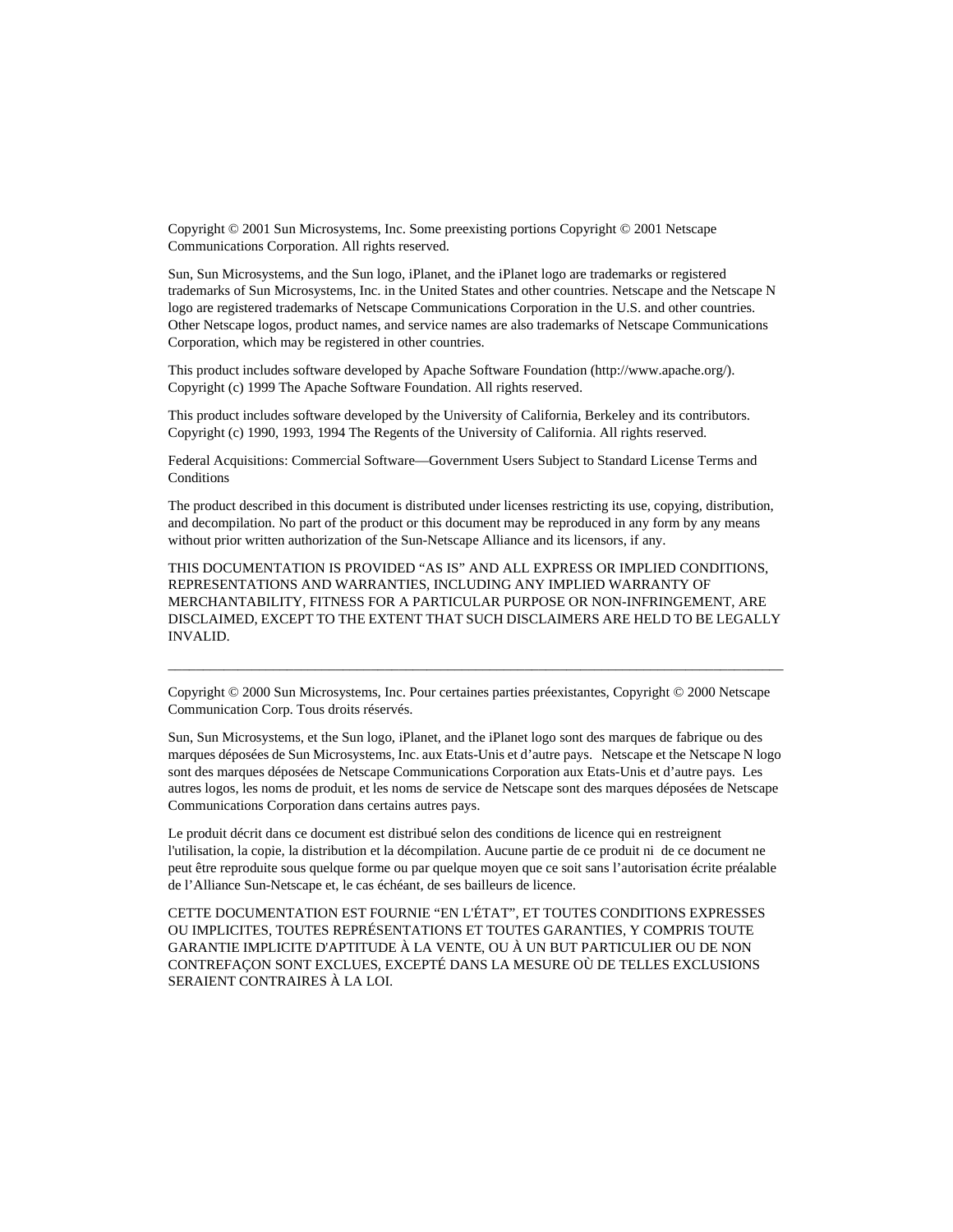# **Contents**

| Chapter 1 Before You Install iPlanet Web Server, Enterprise Edition  11 |  |
|-------------------------------------------------------------------------|--|
|                                                                         |  |
|                                                                         |  |
|                                                                         |  |
|                                                                         |  |
|                                                                         |  |
|                                                                         |  |
|                                                                         |  |
|                                                                         |  |
|                                                                         |  |
|                                                                         |  |
|                                                                         |  |
|                                                                         |  |
|                                                                         |  |
|                                                                         |  |
|                                                                         |  |
|                                                                         |  |
|                                                                         |  |
|                                                                         |  |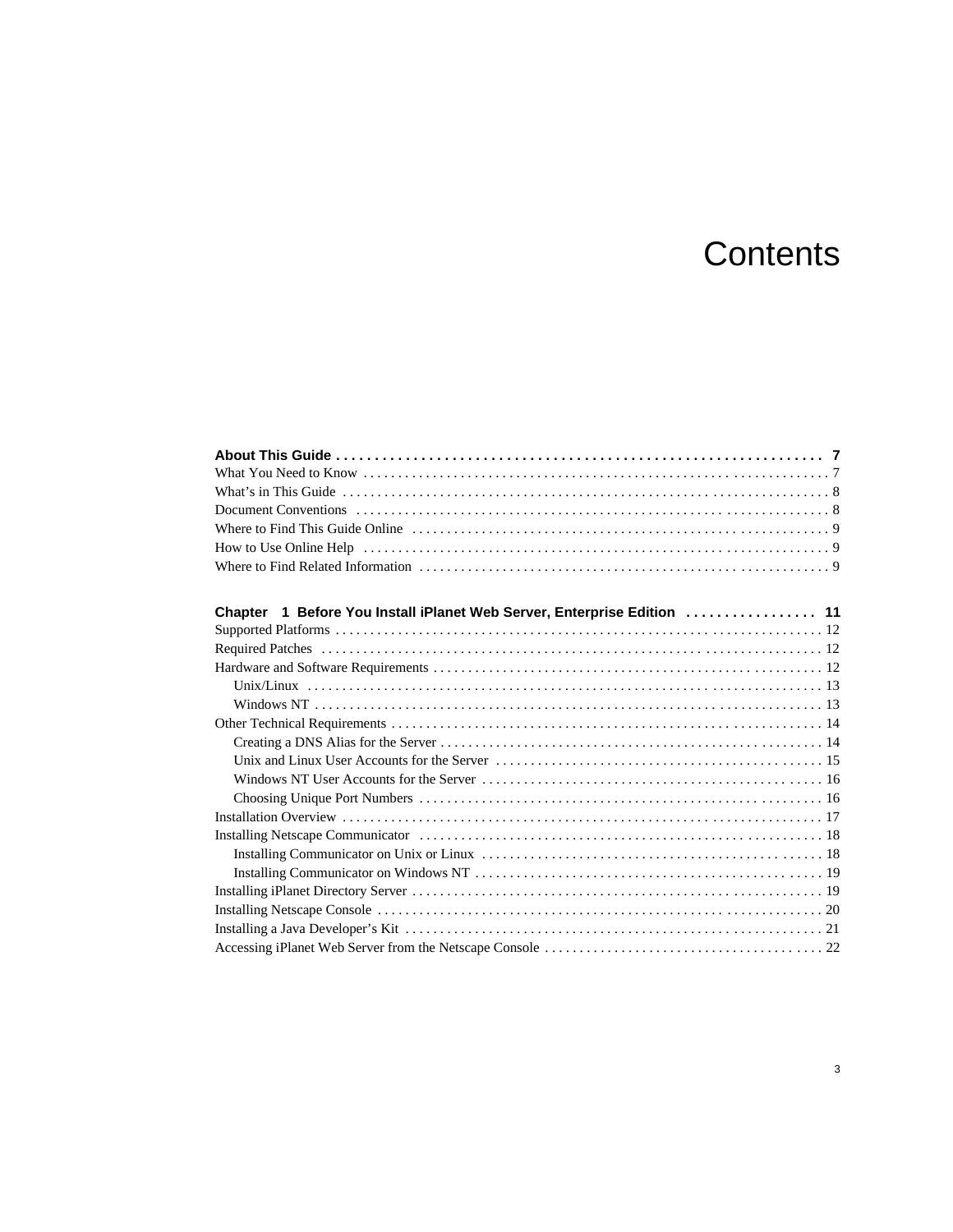| Chapter 2 Installing iPlanet Web Server, Enterprise Edition on Unix  23          |  |
|----------------------------------------------------------------------------------|--|
|                                                                                  |  |
|                                                                                  |  |
|                                                                                  |  |
|                                                                                  |  |
|                                                                                  |  |
|                                                                                  |  |
|                                                                                  |  |
|                                                                                  |  |
|                                                                                  |  |
|                                                                                  |  |
|                                                                                  |  |
|                                                                                  |  |
|                                                                                  |  |
| 3 Installing iPlanet Web Server, Enterprise Edition on Windows NT  41<br>Chapter |  |
|                                                                                  |  |
|                                                                                  |  |
|                                                                                  |  |
|                                                                                  |  |
|                                                                                  |  |
|                                                                                  |  |
|                                                                                  |  |
|                                                                                  |  |
|                                                                                  |  |
| Chapter                                                                          |  |
|                                                                                  |  |
|                                                                                  |  |
|                                                                                  |  |
|                                                                                  |  |
|                                                                                  |  |
|                                                                                  |  |
|                                                                                  |  |
|                                                                                  |  |
|                                                                                  |  |
|                                                                                  |  |
|                                                                                  |  |
|                                                                                  |  |
|                                                                                  |  |
|                                                                                  |  |
|                                                                                  |  |
|                                                                                  |  |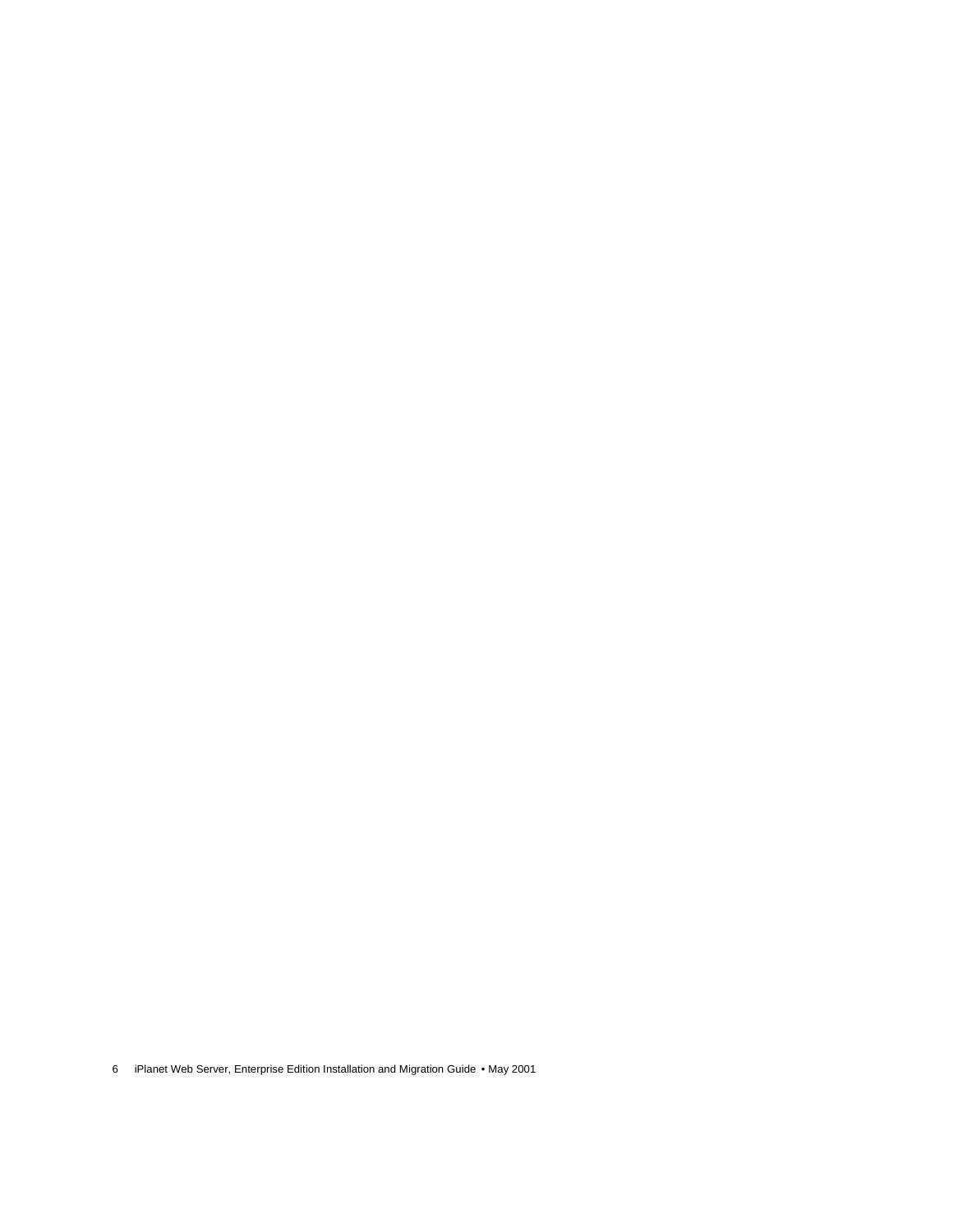# About This Guide

<span id="page-6-0"></span>This guide explains how to install iPlanet™ Web Server, Enterprise Edition 6.0 and how to migrate from a previous version of the iPlanet Web Server to this version.

This preface contains the following sections:

- What You Need to Know
- • [What's in This Guide](#page-7-0)
- • [Document Conventions](#page-7-0)
- • [Where to Find This Guide Online](#page-8-0)
- • [How to Use Online Help](#page-8-0)
- • [Where to Find Related Information](#page-8-0)

# What You Need to Know

The guide assumes that you are a server administrator with a general understanding of the following:

- The Internet and the World Wide Web
- The iPlanet Web Server architecture, as explained in the iPlanet Web Server *Administrator's Guide*.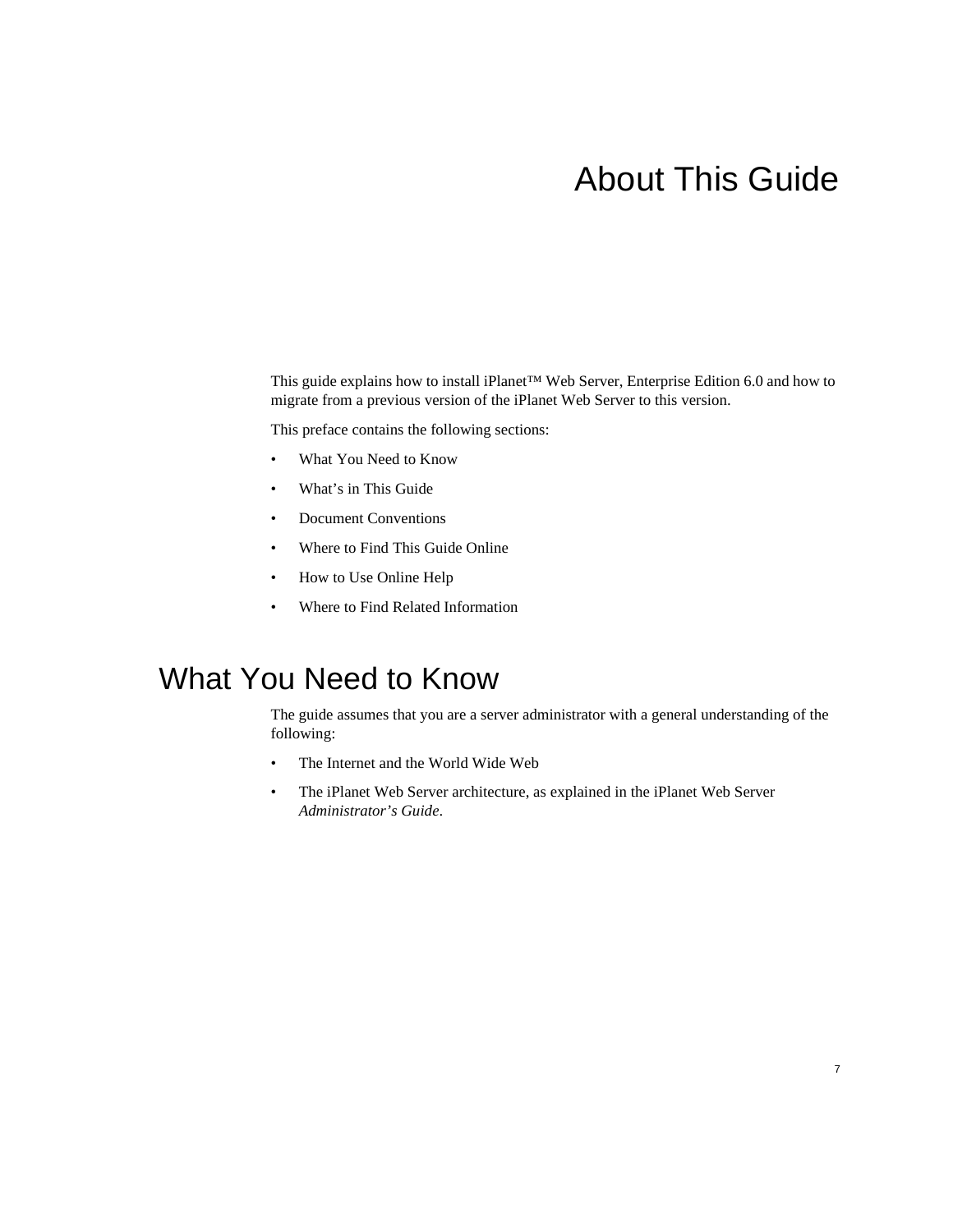# <span id="page-7-0"></span>What's in This Guide

The iPlanet Web Server *Installation and Migration Guide* covers the information you need to install iPlanet Web Server on your system. If you have a previous version of iPlanet Web Server installed, this guide also explains how to migrate your data.

| If you want to do this:                                                                                                     | See this chapter:                                                               |
|-----------------------------------------------------------------------------------------------------------------------------|---------------------------------------------------------------------------------|
| Find out what you need to do before installing the<br>server, including installing other products<br>required by the server | Chapter 1, "Before You Install iPlanet"<br>Web Server, Enterprise Edition"      |
| Get step by step instructions for installing and<br>uninstalling the server on Unix                                         | Chapter 2, "Installing iPlanet Web Server,<br>Enterprise Edition on Unix"       |
| Get step by step instructions for installing and<br>uninstalling the server on NT                                           | Chapter 3, "Installing iPlanet Web Server,<br>Enterprise Edition on Windows NT" |
| Migrate your data and applications from iPlanet<br>Web Server 4.x.                                                          | Chapter 4, "Migrating Your Web Server"                                          |
| Find information in the guide                                                                                               | Index                                                                           |

# Document Conventions

This guide uses the following conventions:

- When this document refers to iPlanet Web Server, it refers to the Enterprise Edition.
- The monospace font is used for sample code and code listings, API and language elements (such as method names and property names), filenames, path names, directory names, HTML tags, and any text that must be typed on the screen.
- The *italic* font is used in code to represent placeholder parameters that should be replaced with an actual value. It is also used for book titles, emphasis, letters as letters (for example, "Spell it with a *T*."), and words as words (for example, "The word *server* is in every product name.").
- A slash  $\binom{n}{2}$  is used to separate directories in a path. (Windows NT supports both the slash and the backslash.)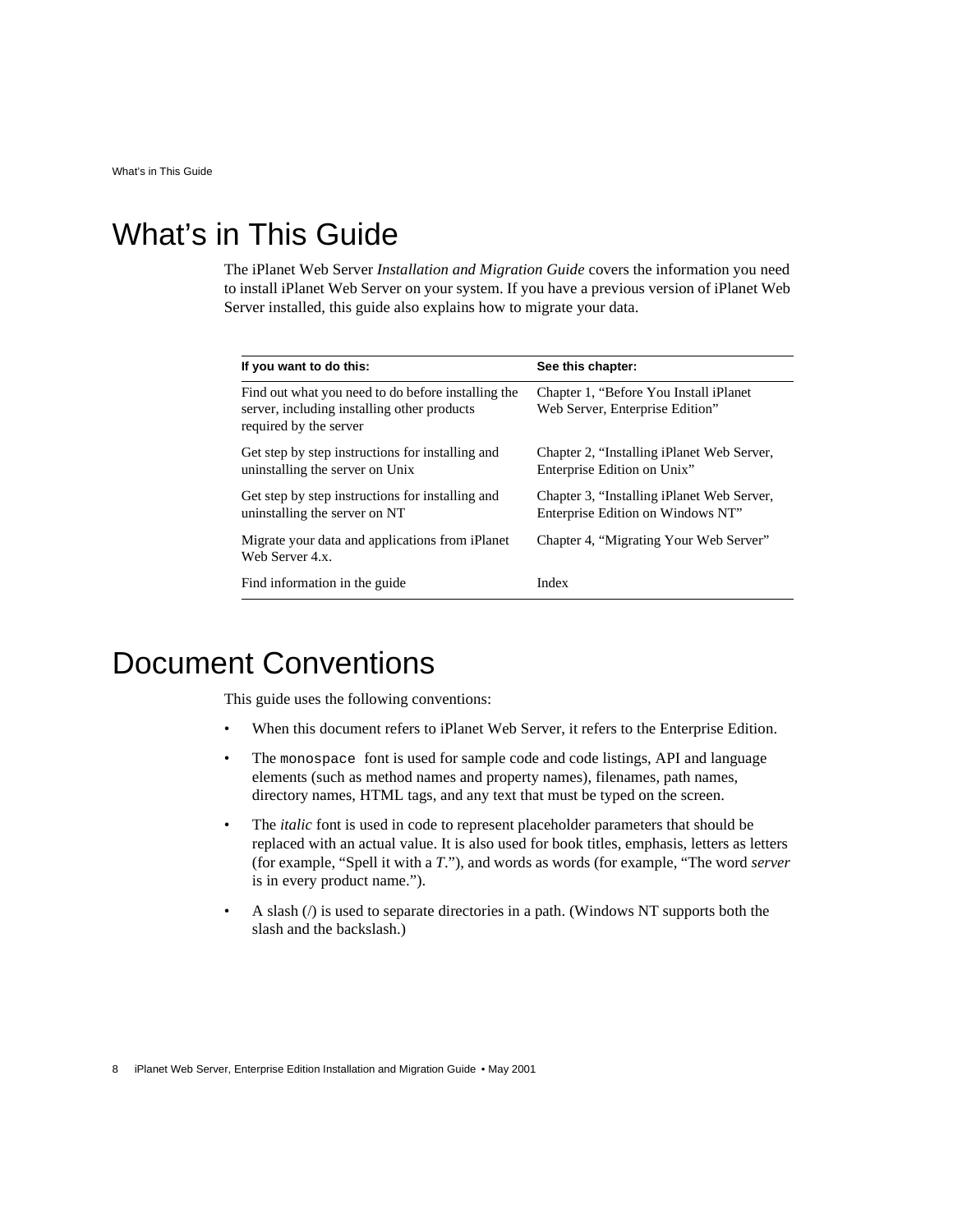# <span id="page-8-0"></span>Where to Find This Guide Online

You can find the iPlanet Web Server *Installation Guide* online in PDF and HTML formats. To find these files, use this URL:

http://docs.iplanet.com/docs/manuals/enterprise.html

The information in this guide is also part of the help system for iPlanet Web Server. See "How to Use Online Help."

# How to Use Online Help

When you are using iPlanet Web Server, you can click Help in any iPlanet Web Server window to open a web browser window showing explanations of all of the window's user interface fields. You can then navigate to other parts of the help document, as well as the entire documentation set. The installation programs do not have online help, but some migration screens do.

# Where to Find Related Information

In addition to this guide, iPlanet Web Server comes with supplementary information for administrators as well as documentation for end users and developers. These documents are available through your online help system, from the DocHome button.

In addition, all documents are available online. Use the following URL to see all the iPlanet Web Server documentation:

http://docs.iplanet.com/docs/manuals/enterprise.html

These are the iPlanet Web Server, Enterprise Edition documents that are available:

- *Administrator's Guide*
- *Programmer's Guide*
- *NSAPI Programmer's Guide*
- *Programmer's Guide to Servlets*
- Release Notes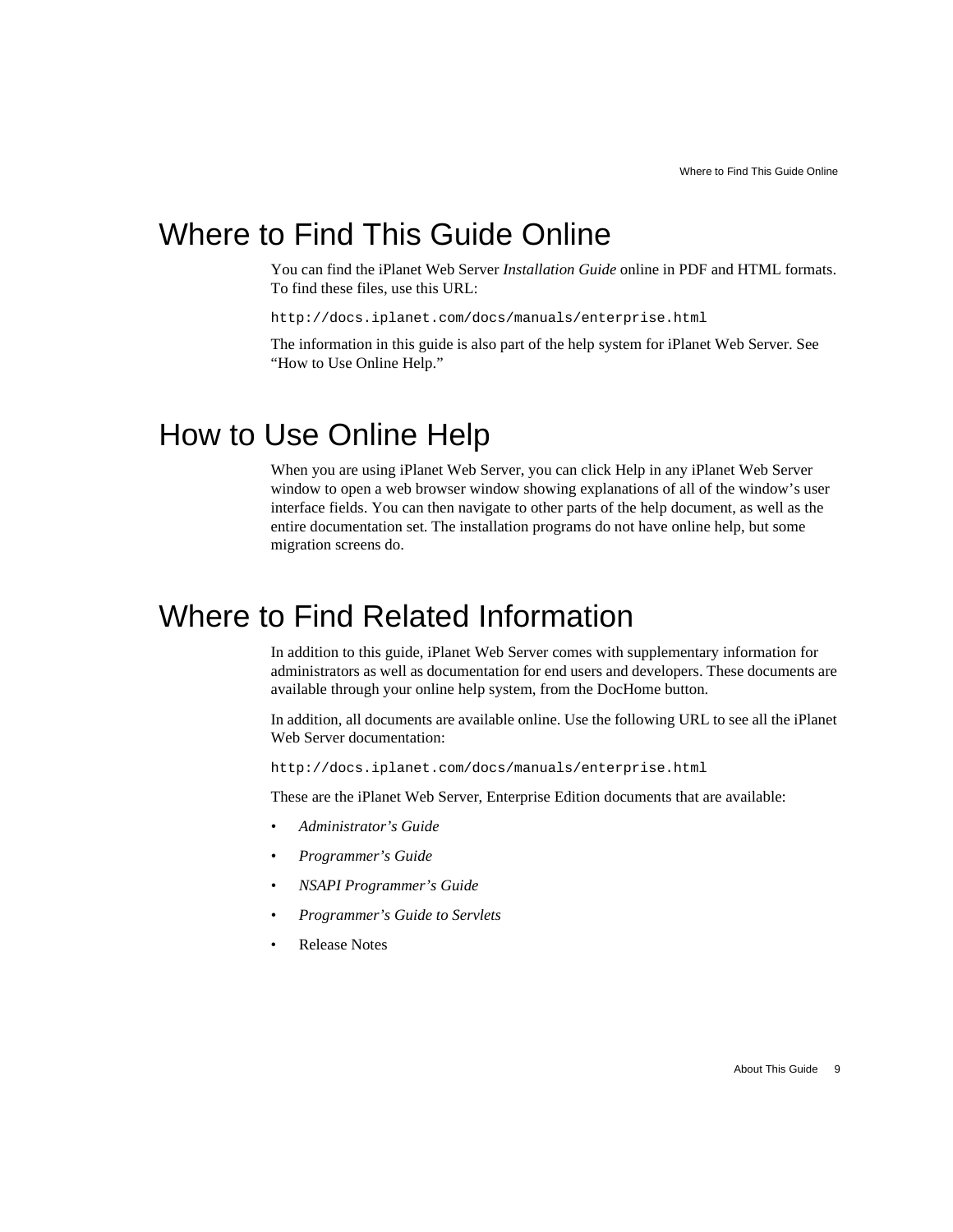Where to Find Related Information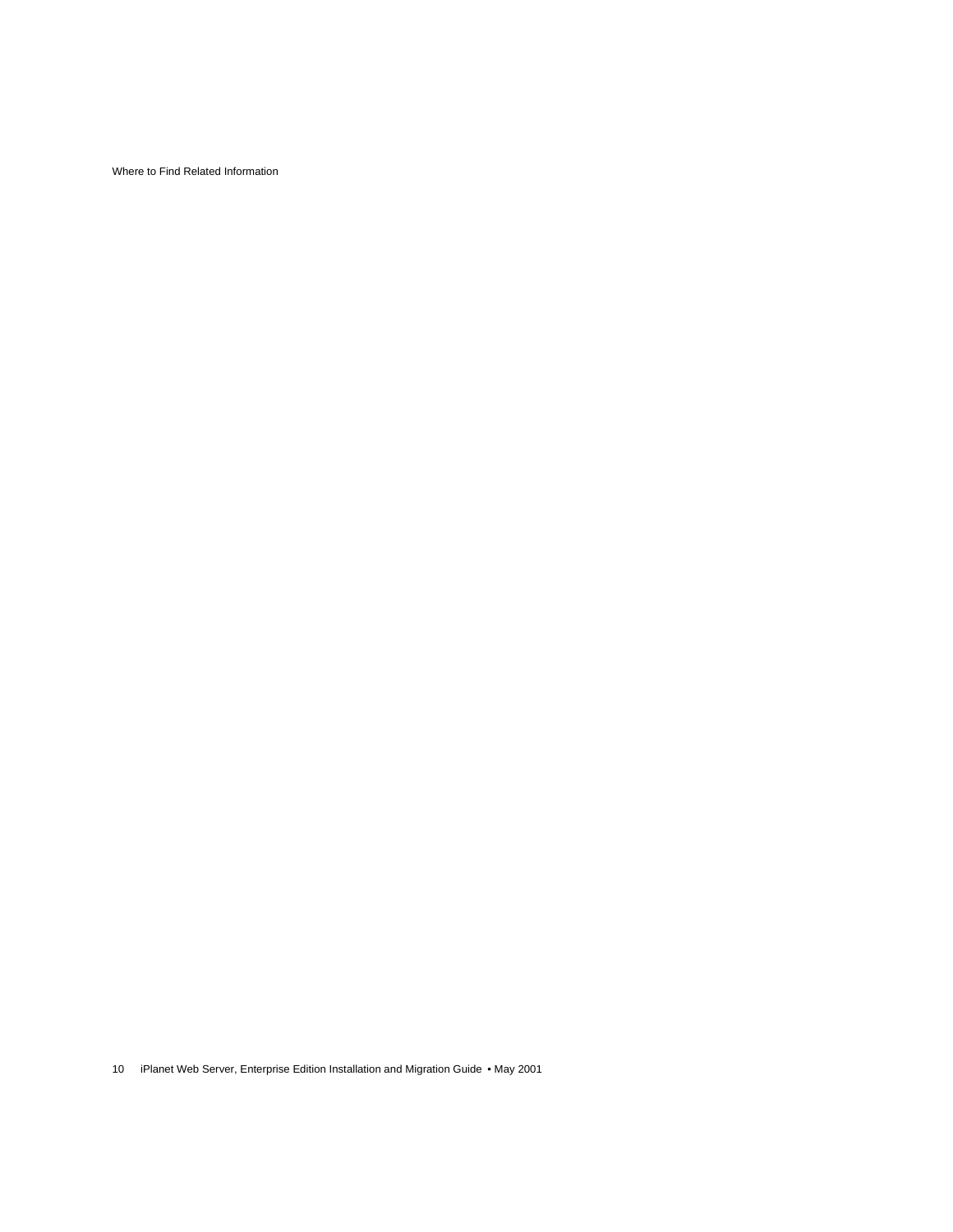# <span id="page-10-0"></span>Before You Install iPlanet Web Server, Enterprise Edition

The following sections provide the information you need to know before you install iPlanet Web Server, Enterprise Edition.

This chapter contains the following sections:

- • [Supported Platforms](#page-11-0)
- • [Required Patches](#page-11-0)
- • [Hardware and Software Requirements](#page-11-0)
- • [Other Technical Requirements](#page-13-0)
- • [Installation Overview](#page-16-0)
- • [Installing Netscape Communicator](#page-17-0)
- • [Installing iPlanet Directory Server](#page-18-0)
- • [Installing Netscape Console](#page-19-0)
- • [Installing a Java Developer's Kit](#page-20-0)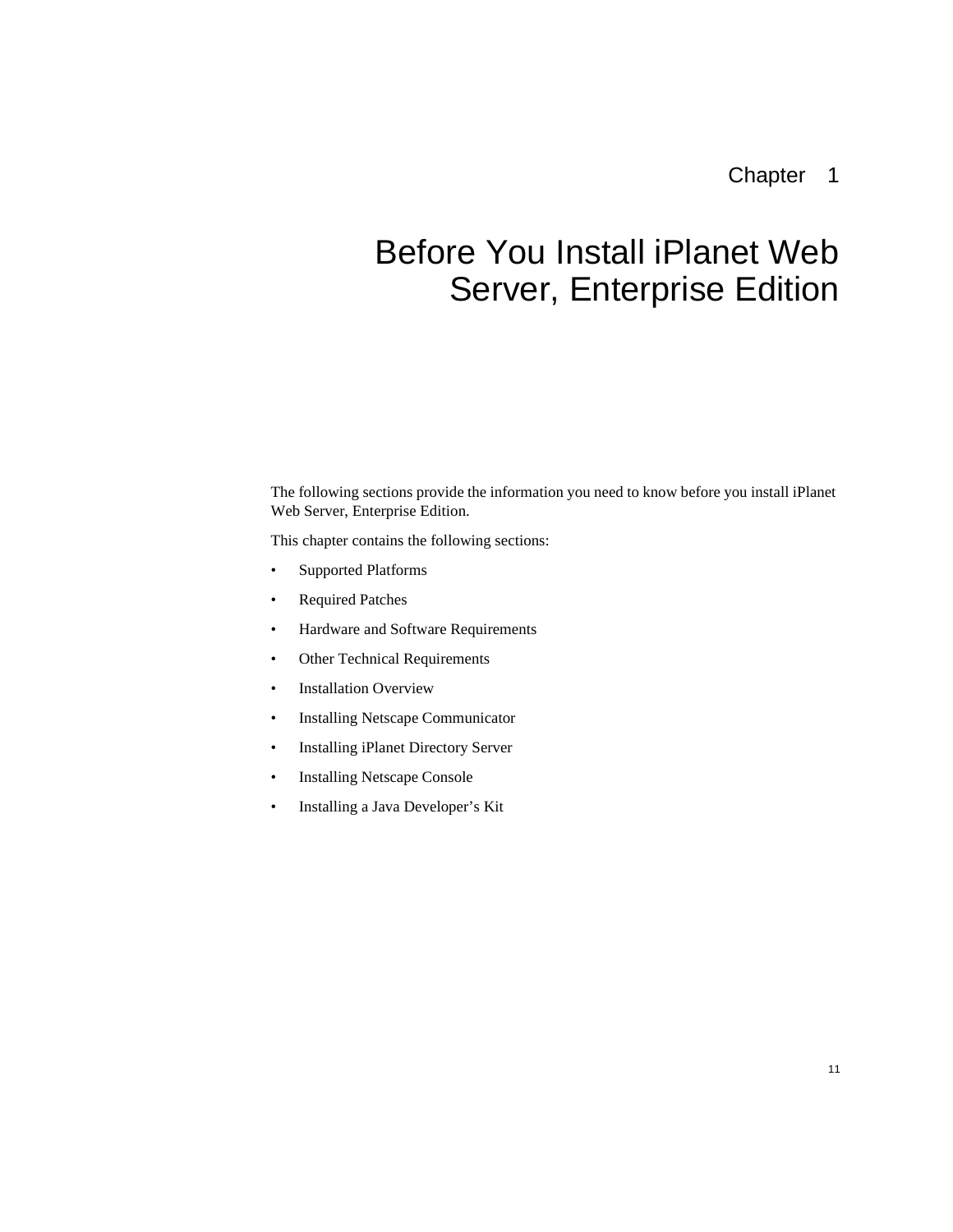# <span id="page-11-0"></span>Supported Platforms

iPlanet Web Server, Enterprise Edition runs on these platforms:

#### **Table 1-1** Supported Platforms

| <b>Operating System</b>                                                                 | <b>Architecture</b>  | Required<br><b>Memory</b> | <b>Required Disk</b><br><b>Space</b> |
|-----------------------------------------------------------------------------------------|----------------------|---------------------------|--------------------------------------|
| Hewlett-Packard HP-UX 11.0;<br>11.0 64 supported through binary<br>compatibility        | <b>PA-RISC</b>       | 64 MB minimum             | 110 MB<br>minimum                    |
| $IBM$ AIX 4.3.3                                                                         | Power PC             | 64 MB minimum             | 110 MB<br>minimum                    |
| Sun Solaris 2.6; Solaris 8                                                              | Ultra SPARC          | 64 MB minimum             | 110 MB<br>minimum                    |
| Microsoft Windows NT version<br>4.0 with Service Pack 6a.                               | <b>Intel Pentium</b> | 64 MB minimum             | 110 MB<br>minimum                    |
| Red Hat Linux 6.2, based on<br>kernel $2.2.14$ with glibe $2.1.2$                       | x86                  | 64 MB minimum             | 110 MB<br>minimum                    |
| Compaq Tru64 UNIX 5.0a; 5.1<br>supported through binary<br>compatibility*               | Alpha                | 64 MB minimum             | 110 MB<br>minimum                    |
| *Not distributed or supported by<br>Available<br><i>i</i> Planet.<br>through<br>Compaq. |                      |                           |                                      |

# Required Patches

For the latest information on required patches and service packs, see the release notes at http://docs.iplanet.com/docs/manuals/enterprise.html.

# Hardware and Software Requirements

In addition to the Unix, Linux, or Windows NT operating system memory and disk space requirements listed above, your computer must have the following hardware and software: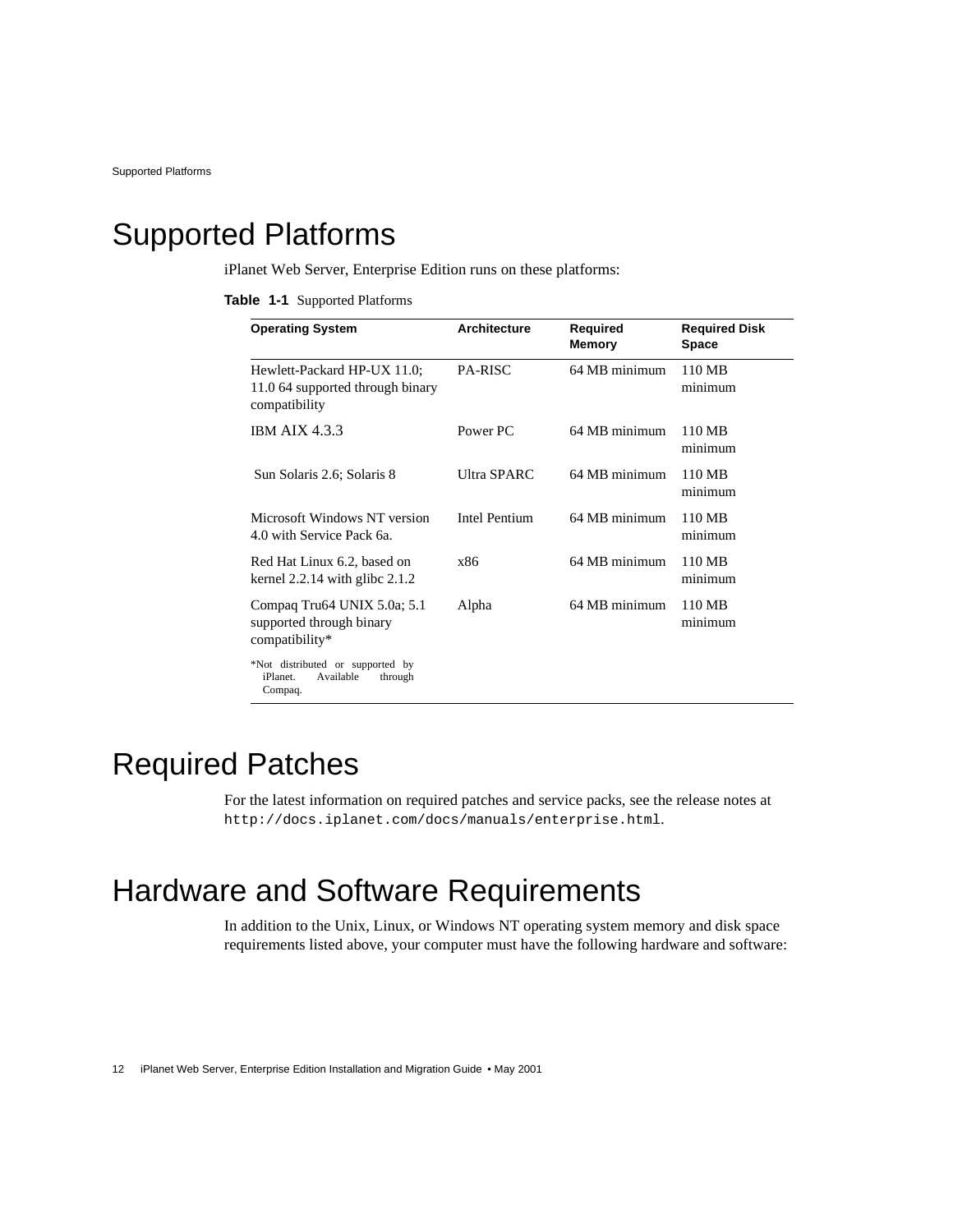# <span id="page-12-0"></span>Unix/Linux

- Swap space at least as large as the amount of RAM on your system (twice the amount of RAM is recommended). Linux requires 256 MB swap space.
- Netscape Communicator 4.72 or higher, or Microsoft Internet Explorer 5.0 or higher.
- Java and cookies enabled in your browser.
- If you are using Internet Explorer, you need to set your browser to check for a new version of a page every time you access it. To configure this setting, from the View menu, choose Internet Options. On the General tab, in the Temporary Internet Files section, click Settings. Click the radio button to check for newer versions of stored pages every visit to the page.
- A Unix user and group that have the appropriate permissions for running iPlanet Web Server. This user is different from the user that runs the Administration Server. Often people use the user nobody and group nobody for this purpose, but you can also create a specific user and group.
- A Java Development Kit (JDK), also known as a Java 2 Software Development Kit (SDK) installed on your system if you plan to use uncompiled Java Server Pages (JSPs). iPlanet Web Server requires the following versions of the JDK:
	- o Solaris: JDK 1.2.2\_07
	- $\circ$  Linux: JDK 1.2.2
	- HP-UX: JDK 1.2.2\_07
	- o AIX: JDK 1.2.2
	- ❍ Tru64: JDK 1.2.2-8

# Windows NT

- If you plan on running more than two separate instances of iPlanet Web Server on your system, an additional 16 MB RAM for each server instance.
- Paging space at least as large as the amount of RAM on your system (twice the amount of RAM is recommended).
- 30 MB free disk space for the log files (for approximately 300,000 accesses per day).
- Netscape Communicator 4.72 or higher, or Microsoft Internet Explorer 5.0 or higher.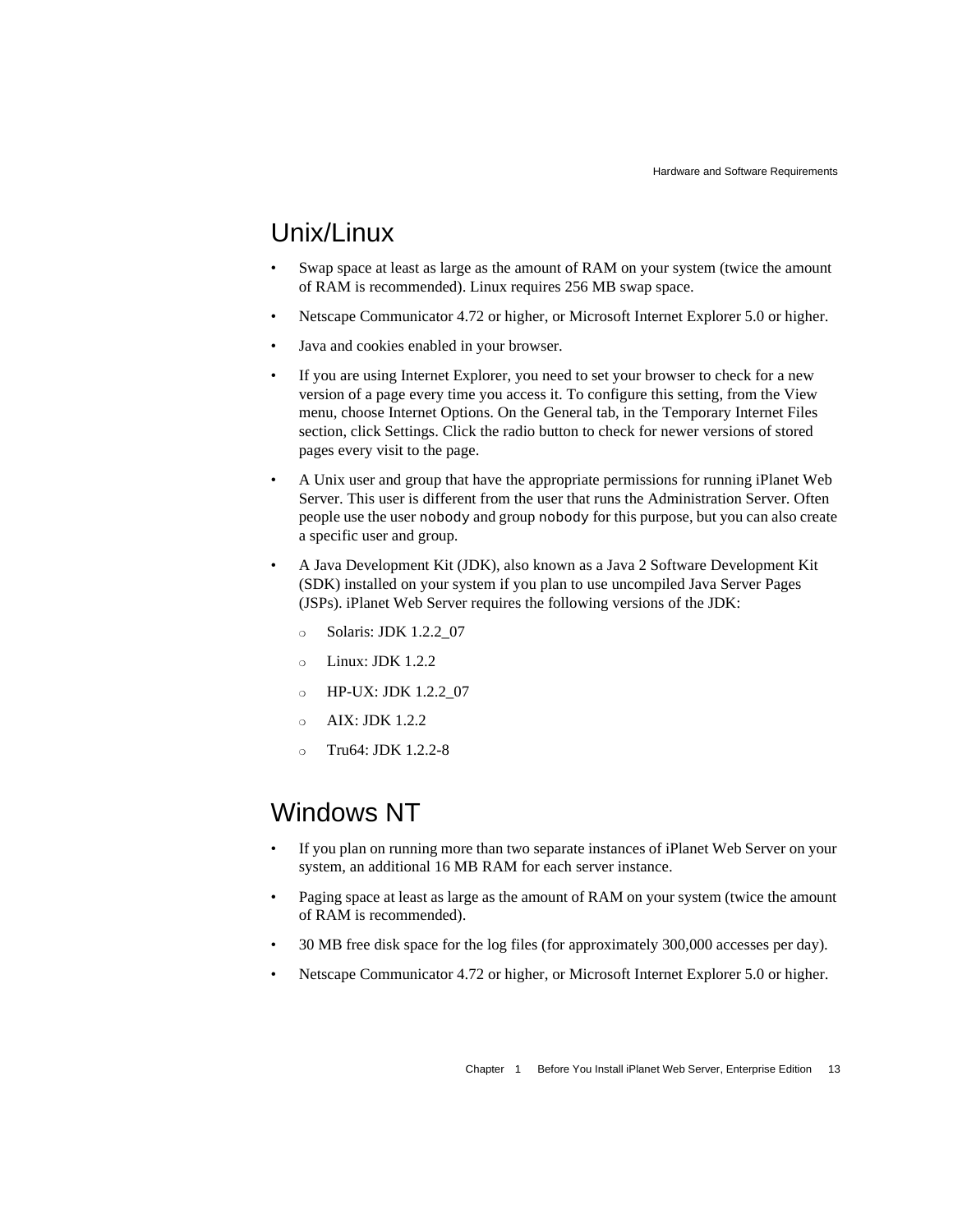- <span id="page-13-0"></span>• If you are using Internet Explorer, you need to set your browser to check for a new version of a page every time you access it. To configure this setting, from the View menu, choose Internet Options. On the General tab, in the Temporary Internet Files section, click Settings. Click the radio button to check for newer versions of stored pages every visit to the page.
- Java and cookies enabled in your browser.
- If you intend to use hostnames during the iPlanet Web Server installation, DNS properly configured with an entry for your server in a DNS server.
- A static IP address on your machine.
- A Java Development Kit (JDK), also known as a Java 2 Software Development Kit (SDK) installed on your system if you plan to use uncompiled Java Server Pages (JSPs). iPlanet Web Server for Windows NT requires JDK 1.2.2. For more information, see ["Installing a Java Developer's Kit," on page 21.](#page-20-0)

# Other Technical Requirements

Once you have the proper hardware and software necessary to install iPlanet Web Server, you should make sure that you meet the following requirements:

- You know the host name and IP address of your server computer.
- Your server has a DNS alias. For information on creating a DNS alias for your server, see "Creating a DNS Alias for the Server" on page 14.
- Your server has a user account on Unix, Linux, or NT. See ["Unix and Linux User](#page-14-0)  [Accounts for the Server," on page 15](#page-14-0) or ["Windows NT User Accounts for the Server,"](#page-15-0)  [on page 16](#page-15-0) for more information.
- You have two port numbers one for the Administration Server and the other for the first iPlanet Web Server server instance. For information on choosing port numbers for your server, see ["Choosing Unique Port Numbers" on page 16](#page-15-0).

# Creating a DNS Alias for the Server

If your server will run on one machine among many in a network, you or your system administrator should set up a DNS CNAME record or an alias that points to the actual server machine. Later, you can change the actual hostname or IP address of the server machine without having to change all URLs that point to the server machine.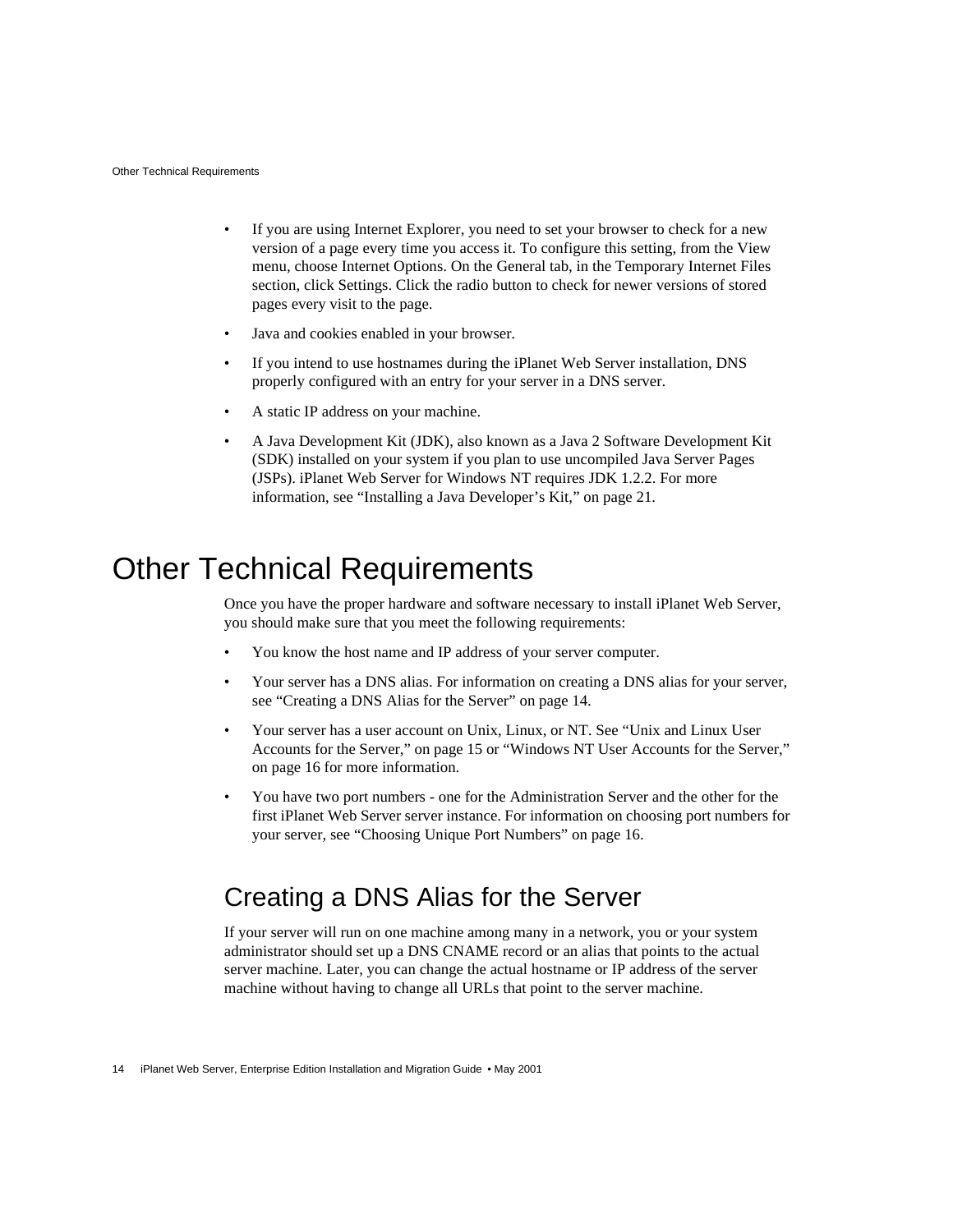<span id="page-14-0"></span>For example, you might call the server *my\_server.my\_company.*com and then use an alias like www.*my\_company.*com. So the URLs to documents on your server would always use the www alias instead of *my\_server*.

**NOTE** DNS names should start with a letter, not a number.

## Unix and Linux User Accounts for the Server

When the iPlanet Web Server starts, it runs with a Unix or Linux user account that you specify during installation. Any child processes of the server are created with this account as the owner. It is best to create a Unix or Linux account for the server that has restricted access to your system resources. The account needs read permissions for the configuration files and write permissions for the logs directory. For security reasons, the user account shouldn't have write permissions to some of the configuration files, though some, such as the access control files, should be group writable.

If you don't create a dedicated user account for iPlanet Web Server, on many platforms you can use the account with the name nobody, but you might not want to give the user nobody permissions for running the iPlanet Web Server. In addition, the user nobody might not work on some systems. Some systems assign a user ID of -2 for the user nobody. A user ID of less than 0 generates an error during installation. Check the /etc/passwd file to see if the uid for nobody exists, and make sure it is greater than 0.

**NOTE** It's strongly recommended that you use a dedicated account for the server.

The Administration Server can also run with a user account that has write permissions to the configuration files for all installed servers. However, it's much easier to run the Administration Server as root because then the Administration Server user can start and stop servers with port numbers less than 1024. (Port numbers greater than 1024 can be started by any user).

The user you use to run the iPlanet Web Server (often nobody) must be in the same group as the user you use to run the Administration Server (often root).

**NOTE** When changing the server user, remove any /tmp/lock. \* files created in the /tmp directory.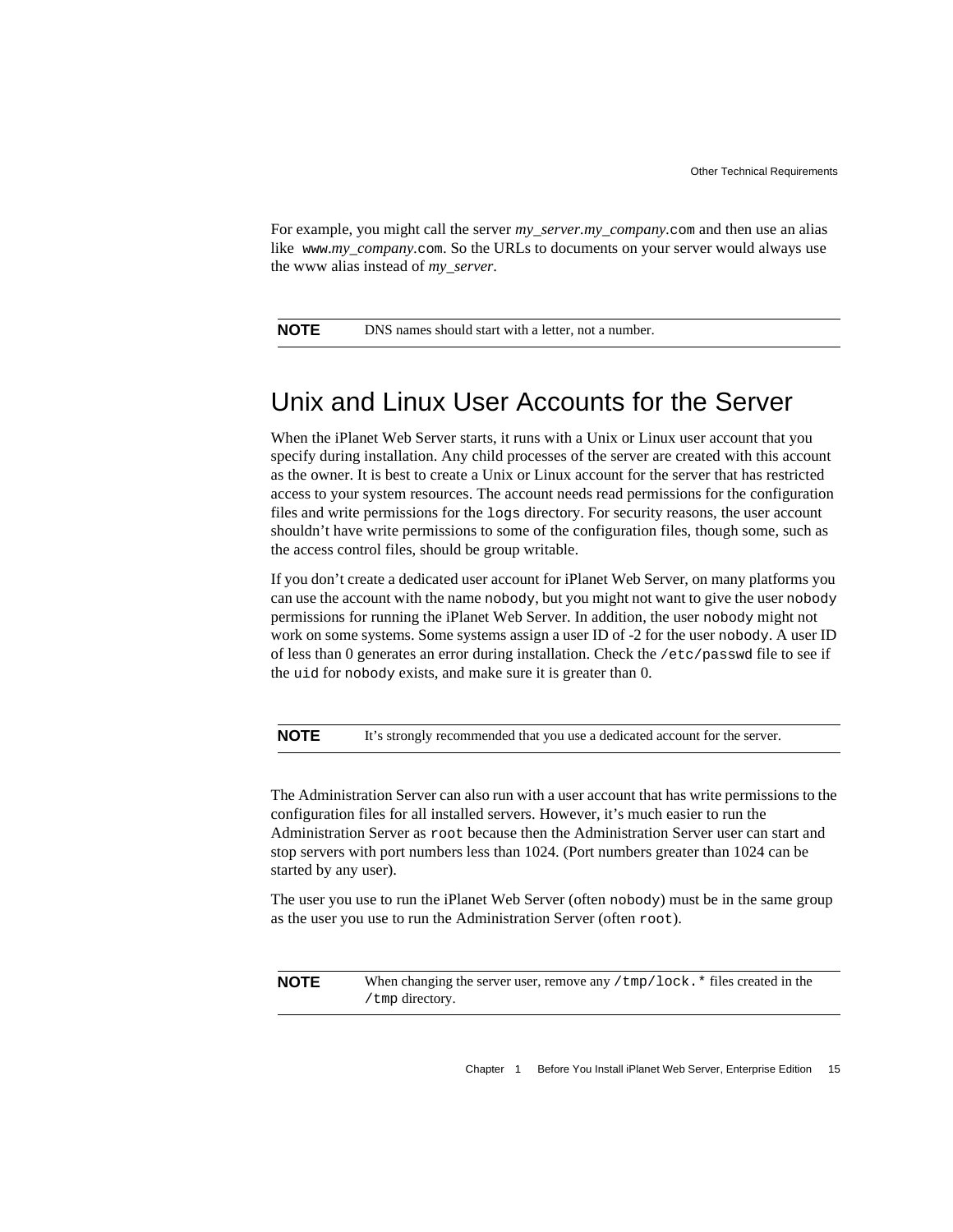# <span id="page-15-0"></span>Windows NT User Accounts for the Server

You should create a Windows NT user account for your iPlanet Web Server. It should have restricted access to your system resources and run under a nonprivileged system user account (one that has a limited set of system permissions to your system). When the server starts, it runs with this user account. Any server extension modules the server uses are created with this user account as the owner.

During installation, the server uses the LocalSystem account, not the user account you created. Once you start and run the server, you should use the user account you created. You can change the user account for the server after the installation process. You can configure that user account so that it has permissions to get files on another computer, so that your server can serve files that are mounted from another computer.

In addition, the user account you create for the server should belong to a group that contains the server users for all iPlanet servers so that multiple servers can have access to shared files.

**NOTE** It's strongly recommended that you use a dedicated account for the server.

# Choosing Unique Port Numbers

You need multiple port numbers: one for the Administration Server and one for each instance of iPlanet Web Server. The Administration Server is a special instance of the iPlanet Web Server that you use to manage your iPlanet Web Server. This Administration Server is not the same as the Netscape Administration Server shipped with Netscape Console.

The standard web server port number is 80 and the standard SSL-enabled web server port number is 443, but you can install iPlanet Web Server to use any port. If you use a port other than the default port (port 80), the URL used to gain access to your home page changes. For example, if your computer is called www.siroe.com and you choose port 9753, your server's URL will be http://www.siroe.com:9753/.

You should choose a random number for the Administration Server to make it harder for anyone to breach your server. When you configure your server, you use the Administration Server's port number. For example, for server mozilla.com, the server's URL could be http://www.mozilla.com:2634/.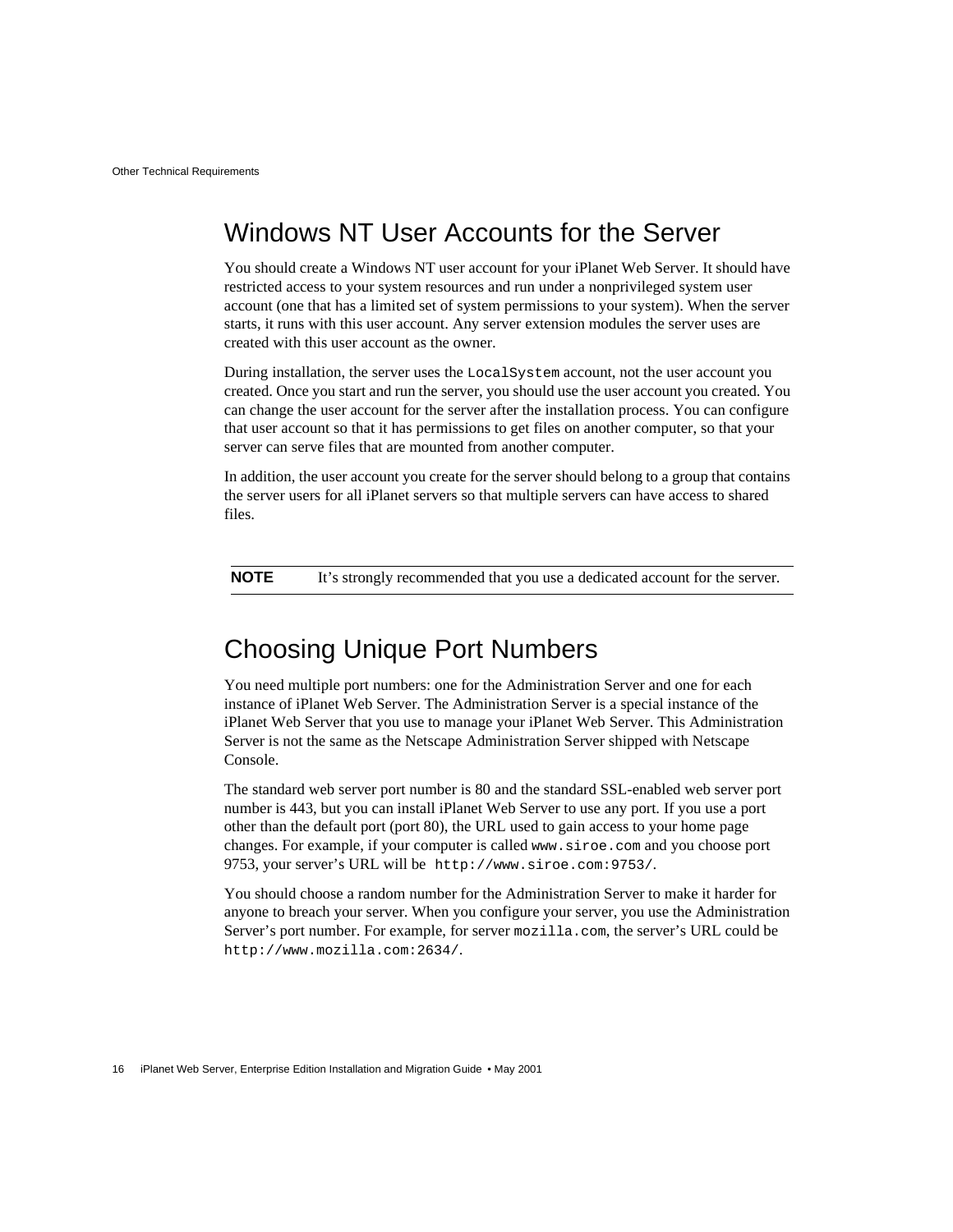<span id="page-16-0"></span>Make sure the port you choose isn't already in use. On Unix and Linux systems, you can check the file /etc/services on the server machine to make sure you don't assign a port number that is reserved for another service. If you choose a port that is currently being used by another service, the installation program prompts you for another port.

**NOTE** If you use Unix or Linux, and you choose a server port number lower than 1024, you must be logged in as root to start the server. After the server binds to the port, the server changes from the root user account to the user account you specify. If you choose a port number higher than 1024, you don't have to be the root user to start the server.

# Installation Overview

You can install iPlanet Web Server by downloading it off the iPlanet web site:

http://www.iplanet.com/download/download

You can also install it from the iPlanet Web Server CD, which contains installation programs for both iPlanet Web Server, Enterprise Edition 6.0 and Netscape Communicator 4.72. In addition, the iPlanet Web Server software comes with a version of iPlanet Directory Server on a separate CD.

When you install iPlanet Web Server, you follow these basic steps:

**1.** If you have iPlanet Web Server 4.x already installed and plan to migrate that server to work with iPlanet Web Server 6.0, shut down the 4.x web server and save a back up of all its files in the server root.

You must install iPlanet Web Server 6.0 in a separate directory. For instance, if a previous version of the web server is installed in C:\netscape\server4, install iPlanet Web Server 6.0 in C:\iplanet\servers.

On Windows NT you may also want to save copies of files added to Winnt/System32 during server installation, and copies of the registry as well. For more information on saving copies of the registry, see your operating system documentation.

- **2.** If you do not already have either Communicator 4.72 or higher or Internet Explorer 5.0 or higher installed, install one.
- **3.** If you are planning to use users and groups for access control, and you do not have an iPlanet Directory Server installed, install it from the Directory Server CD included with your iPlanet Web Server software. When you install iPlanet Directory Server, you also install Netscape Console.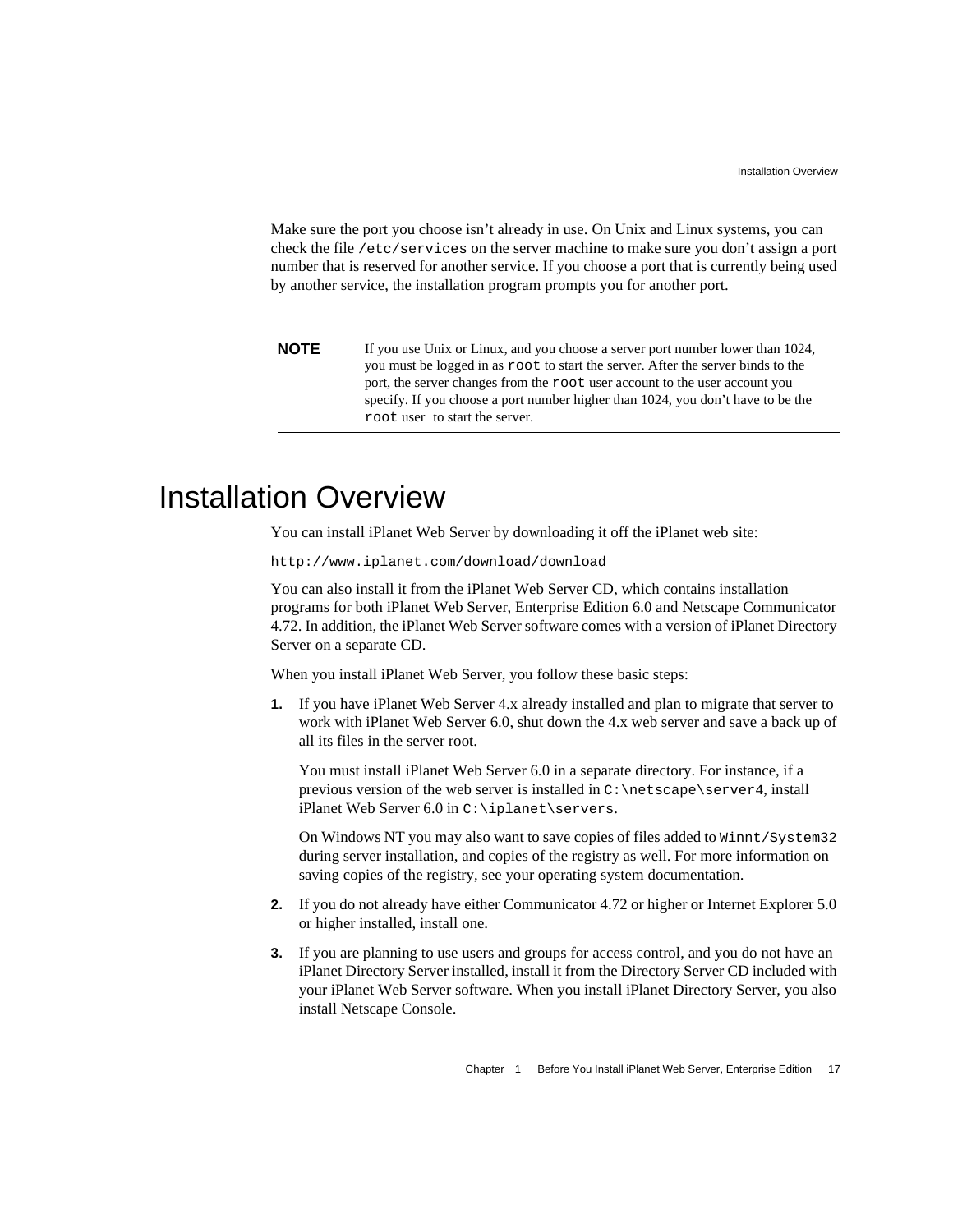<span id="page-17-0"></span>**CAUTION** iPlanet Web Server 6.0 and iPlanet Directory Server 5.0 cannot exist in the same directory. If you plan to install iPlanet Directory Server 5.0 on the same machine as your web server, you must install it in a different directory than iPlanet Web Server 6.0.

**4.** Install and configure iPlanet Web Server.

# Installing Netscape Communicator

Because you need a web browser such as Netscape Communicator to administer your server, you must install Communicator or another browser onto your machine before installing iPlanet Web Server.

## Installing Communicator on Unix or Linux

To install Netscape Communicator you can download the software from http://home.netscape.com, or follow these steps to install from the CD:

**1.** Put the iPlanet Web Server CD-ROM in the drive and change to the directory for the Unix or Linux operating system that your computer uses.

For example, if you are using a Solaris system, type cd solaris.

- **2.** Change to the comm472 directory on the iPlanet Web Server CD.
- **3.** Copy the comm472.tar file from the iPlanet Web Server CD to a temporary directory on your local disk.
- **4.** Change to the staging directory on your local disk and untar the comm472.tar file by typing tar -xvf comm472.tar.
- **5.** At the command line, type ./setup to start the Communicator installation.
- **6.** Follow the onscreen instructions.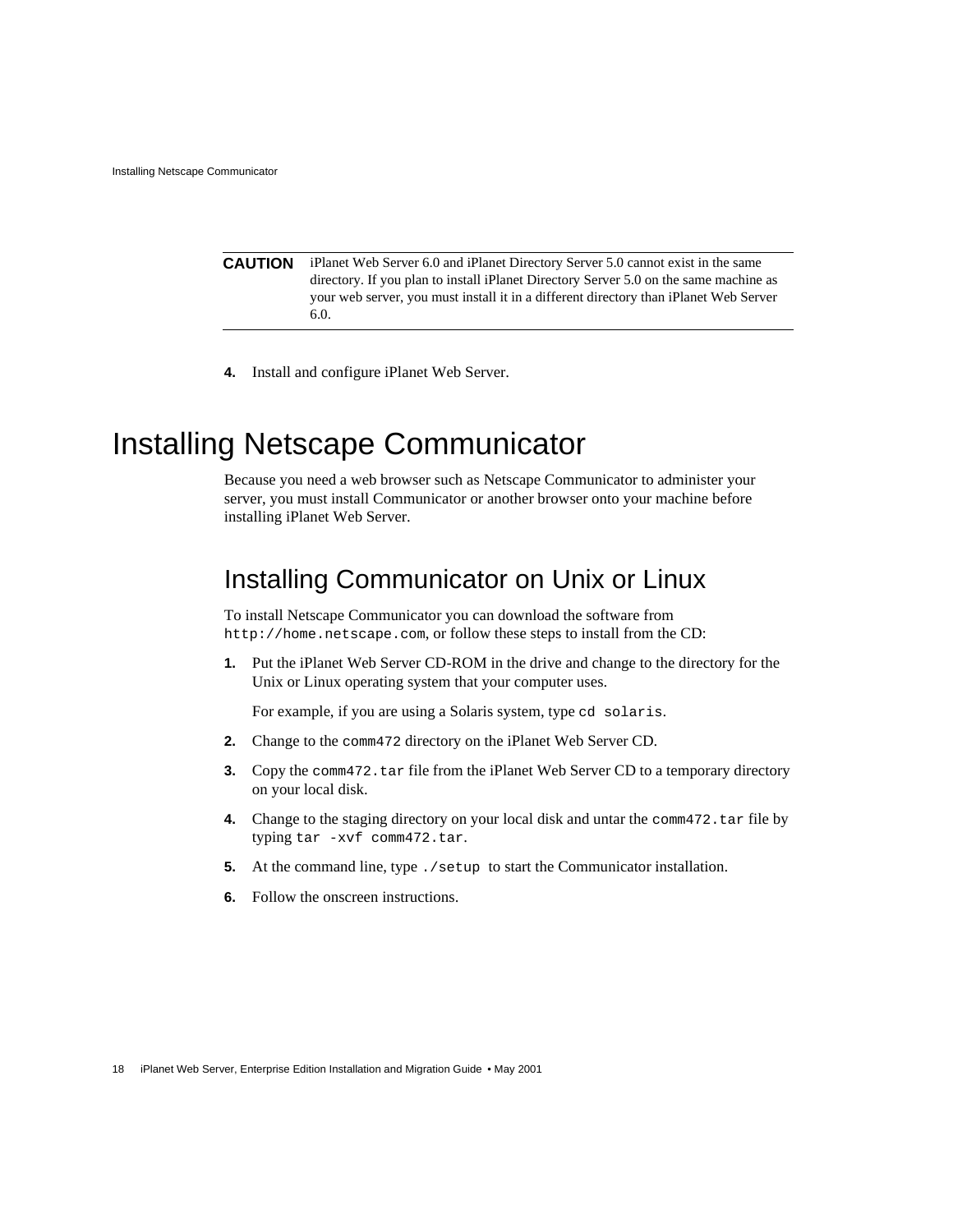# <span id="page-18-0"></span>Installing Communicator on Windows NT

To install Netscape Communicator you can download the software from http://home.netscape.com, or follow these steps to install from the CD:

- **1.** Put the iPlanet Web Server CD-ROM in the drive and double-click the ntx86 folder.
- **2.** Double-click to the comm472 folder.
- **3.** Double-click setup.exe.
- **4.** Follow the onscreen instructions.

# Installing iPlanet Directory Server

If you are planning to use users and groups (for example, for access control) with your iPlanet Web Server, you need to install iPlanet Directory Server before installing the iPlanet Web Server, or use an exiting LDAP server installation.

| <b>CAUTION</b> | iPlanet Web Server 6.0 and iPlanet Directory Server 5.0 cannot exist in the same      |
|----------------|---------------------------------------------------------------------------------------|
|                | directory. If you plan to install iPlanet Directory Server 5.0 on the same machine as |
|                | your web server, you must install it in a different directory than your iPlanet Web   |
|                | Server 6.0.                                                                           |

For information on Directory Server see http://www.iplanet.com/.

For information on installing iPlanet Directory Server, see the Directory Server documentation. If you are installing from the CD, the iPlanet Directory Server *Installation Guide* is included in the box. The documentation is also available online at the following URL:

http://docs.iplanet.com/docs/manuals/directory.html

**NOTE'** iPlanet Directory Server 5.0 does not support the Linux platform. To use Directory Server with iPlanet Web Server on Linux platforms, use an earlier version of the Directory Server or install iPlanet Directory Server 5.0 on a separate Unix or NT machine and configure your web server to connect to that Directory Server. See the web server's *Administrator's Guide* for details.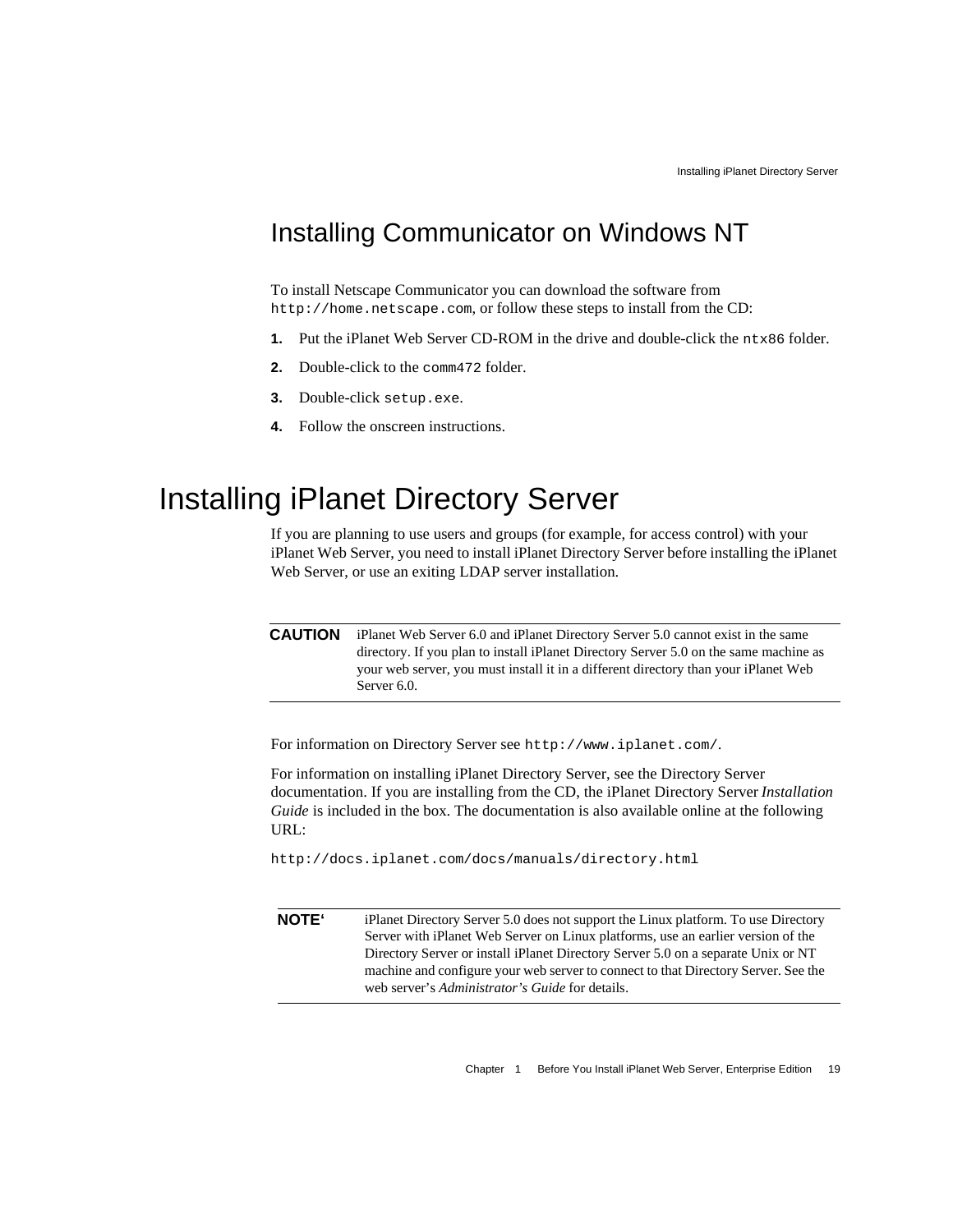<span id="page-19-0"></span>

| <b>NOTE</b> | You can install iPlanet Directory Server and iPlanet Web Server on the same<br>Windows NT machine if you do the following:                                                                                                                                                |  |  |
|-------------|---------------------------------------------------------------------------------------------------------------------------------------------------------------------------------------------------------------------------------------------------------------------------|--|--|
|             | If during installation you are asked which version of libraries to install, always<br>$\bullet$<br>select those which have the most recent release dates.                                                                                                                 |  |  |
|             | If you need to uninstall either product, you must first make a copy of the<br>$\bullet$<br>uninstall program (uninst.exe) since it will be removed during the<br>uninstall process. Also, you must uninstall iPlanet Web Server before you<br>uninstall Directory Server. |  |  |
|             | You must install iPlanet Web Server 6.0 and iPlanet Directory Server 5.0 in<br>different directories.                                                                                                                                                                     |  |  |
|             |                                                                                                                                                                                                                                                                           |  |  |
| NOTE        | Because the copy of Directory Server that is bundled with iPlanet Web Server<br>contains a limited license, any support contract you purchase for iPlanet Web<br>Server is limited in Directory Server coverage to usage allowed by the license.                          |  |  |

# Installing Netscape Console

When you install the iPlanet Directory Server, you also install Netscape Console. Use Netscape Console to manage your Directory Server. You can also access the iPlanet Web Server from Netscape Console if you run a script after you install the iPlanet Web Server. For more information, see ["Accessing iPlanet Web Server from the Netscape Console" on](#page-21-0)  [page 22](#page-21-0).

**CAUTION** iPlanet Web Server 6.0 and iPlanet Directory Server 5.0 cannot exist in the same directory. If you plan to install iPlanet Directory Server 5.0 on the same machine as your web server, you must install it in a different directory than iPlanet Web Server 6.0.

If you are not planning to use iPlanet Directory Server, you do not need to install Netscape Console or iPlanet Directory Server.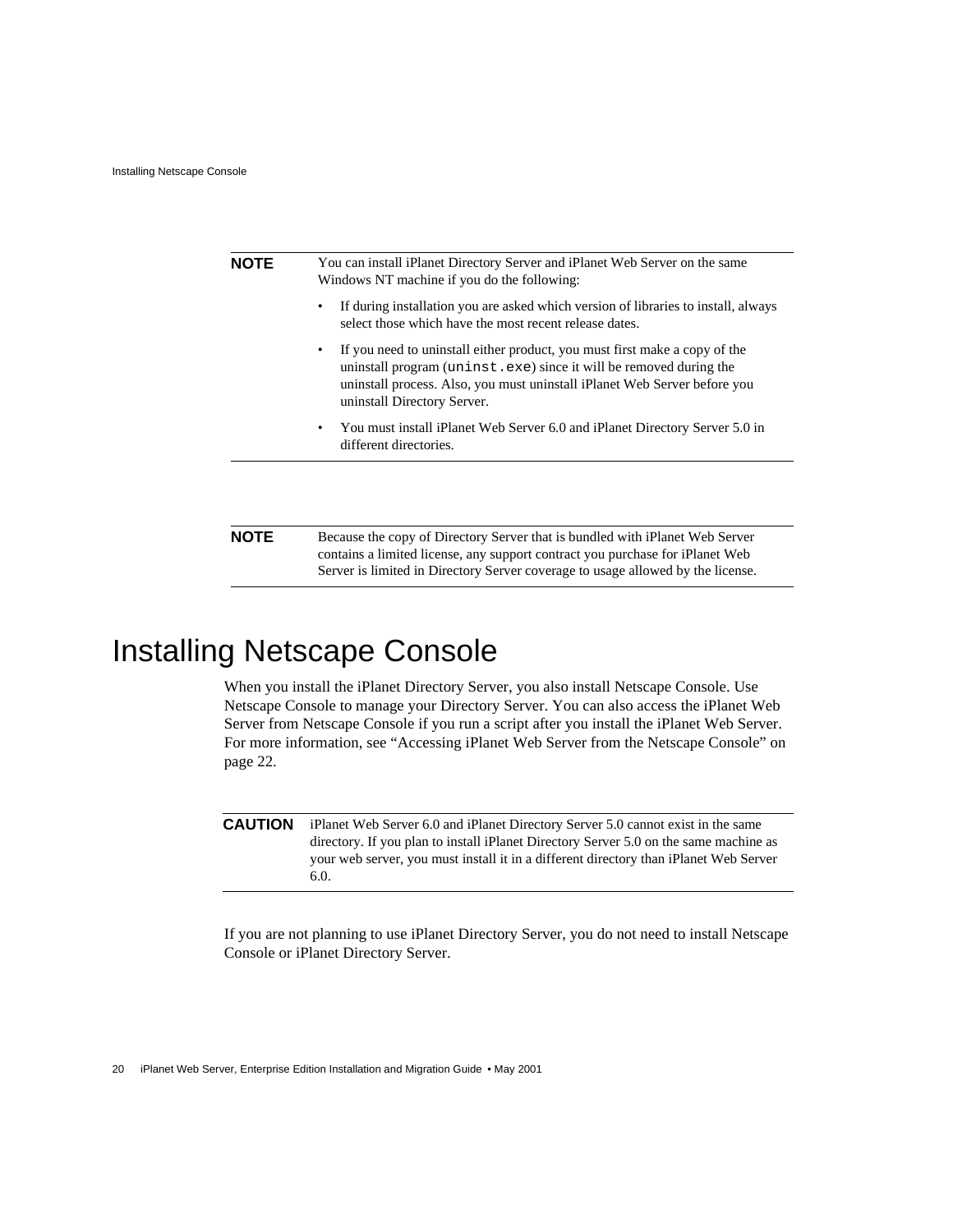# <span id="page-20-0"></span>Installing a Java Developer's Kit

If you are planning to use JSPs that have not been compiled, you must install a Java Developer's Kit (JDK), also referred to as a Java 2 Software Development Kit (SDK). Servlets and precompiled JSPs require only the JRE that comes with iPlanet Web Server.

**CAUTION** If you are using HP-UX, you must install the JRE included with iPlanet Web Server or supply a JDK. Without one or the other, the HP-UX iPlanet Web Server won't run.

Different platforms require different versions of the JDK. See ["Hardware and Software](#page-11-0)  [Requirements," on page 12](#page-11-0) for specific version numbers.

Download the JDK in the following locations:

Sun Solaris:

http://java.sun.com/products/j2se/

• HP-UX:

http://www.hp.com/go/java

• IBM AIX:

http://www.ibm.com/java/jdk/download/index.html

• Compaq Tru64:

http://www.compaq.com/java

• Windows NT:

http://java.sun.com/products/j2se/

• Linux:

http://www.blackdown.org

You can install the JDK before you install iPlanet Web Server, and provide the path to it during installation, or you can wait until after you've installed iPlanet Web Server to install it.

After installation, you can change the JRE or JDK iPlanet Web Server uses. In the Administration Server, on the Global Settings tab, use the Configure JRE/JDK Paths page. You can also change the path to the JRE/JDK in this page.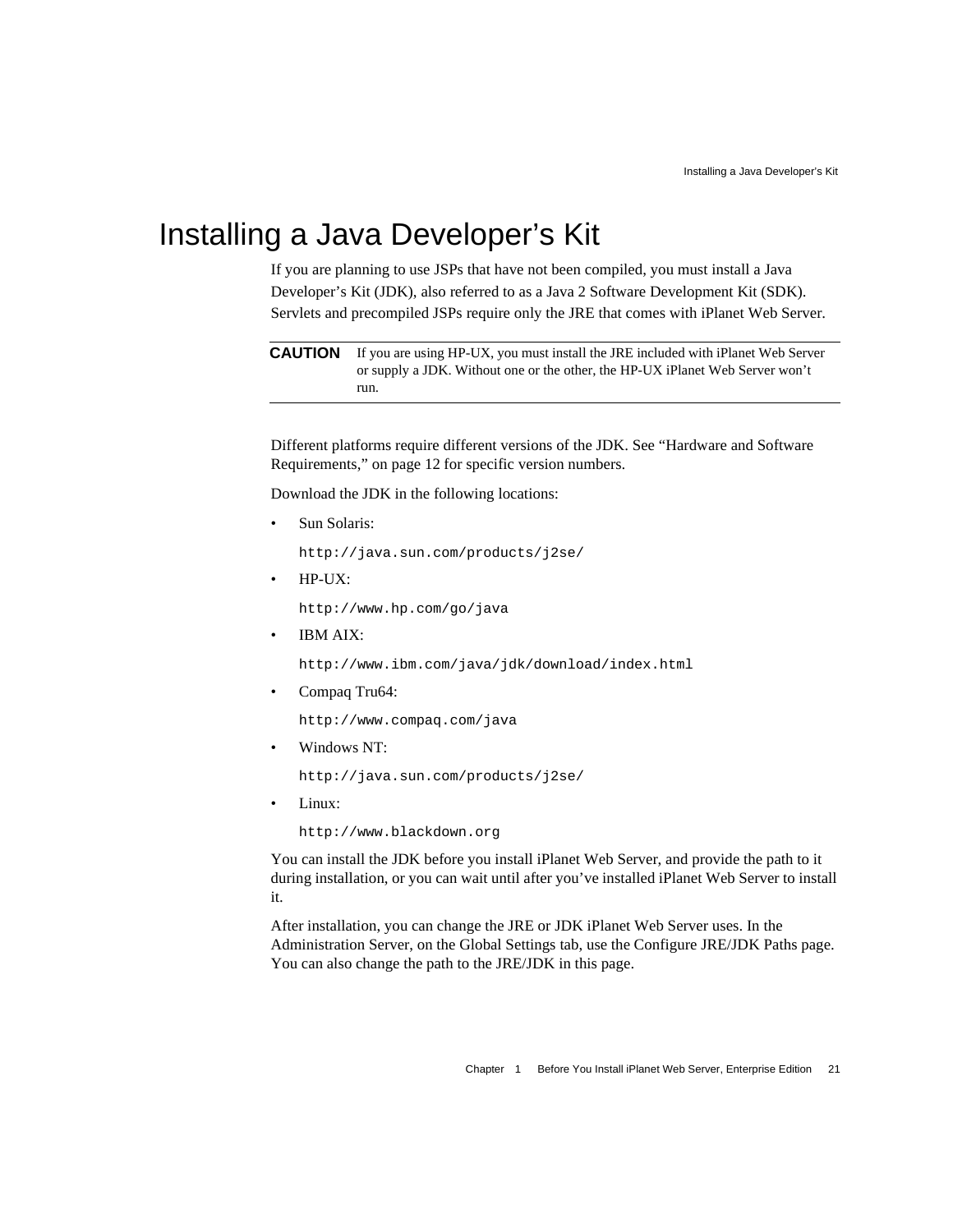# <span id="page-21-0"></span>Accessing iPlanet Web Server from the Netscape **Console**

If you want to be able to access the iPlanet Web Server from the Netscape Console, run the installMCC script after you install iPlanet Web Server and the Netscape Console. installMCC is a perl script found in *server\_root*/bin/https/bin.

To run the script, follow these steps:

- **1.** Copy installMCC from the *server\_root*/bin/https/bin directory to your iPlanet Directory Server machine at *directory\_server\_root*/shared/bin.
- **2.** Copy the files entserv60.jar and entserv60\_en.jar from *server\_root*/bin/https/jar to *directory\_server\_root*/java/jars.
- **3.** At the command prompt, run the installMCC script using the following syntax:

perl installMCC -root *server\_root* -host *hostname* -port *web\_admin\_port*  -ldaphost *hostname* -ldapport *ldap\_port* -basedn *basedn* -binddn *binddn*  -bindpwd *bind\_password*

For example:

perl installMCC -root /usr/iplanet/servers -host austen.red.iplanet.com -port 8888 -ldaphost siroe.red.iplanet.com -ldapport 389 -basedn red.iplanet.com -binddn "cn=Directory Manager" -bindpwd password

**4.** If you are using Unix or Linux, go to the server root and run ./startconsole. If you are using Windows NT, start the Netscape Console from the Start menu.

Once you have run this script, your iPlanet Web Server appears in the Netscape Console window. When you double-click on the icon in the Netscape Console, the Console launches a web browser window and displays the iPlanet Web Server Administration Server page.

**NOTE** You must specify a Netscape browser in your \$PATH or Path or you cannot invoke invoke the iPlanet Web Server Administrator from Netscape Console.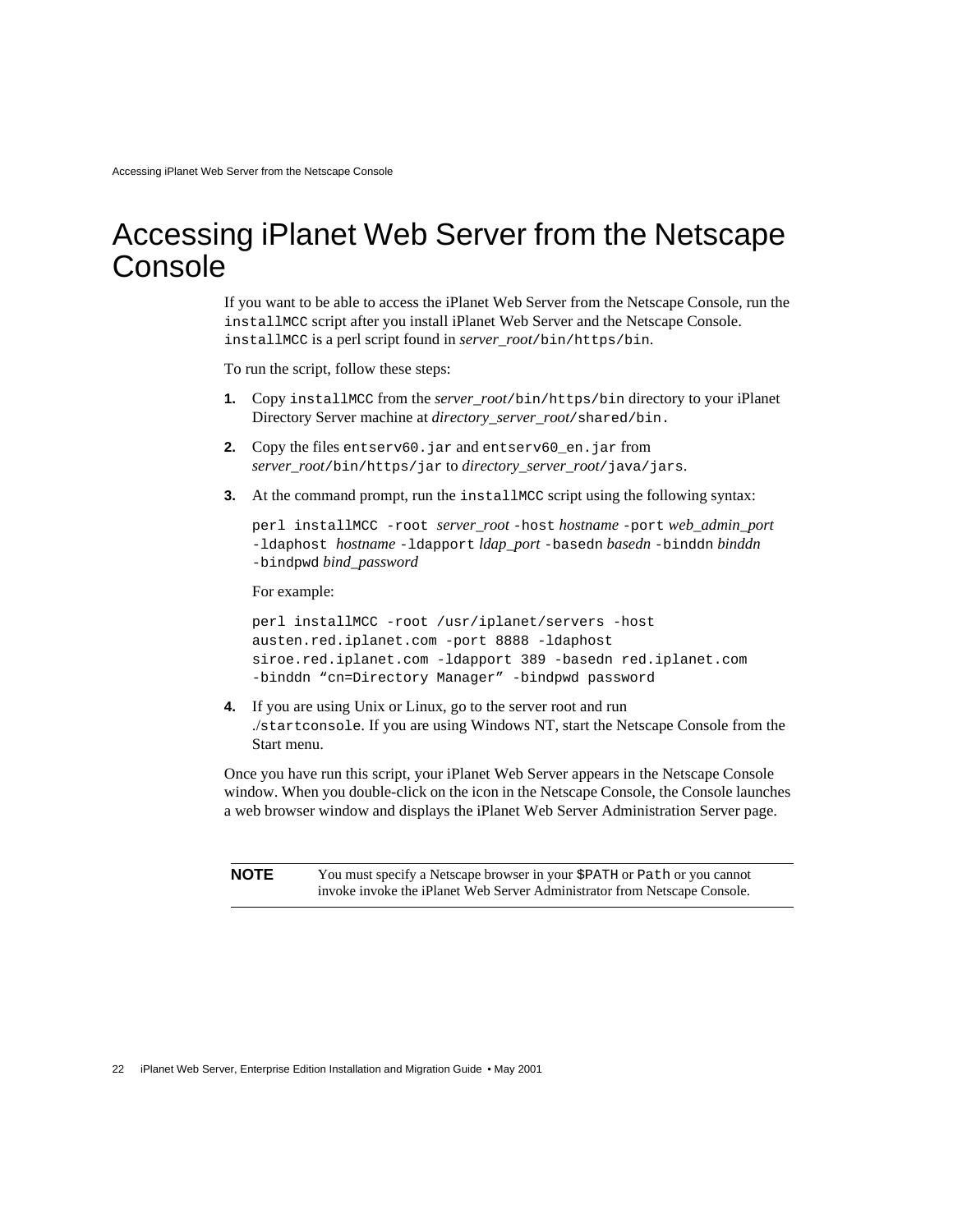# <span id="page-22-0"></span>Installing iPlanet Web Server, Enterprise Edition on Unix

This chapter tells you how to install iPlanet Web Server on Unix systems. It contains the following sections:

- Installing on Unix Platforms
- Installing Across Multiple Machines
- • [Using Uninstall on Unix](#page-38-0)

# Installing on Unix Platforms

The topics in this section describe the installation of iPlanet Web Server on Unix platforms.

**CAUTION** You must install your version 6.0 servers in a server root directory separate from the server root directory that contains previous versions of the web server.

# Logging In as the Correct User

Before you install iPlanet Web Server, you must log in as root, unless you meet the following conditions:

- You plan to install the iPlanet Web Server on a port higher than 1024.
- The location where you plan to install the server (the server root directory) is writable with your non-root login.
- You are not planning to use Express installation.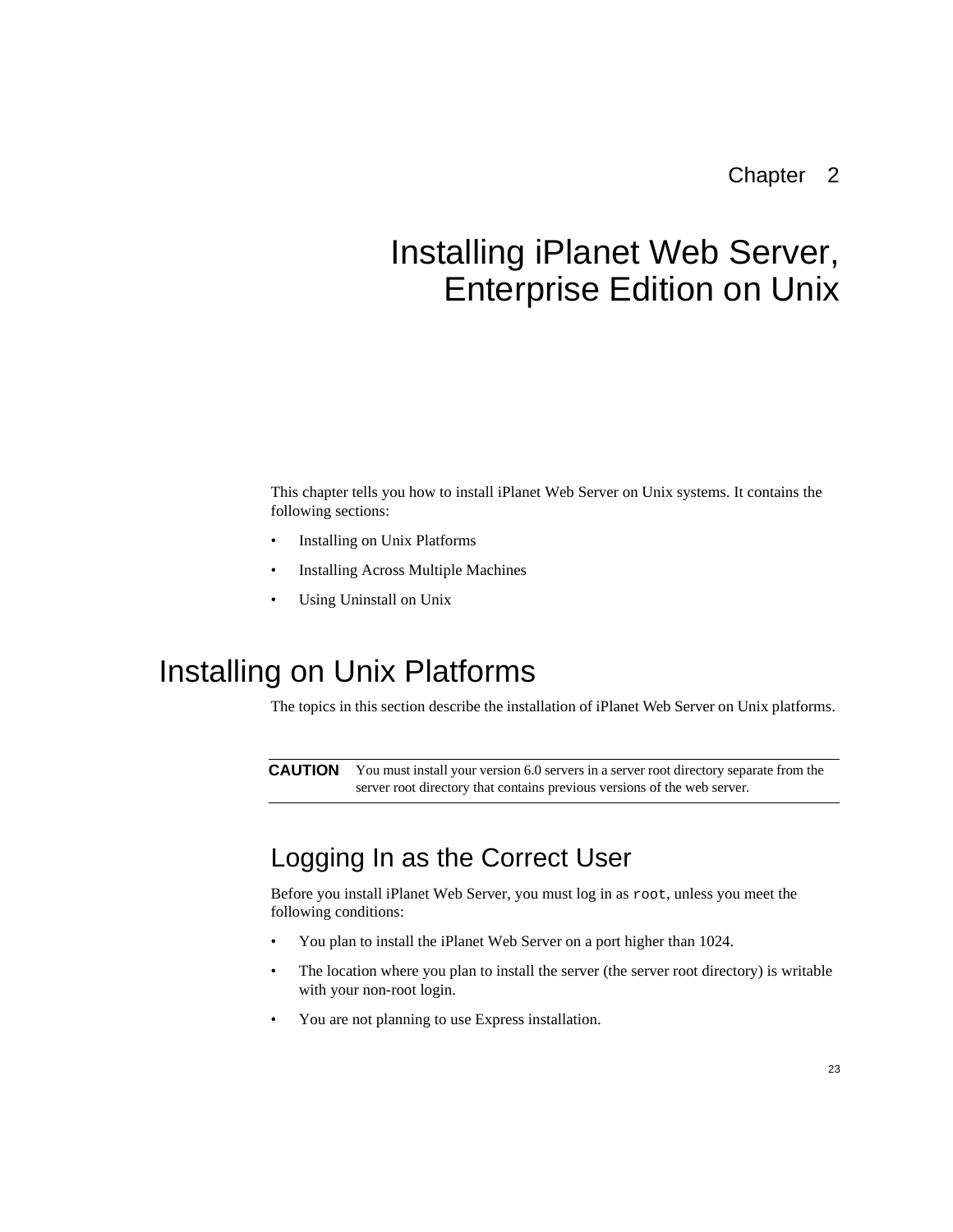<span id="page-23-0"></span>If you meet these conditions, you do not need to log in as root to install the server; instead log in as the user account that the Administration Server will use. However, you may still prefer to log in as root, even though you meet the conditions.

## Unpacking the Files

To get the iPlanet Web Server files and unpack them, follow these steps:

Installing from an iPlanet Web Server, Enterprise Edition CD

- **1.** Put the iPlanet Web Server, Enterprise Edition CD in the drive.
- **2.** Change to the CD-ROM directory. For example:

cd /cdrom

**3.** Change to the directory on the CD labeled with your Unix operating system. For example:

cd solaris

**4.** Change to the installation directory. For example:

cd entprise

**5.** Copy the tar file from the CD to your home directory or a temporary directory. For example:

cp ee60sol.tar /tmp/iwsinstall

**NOTE** Untarring the file will cause the permissions of the destination directory to be modified so that applications can no longer write files to it. To avoid this problem, untar the file in a directory where you can modify the permissions. For example, instead of  $/$ tmp, use a subdirectory under  $/$ tmp, for example, /tmp/iwsinstall.

Copying the file may take a little time.

- **6.** Change to the directory on your Unix machine where you copied the file. For example: cd /tmp/iwsinstall
- **7.** Untar the file by typing tar -xvf *filename*.tar. For example:

tar -xvf ee60sol.tar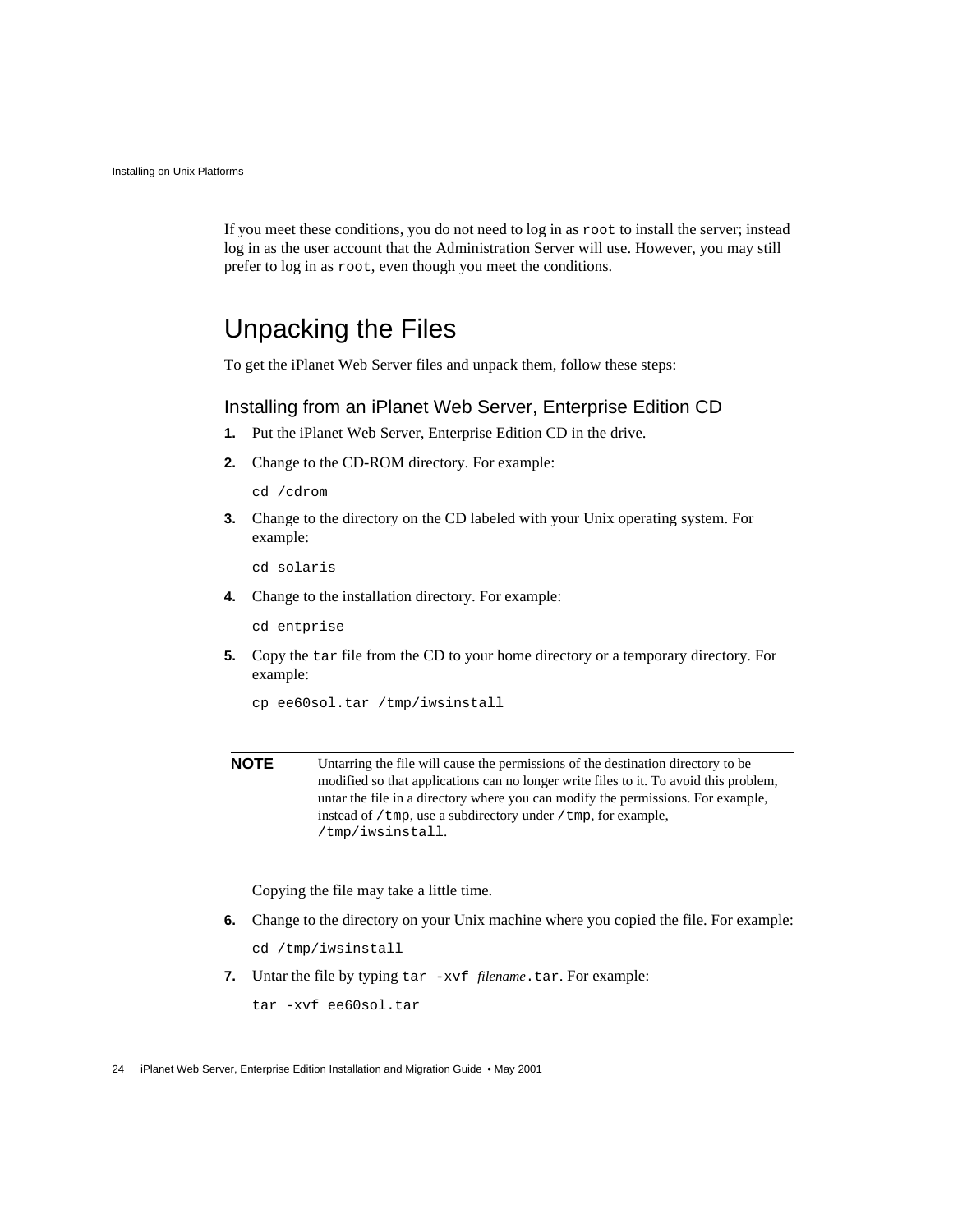<span id="page-24-0"></span>This command unpacks the server files and creates a temporary directory structure under the current directory. Unpacking the file may take a little time. When the files are unpacked, you see a WebServer directory, and the following files:  $LICENSE.txt$ , README.txt, setup, setup.inf, installWrapper, and template.inf.

#### Installing a Downloaded Server

- **1.** Download the file from http://www.iplanet.com/download/download and save it in a temporary directory.
- **2.** Change to the directory on your Unix machine where you copied the file. For example:

cd /tmp/iwsinstall

**3.** Unpack the .gz file by typing gunzip *filename*.tar.gz. The file name is in the format:

ee60*platform*.tar.gz

For example:

ee60sol.tar.gz.

**4.** Untar the unzipped file by typing tar -xvf *filename.*tar.

This command unpacks the server files and creates a temporary directory structure under the current directory. Unpacking the file may take a little time. When the files are unpacked, you see a WebServer directory, and three files: LICENSE.txt, README.txt, setup, setup.inf, installWrapper, and template.inf.

**NOTE** Untarring the file will cause the permissions of the destination directory to be modified so that applications can no longer write files to it. To avoid this problem, untar the file in a directory where you can modify the permissions. For example, instead of  $/$ tmp, use a subdirectory under  $/$ tmp, for example, /tmp/iwsinstall.

# Running Setup

You run the setup program to install iPlanet Web Server.

During the installation process, you have the choice of three kinds of installation: Express, Typical, or Custom. Most users should choose Typical or Custom (they are identical). Typical or Custom gives you more flexibility in the components you can install and the settings you can configure.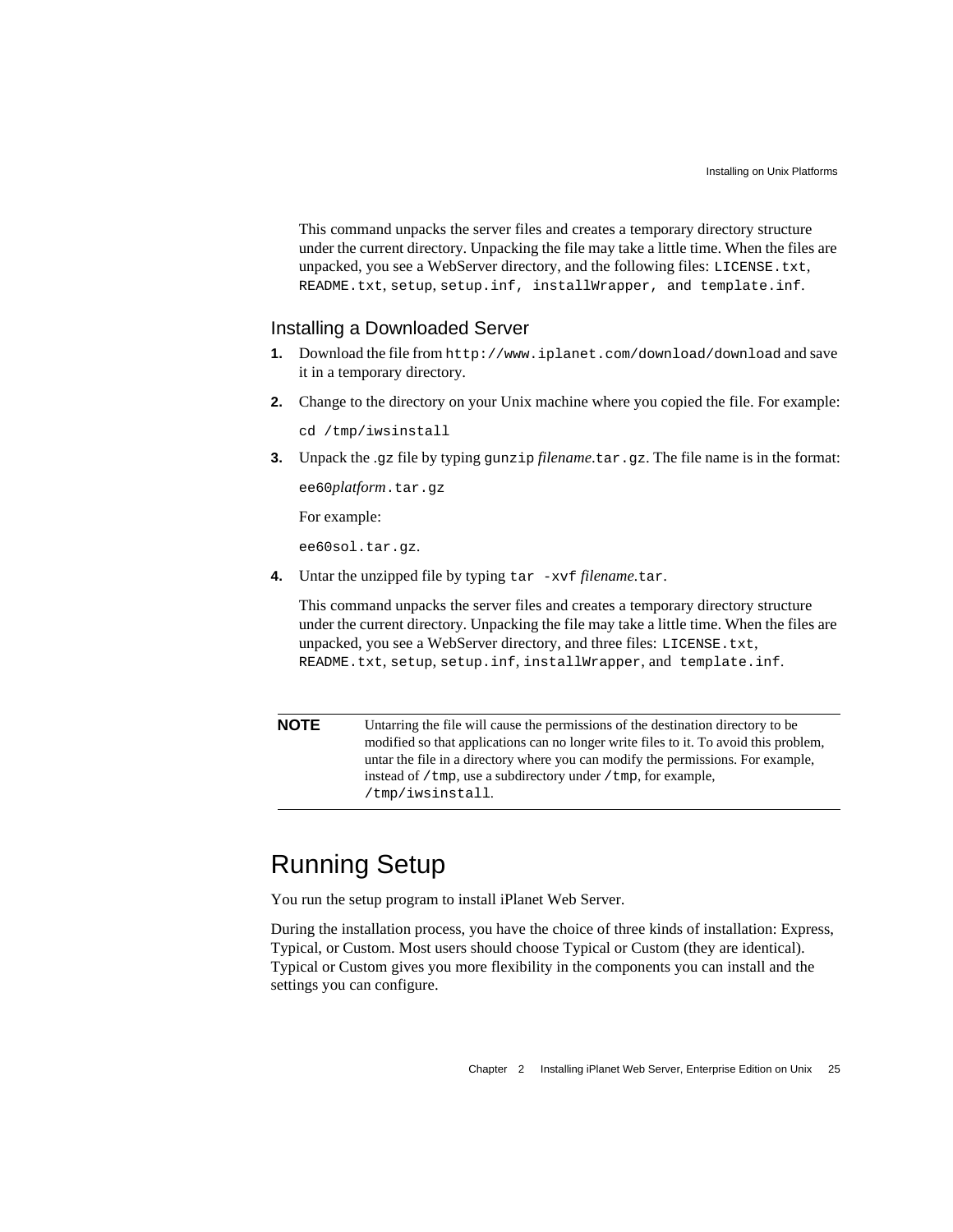<span id="page-25-0"></span>Express installation is for users who have little experience or are evaluating the product. It makes assumptions about such things as port number and which components to install.

When running the installer, you can use the following commands:

- Press the Enter key to accept defaults specified in brackets (for example [All]).
- Press CTRL+B to return to a previous screen (note that this sequence does not work on all screens).
- Press CTRL+C to cancel the installation program.
- Enter comma-separated lists of numbers when you want to select multiple items (for example, 1, 2, 3).

**NOTE** For Express installation, you must be logged in as root when running setup.

#### Typical or Custom Installation

Most users should install the Typical or Custom installation.

To run setup, follow these steps:

- **1.** If you are not in the directory already, change to the directory where you unpacked the file.
- **2.** Type ./setup to start the server installation.

If you aren't logged in as the root user (superuser), or if you don't have sufficient write permissions, you'll get one or more error messages.

A welcome screen appears.

- **3.** Press Enter to continue with the installation.
- **4.** Choose whether you accept the software license agreement by typing Yes to accept, or No to decline. If you have not yet read the license agreement, cancel out of the installation and read the file LICENSE.txt that is in the same directory as the setup program.
- **5.** Choose Typical or Custom.

Press Enter.

**6.** Type a server root directory or accept the default (/usr/iplanet/servers).

This directory is where the server files and directory structure will be installed.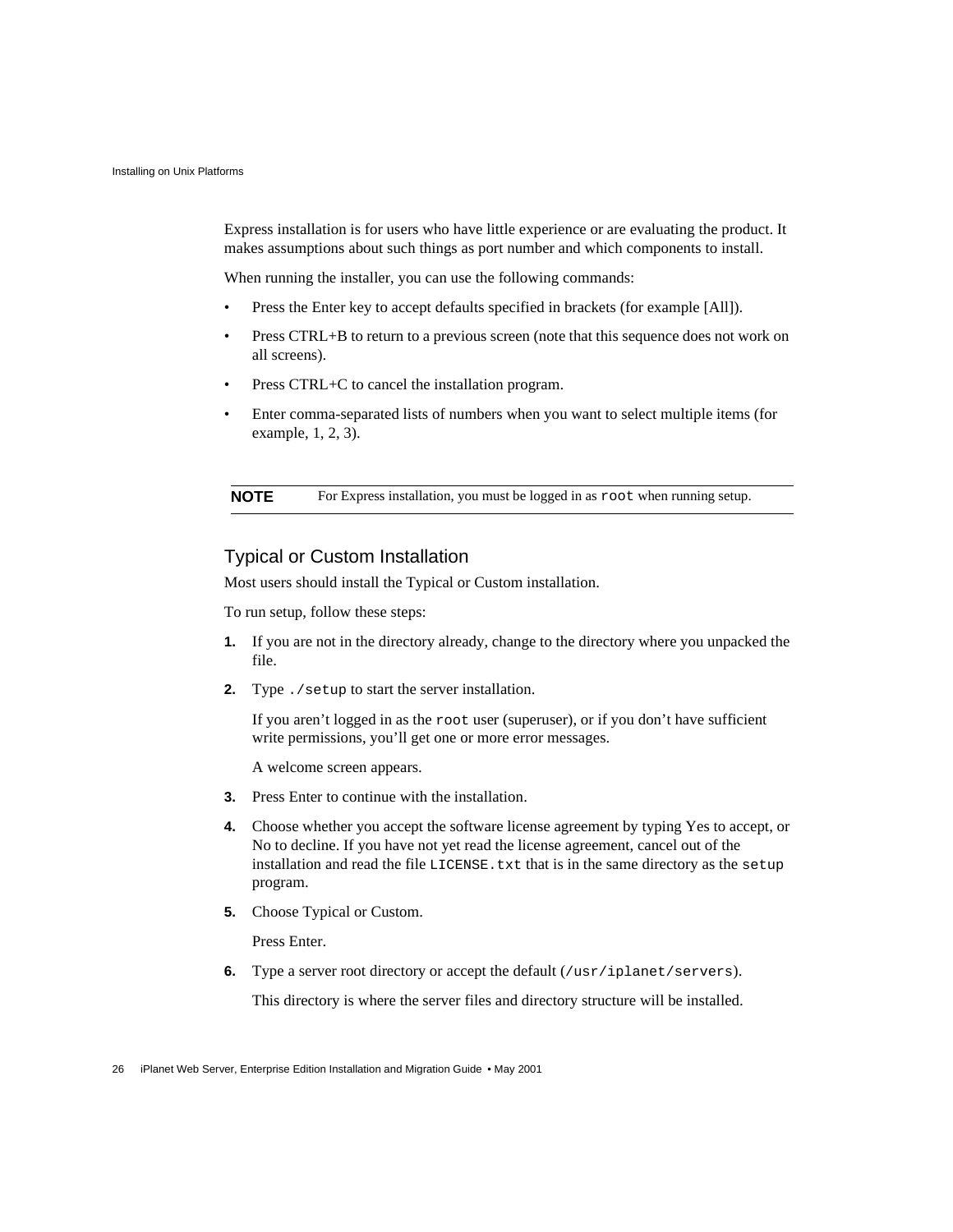You need to run the server as a user that has write access to this directory, for example, the directory owner.

<span id="page-26-0"></span>**7.** Choose all components.

Press Enter.

**8.** Choose the iPlanet Web Server subcomponents to install

If you do not install a subcomponent and later decide you want to use it, you can run the installer again to install just the missing subcomponent. However, you cannot uninstall individual subcomponents once they are installed.

By default, all subcomponents are installed.

If you are migrating from iPlanet Web Server 4.x, when you install subcomponents, you must install all the subcomponents you installed for 4.x, otherwise they are not migrated properly and may not work. You can install additional subcomponents as well.

The subcomponents you can choose to install are described in the following numbered sections.

#### **CAUTION** You must install the Server Core and Java Support subcomponents the first time you install iPlanet Web Server. If you install additional subcomponents later, you are not required to reinstall the Core subcomponent.

**Server Core.** Installs the Administration Server and the first instance of iPlanet Web Server.

**Java Runtime Environment**. If you are planning to use the Administration Server and/or Java and servlets support, you must have a Java Runtime Environment (JRE) or a Java Developer's Kit (JDK), also known as Java 2 Software Development Kit (SDK). You can install the provided JRE, or supply your own JDK. For more information, see ["Installing a Java Developer's Kit," on page 21](#page-20-0).

**CAUTION** If you are using HP-UX, even if you are not installing Java you must install the JRE or supply a JRE or JDK. Without one or the other, the HP-UX iPlanet Web Server won't run.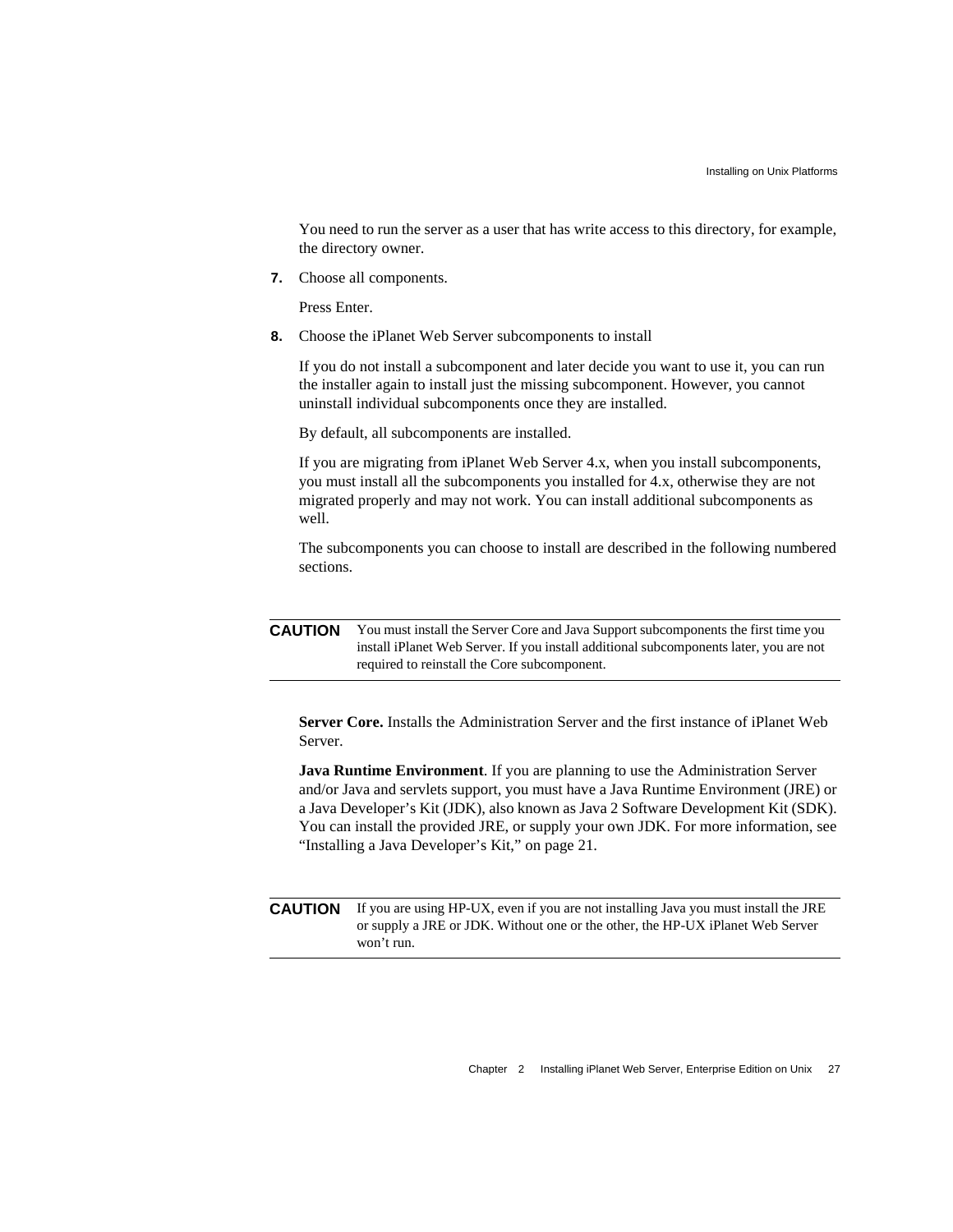**Java Support.** Install this subcomponent if you are planning to use the Administration Server and/or Java servlets.

You also need a JRE or JDK/SDK to use iPlanet Web Server's Java support. Install the JRE provided with iPlanet Web Server (see the previous subcomponent) or install a JDK/SDK.

**Search and Indexing Support.** Install this subcomponent to search the contents and attributes of documents on the server. As the server administrator, you can create a customized text search interface tailored to your user community.

**SNMP Support.** Install this subcomponent if you are planning to use SNMP to monitor your servers.

- **9.** Enter the machine name or accept the default.
- **10.** Enter the Unix user and group names to use when running the default instance of iPlanet Web Server.

The default user and group is nobody. If you're planning to use SNMP, the user name must be root.

**NOTE** HP-UX has a UID of -2 for nobody. If you have to run the server as nobody on this platform, change the UID of nobody to a positive unique number less than the UID max.

**11.** Enter the Unix user name to use when running the Administration Server.

In most cases this user is root.

- **12.** Enter the Administration Server user name and password to use for authentication. You are asked to enter your password twice.
- **13.** Type the Administration Server port number or accept the default of 8888.

Make sure you remember the port number for the Administration Server.

For the most flexibility, choose a port number above 1024. If you want to use a port number lower than 1024 for your Administration Server, you must be logged on as root to start the server. Do not use a port that is already in use.

This iPlanet Web Server Administration Server is not the same as the Netscape Console, or the Administration Server shipped with other iPlanet/Netscape servers.

For more information on ports, see ["Choosing Unique Port Numbers" on page 16.](#page-15-0)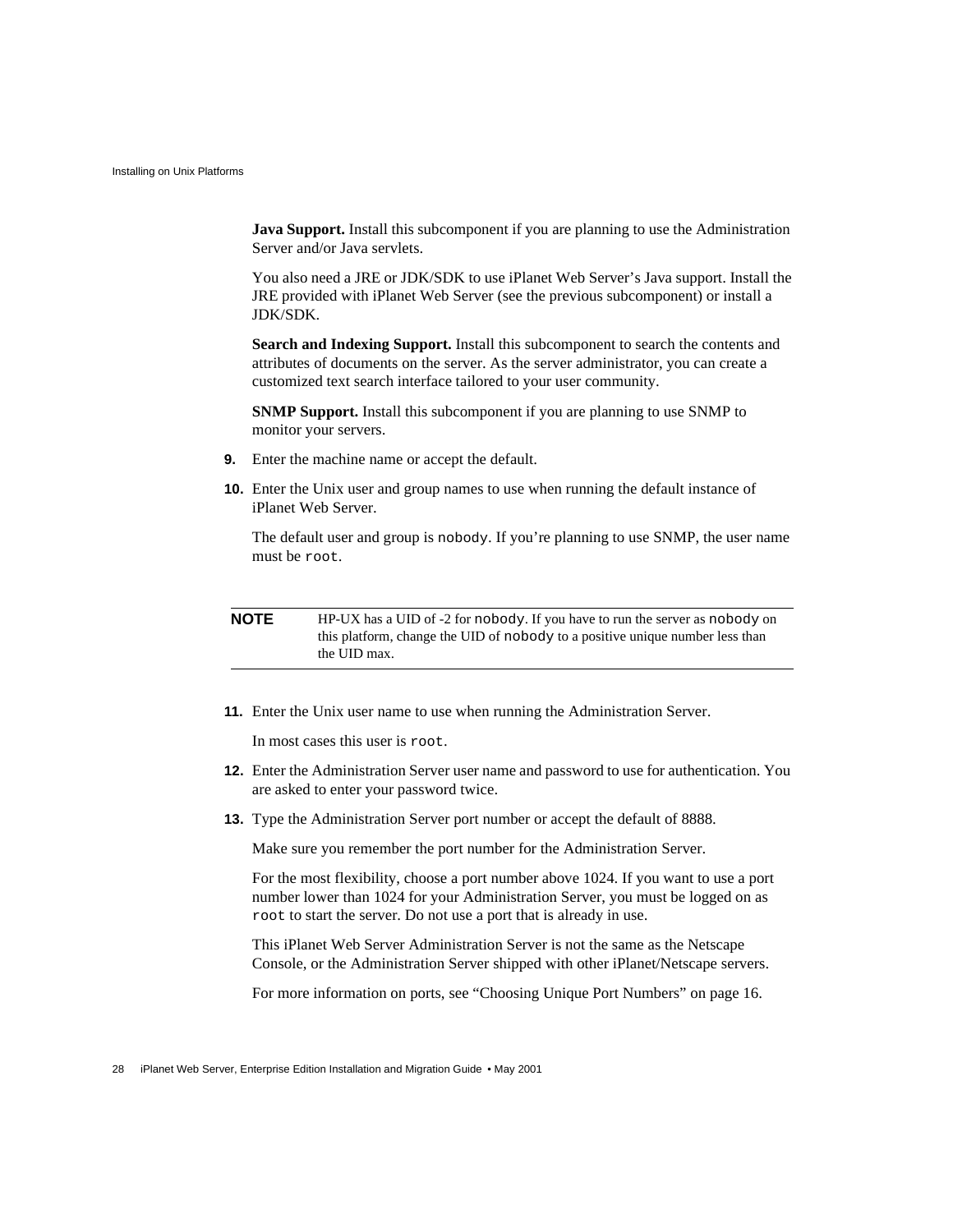**14.** Type the port number of iPlanet Web Server. The default is 80. This port should be different than the Administration Server port. Unless you are installing as root, the port must be within the stated range (1024 to 65535). If you are installing as root you can use port numbers below 1024.

If you use a port other than the default port (port 80), the URL used to gain access to your home page will change. For example, if your computer is called www.iplanet.com and you choose port 9753, your server's URL will be http://www.iplanet.com:9753/

For more information on ports, see ["Choosing Unique Port Numbers" on page 16.](#page-15-0)

- **15.** Type the root directory where your server's content files (the images, HTML documents and data you want to present to users accessing the server) will reside. The default is *server\_root*/docs.
- **16.** If you want to use your own JDK, enter Yes.

If you are installing Java support, you must have a JRE or a JDK. You can install the supplied JRE subcomponent or use a JDK already installed on your system. For more information, see ["Installing a Java Developer's Kit," on page 21.](#page-20-0)

**17.** If you are installing Java support, and you either did not choose to install the provided JRE, or you chose to use your own JDK, enter the absolute path to the directory where you installed the JDK on your system.

The JDK must already exist in the specified directory.

If the JDK libraries and CLASSPATH are stored in the default directories below the JDK directory ( $/$ jre $/$ lib and  $/$ lib, respectively), press Enter at the JDK LIBPATH and JDK CLASSPATH prompts. If the libraries and CLASSPATH are stored in a different place on your system, enter the pathnames. On most systems you will not have to enter pathnames at these prompts.

- **18.** After the installation program extracts and installs the iPlanet Web Server components, press Enter.
- **19.** Go to the https-admserv directory under your server root directory (for example /usr/iplanet/servers) and start the Administration Server by typing ./start. You can also type ./startconsole in the server root directory.

startconsole starts the Administration Server and launches a browser to the Administration Server administration pages.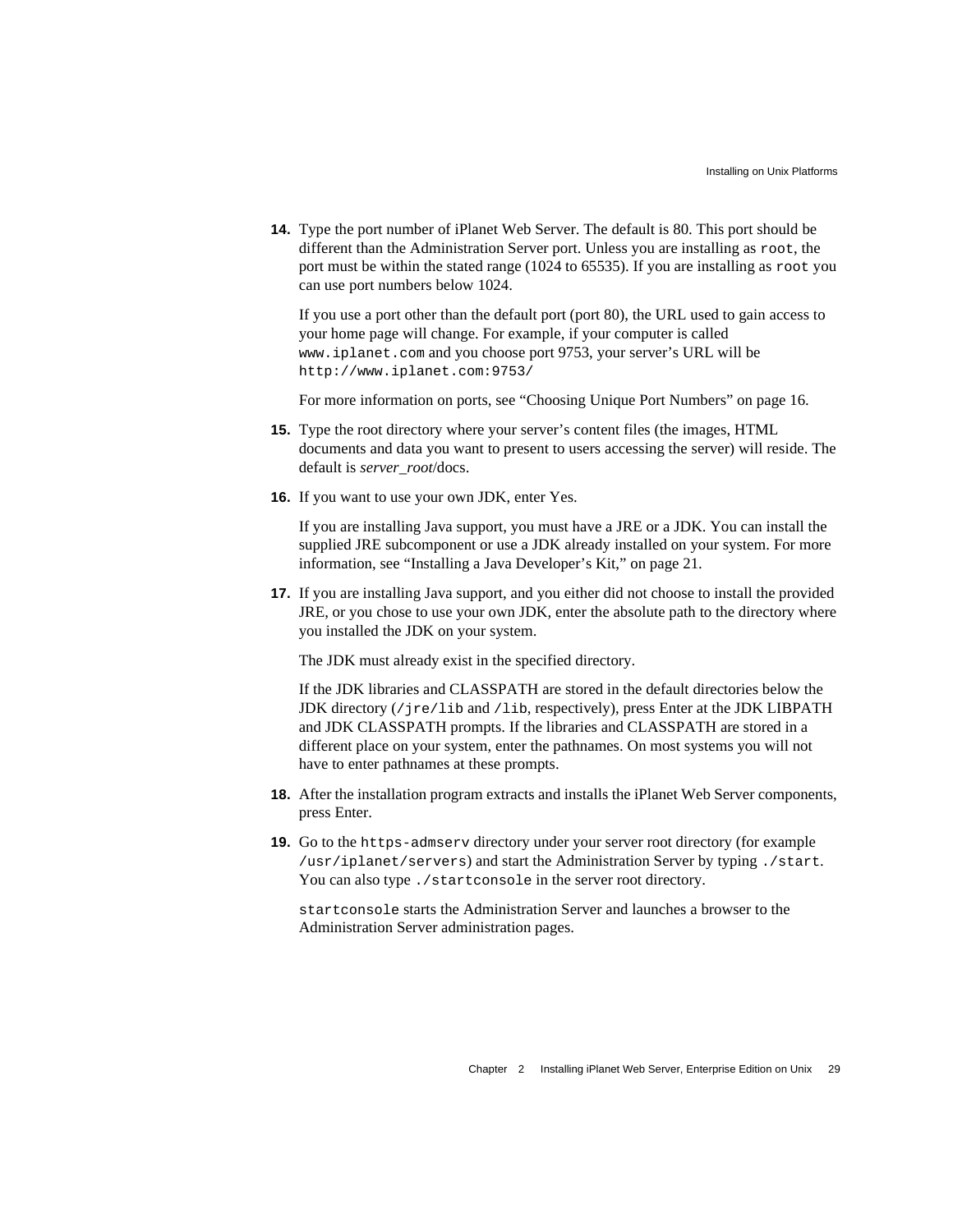<span id="page-29-0"></span>**20.** To configure your iPlanet Web Server, use the URL: http://*server\_name:administration\_port*

For example: http://www.iplanet.com:8888

Enter your administration user name and password.

You can now configure your iPlanet Web Server. For more information, see the iPlanet Web Server *Administrator's Guide*.

#### Express Installation

Express installation is for users who have little experience or are evaluating the product. It makes assumptions about such things as port number and which components to install. The following table lists the assumptions made by the Express installation. If you would like to use different installation settings, use Typical or Custom installation.

| <b>Installation Setting</b> | Value                                       |
|-----------------------------|---------------------------------------------|
| administration port         | 8888                                        |
| administration URL          | http://machine name:administration port     |
| HTTP port number            | 80                                          |
| document root               | server root/doc                             |
| Unix user to run server     | root                                        |
| LDAP users and groups       | not using                                   |
| <b>JDK</b>                  | none                                        |
| JRE.                        | default JRE shipped with iPlanet Web Server |
| subcomponents               | All default subcomponents installed         |

**Table 2-1** Express installation settings

After installing, you can configure the server to use LDAP users and groups, and to use a JDK. For more information on how to make these changes, see the iPlanet Web Server *Administrator's Guide*.

**CAUTION** You must log in as root to use Express installation.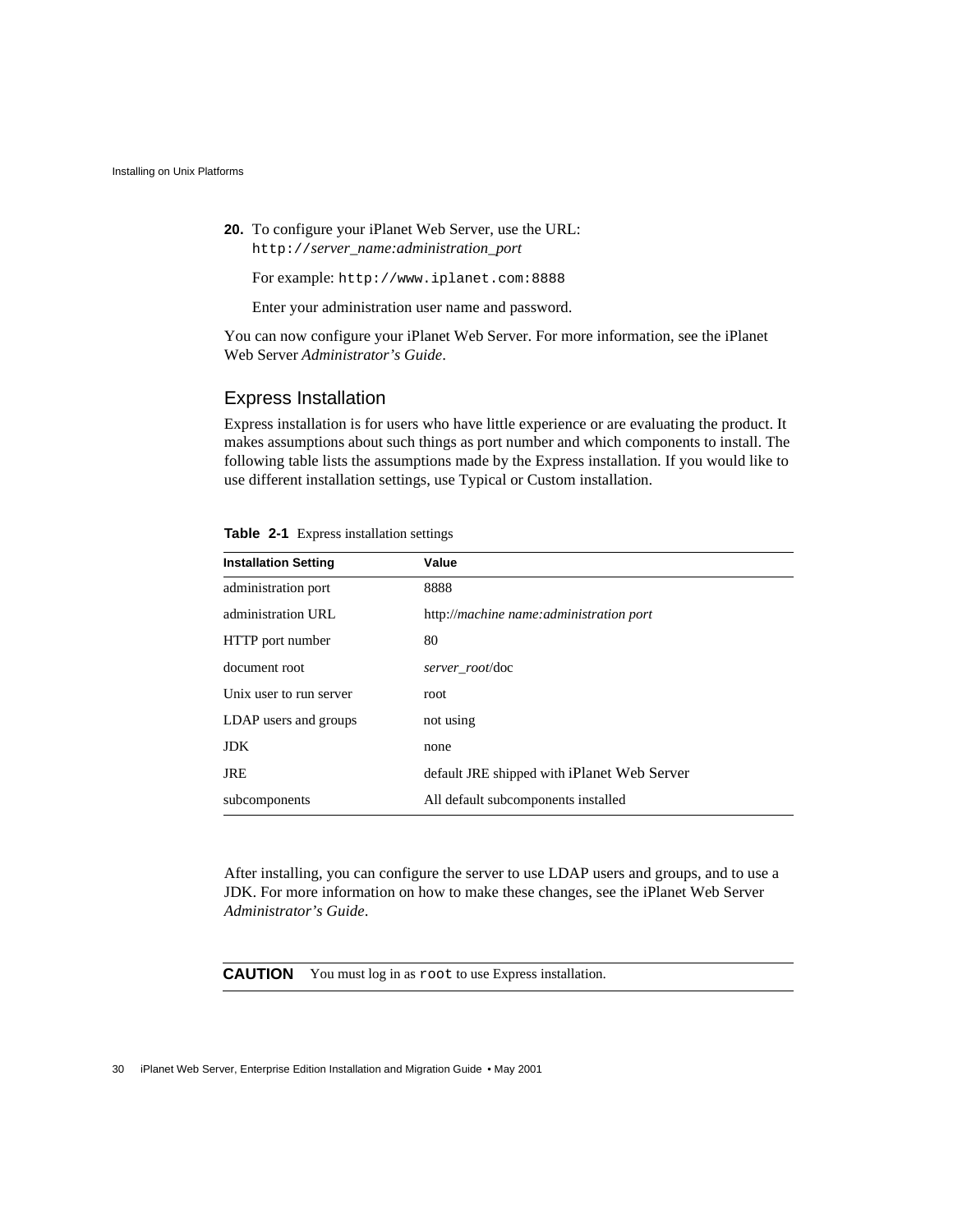To run setup, follow these steps:

- **1.** If you are not in the directory already, change to the directory where you unpacked the file.
- **2.** Type ./setup to start the server installation.

A welcome screen appears.

- **3.** Press Enter to continue with the installation.
- **4.** Choose whether you accept the software license agreement by entering Yes to accept, or No to decline. If you have not yet read the license agreement, cancel out of the installation and read the file LICENSE. txt that is in the same directory as the setup program
- **5.** Choose Express and press Enter.
- **6.** Type a server root directory or accept the default (/usr/iplanet/servers).

This directory is where the server files and directory structure will be installed. root must have write access to this directory.

**7.** Choose all components.

Press Enter.

**8.** Enter the Unix user and group names to use when running the default instance of iPlanet Web Server.

For Express installation, this user must be root. The group must be the group to which root belongs.

**9.** Enter the Unix user name to use when running the Administration Server.

In most cases, this user is root.

**10.** Enter the Administration Server user name and password to use for authentication. You are asked to enter your password twice.

If you are using a iPlanet Directory Server, you must make sure that the Administration Server user exists in the Directory Server, and that it has access permissions to the Directory Server to perform user and group management tasks.

**11.** After the installation program extracts and installs the iPlanet Web Server components, press Enter.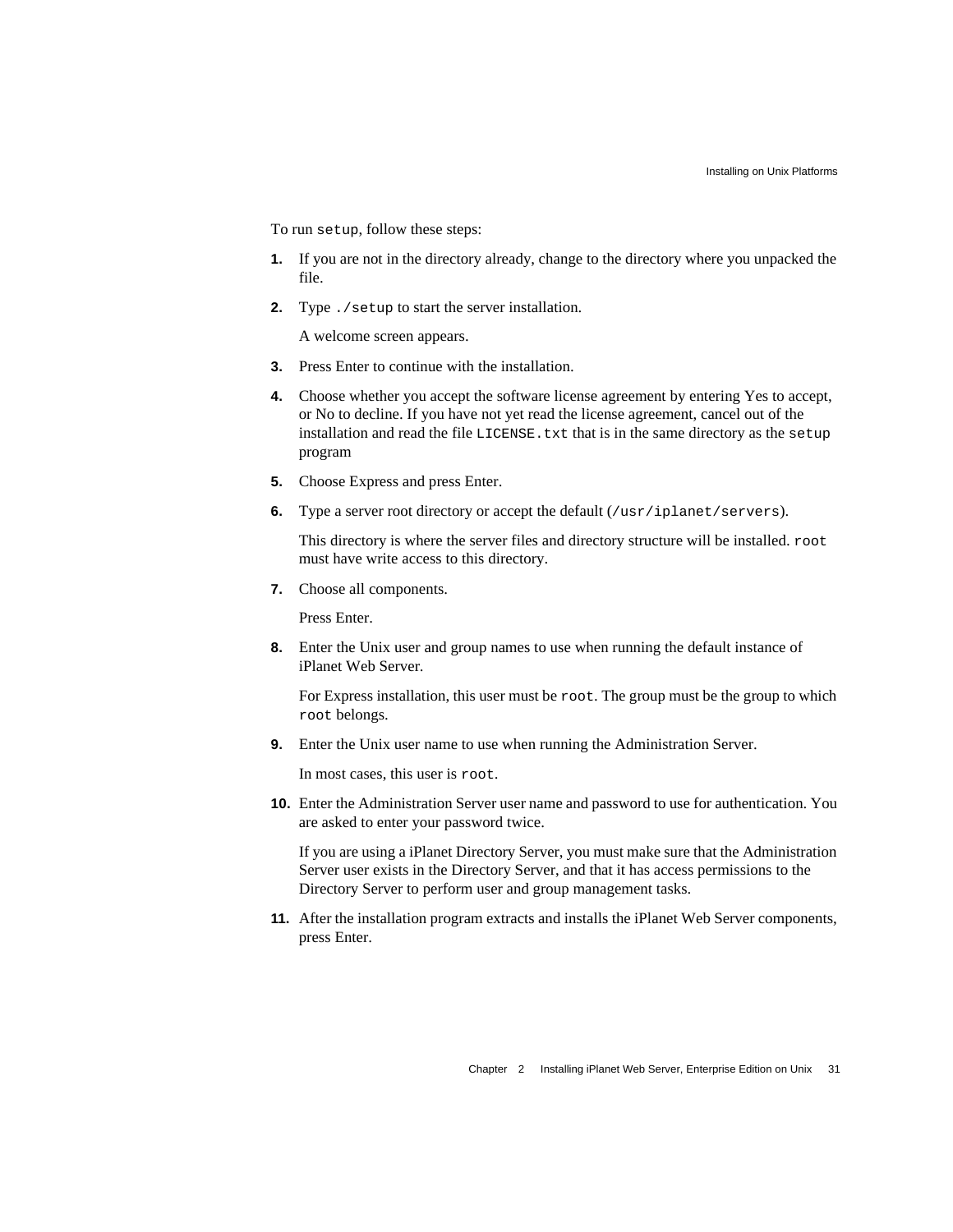<span id="page-31-0"></span>**12.** Go to the https-adminserv directory under your server root directory (for example /usr/iplanet/servers) and start Administration Server by typing ./start. You can also type ./startconsole in the server root directory.

startconsole starts the Administration Server and launches a browser to the Administration Server administration pages.

**13.** To configure your iPlanet Web Server, use the URL: http://*server\_name:administration\_port*

For example: http://www.iplanet.com:8888

Enter your administration user name and password.

You can now configure your iPlanet Web Server. For more information, see the iPlanet Web Server *Administrator's Guide*.

# Installing Across Multiple Machines

You can install iPlanet Web Server, Enterprise Edition on multiple machines using two different methods: templatized installation and silent installation.

Templatized installation is executed from your local machine, where you run the installation program silently across multiple remote machines at once.

Silent installation requires that you first install the web server on a local machine, then edit the resulting log file, install.inf, to correspond to the remote machines. With silent installation, you must install the remote instances one by one.

Both methods are described in this section.

- Using Templatized Installation
- Using Silent Installation

## Using Templatized Installation

To use templatized installation, enter the installation settings for each remote machine in a template file called template.inf. You can then use the template to install the web server on multiple machines from a single session on your local machine. The template.inf file is found in the same directory as the setup program.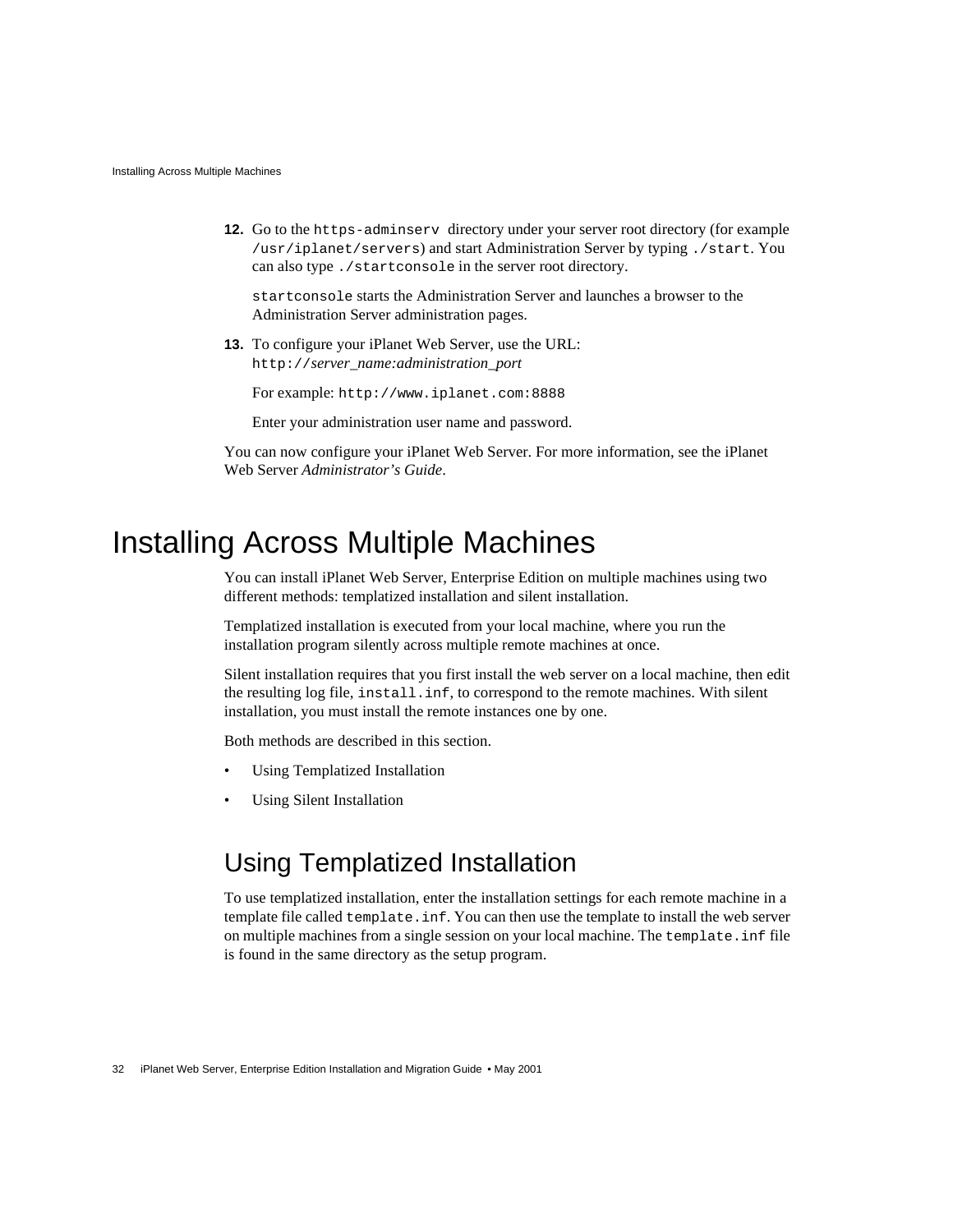To run templatized installation, perform the following steps:

**1.** In the /.rhosts directory of your local machine, create an entry for each remote machine where you will install the web server using the format

#### *remote\_machine\_name username*

For example, if the remote machine is host1 on the domain dogs, and you are logged in as root, enter the following information:

host1.dogs.com root

**2.** In the /etc/hosts.equiv directory of your local machine, create an entry for each remote machine where you will install the web server using the format

#### *remote\_machine\_name*

For example, if the remote machine name is host1 on the domain dogs, enter the following information:

host1.dogs.com

**3.** In the /.rhosts directory of each remote machine where you will install the web server, create an entry for your local machine using the format

#### *local\_machine\_name username*

For example, if the local machine name is chewbacca on the domain dogs and you are logged in as root, enter the following information:

chewbacca.dogs.com root

**4.** In the /etc/hosts.equiv directory of each remote machine where you will install the web server, create an entry for your local machine using the format

#### *local\_machine\_name*

For example, if the local machine name is chewbacca on the domain dogs, enter the following information:

chewbacca.dogs.com

**5.** Create a setup directory on your local machine with a link to server root

ln -s *server\_root*/ setup*-directory*

- **6.** Change to the directory where setup resides.
- **7.** Open the template.inf file.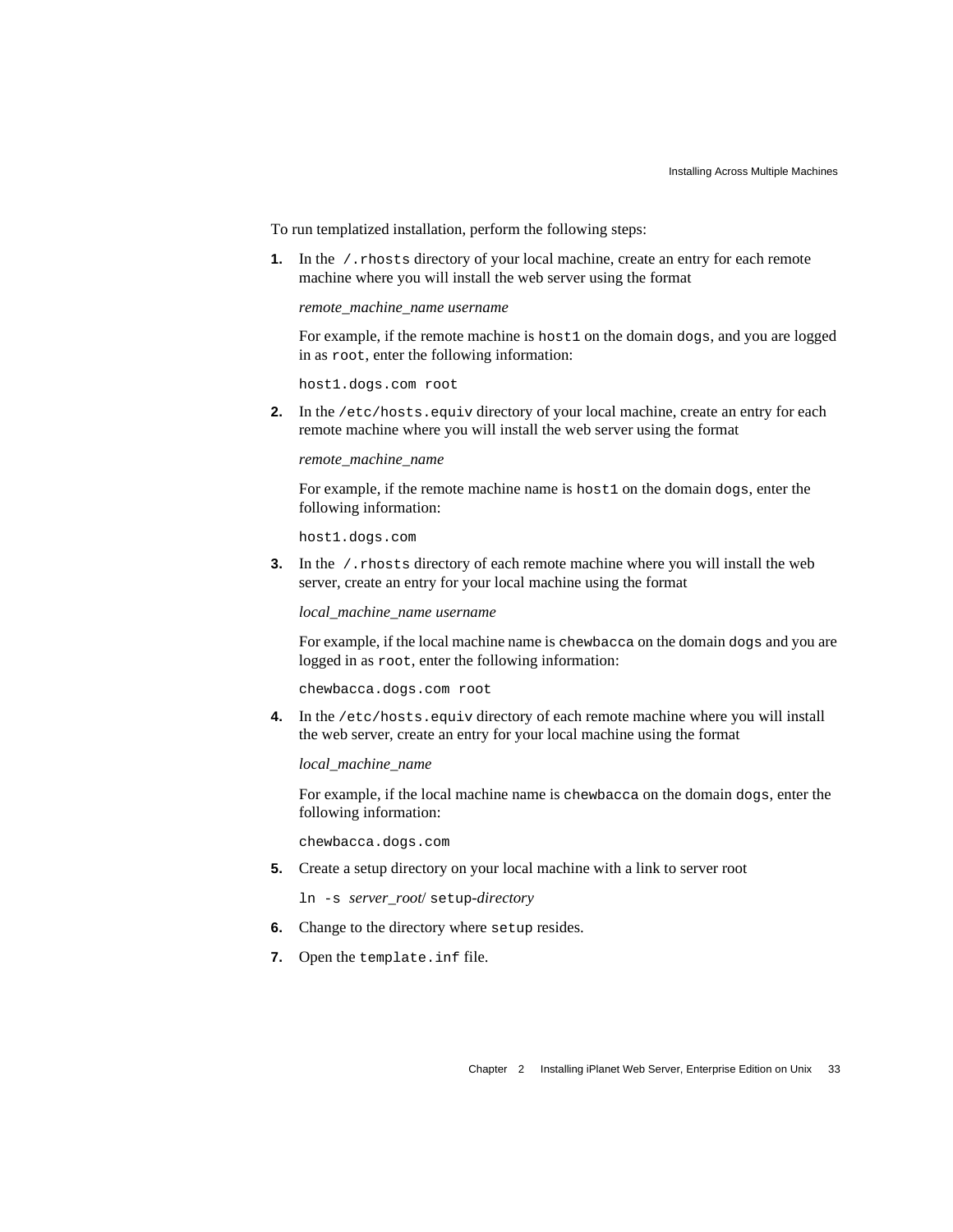- **8.** Enter the installation settings:
	- ❍ HostNames: the name of the host where the web server will be installed, separated by commas. For example:

host1,host2,host3

❍ Components: the components to install, separated by commas. For example:

Nescore, jre, snmp

For a list of components, see ["Choose the iPlanet Web Server subcomponents to](#page-26-0)  [install," on page 27.](#page-26-0)

❍ SetUpLocation: the location of the setup program used by the template file/usr/iplanet/downloads

For each host, enter the following:

- ❍ [*hostname*]: the name of the machine where the web server will be installed by the template. .
- ❍ InstallType: the type of installation to run: express [1], typical [2], or custom [3].
- ❍ SuiteSpotUserID: The user ID used when running the default instance of the iPlanet Web Server.
- ❍ SuiteSpotGroup: The group the user running the default instance of the iPlanet Web Server belongs to.
- ❍ ServerRoot: the directory where your server will be installed. For example:

/usr/iplanet/servers

❍ JRE\_DIR: If you are installing the JRE shipped with the iPlanet Web Server, the directory where it is installed. For example:

/usr/iplanet/servers/bin/https/jre

❍ HttpDocRoot: The document root of the iPlanet Web Server instance. For example:

/usr/iplanet/servers/docs

For the core server, enter the following:

- ❍ Reinstall: enter True if you are reinstalling this version of iPlanet Web Server. Otherwise, enter False.
- ❍ AdminPort: enter the port number for the Administration Server.
- ❍ HttpPort: The port of the default iPlanet Web Server instance.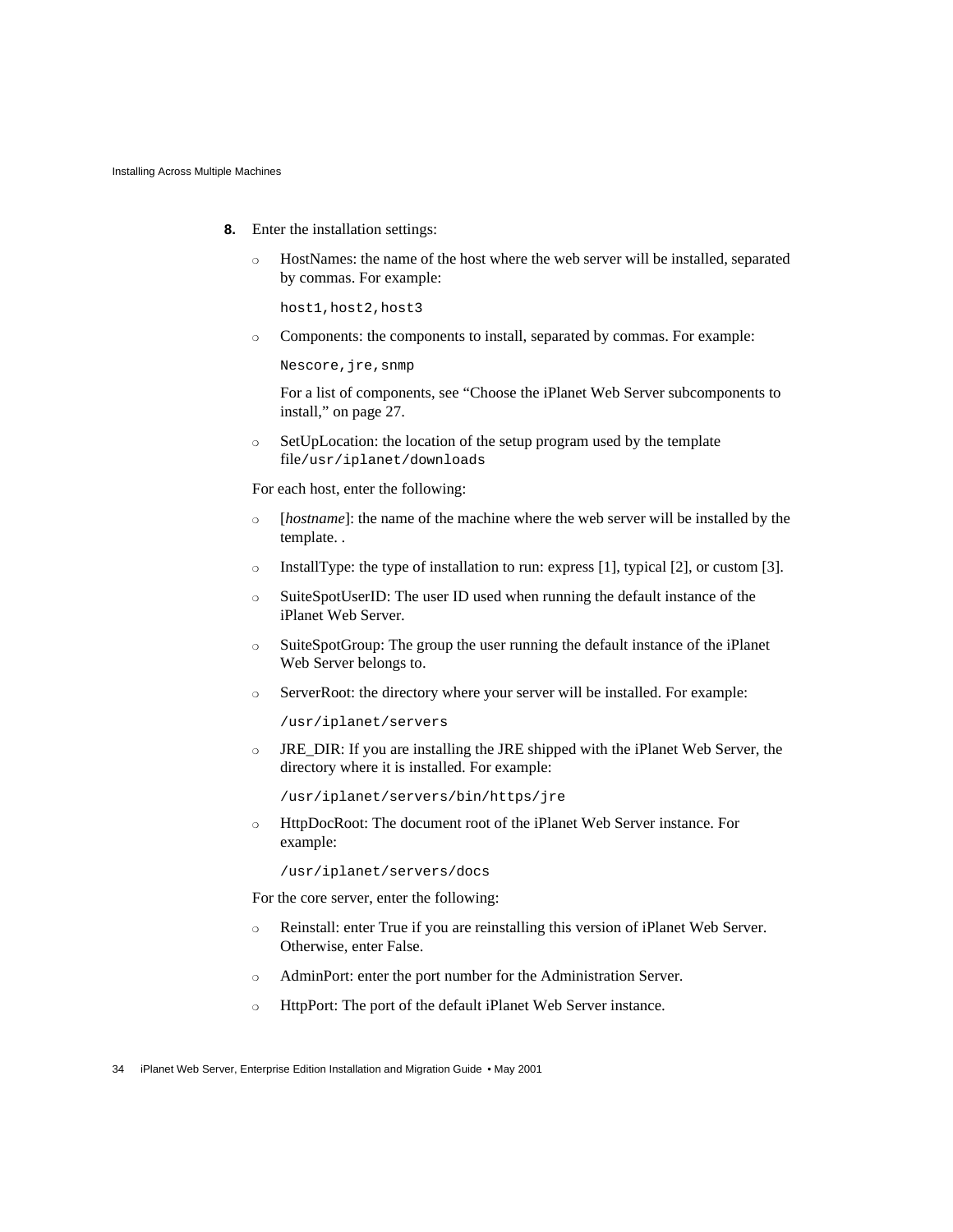- ❍ AdminSysUser: The user ID used when running the Administration Server. The user should exist in the Directory Server and have access permissions to use the Directory Server to perform user and group management tasks. For example, root.
- ❍ AdminName: The user name used to access to the Administration Server's administration screens. For example: admin.
- ❍ AdminPassword: The password used to access to the Administration Server's administration screens. For example: admin.
- **9.** Run the installation wrapper by typing the following command at the command prompt:

./installWrapper -f template.inf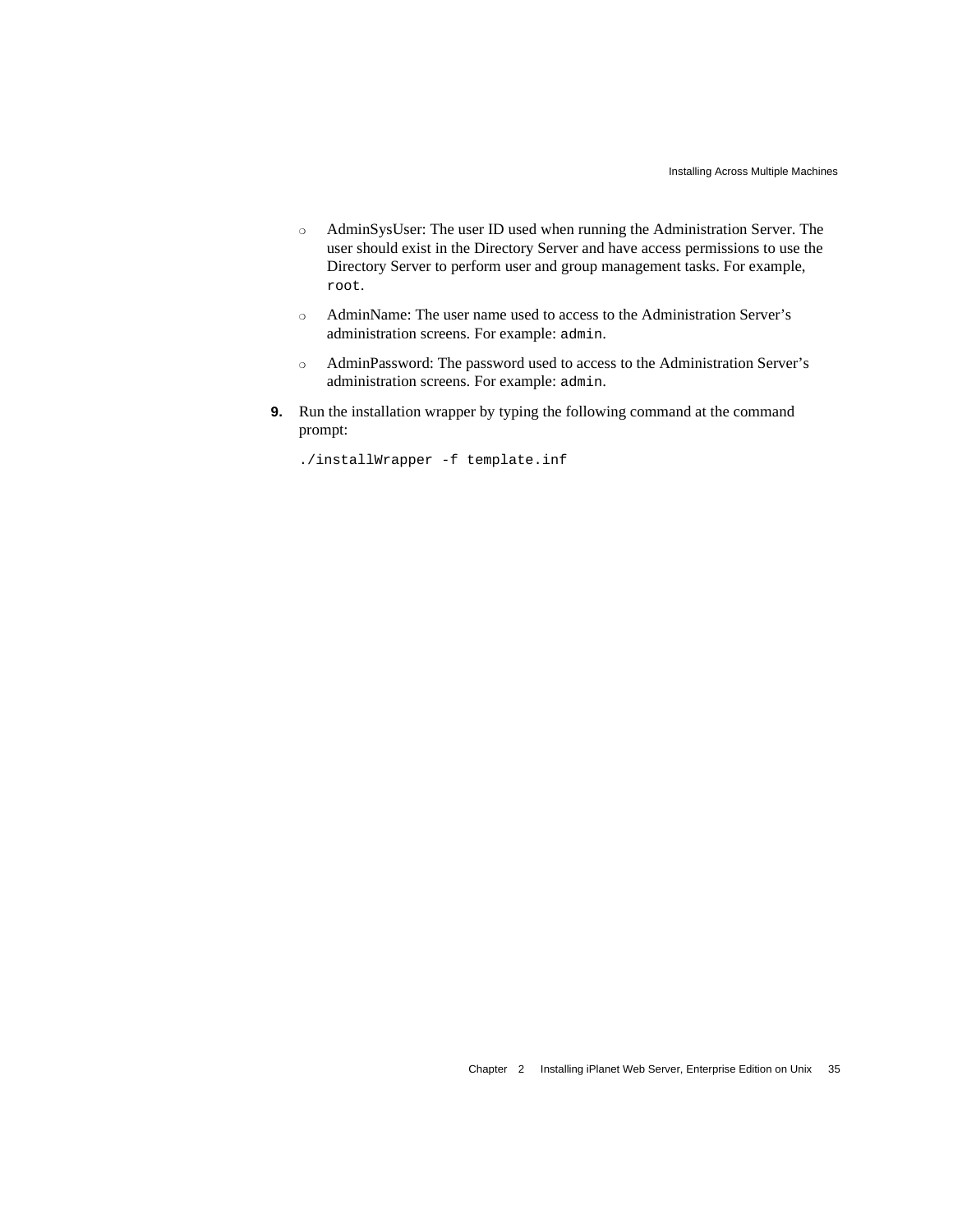The following is an example of the template.inf file:

```
[ MachineName]
HostNames =host1,host2
Components=Nescore, jre, java, snmp, search
SetUpLocation=/usr/iplanet/downloads
[host1]
InstallType= 2
SuiteSpotUserID=
SuitespotGroup=
SecurityCheck= False
RequireDomain= False
InstallWhich= 1
ServerRoot=/usr/iplanet/servers
HttpDocRoot=
JRE_DIR=
[host2]
InstallType= 2
SuiteSpotUserID=
SuitespotGroup=
SecurityCheck= False
RequireDomain= False
InstallWhich= 1
ServerRoot=/usr/iplanet/servers
JRE_DIR=
HttpDocRoot=/usr/iplanet/servers/docs
[core]
Reinstall= False
AdminPort=8888
HttpPort=80
AdminSysUser=
AdminName=
AdminPassword=
CompVersions= 2:2:1:2:2:1:1:2:
[cleanup]
Archive= cleanup.zip
```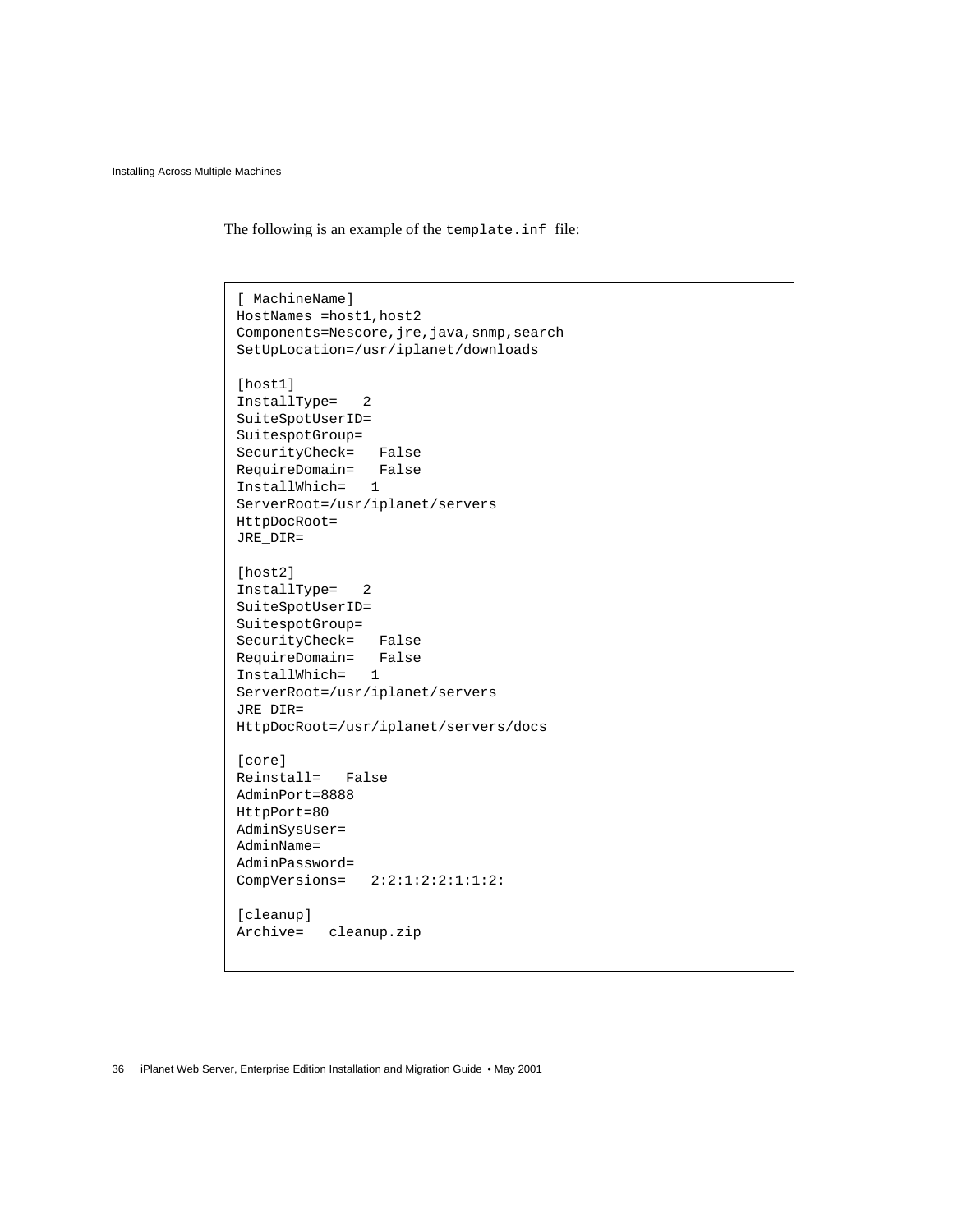# <span id="page-36-0"></span>Using Silent Installation

Silent installation is a less efficient way than templatized installation to install multiple instances of iPlanet Web Server because remote instances of the server are installed one by one rather than several at a time. You use silent installation to create a file of responses to the setup program's prompts, then edit the file (install.inf) and use it to install future iPlanet Web Server installations. With silent installation, you must first install iPlanet Web Server on your local machine, then edit install.inf to correspond to the remote machines where you'll install additional instances of the server. If you are installing iPlanet Web Server on a number of remote machines, it is recommended that you use templatized installation instead.

Silent installation works best when you use the Typical installation and your installations are all similar.

**CAUTION** The install.inf file contains the password used to log on to the Administration Server. The password is not encrypted; it is in plain text. If you use silent installation, be sure and delete the install.inf file once you are through with it.

To use silent installation, follow these steps:

**1.** Run setup with the -k option, which creates a file called install inf that contains all your responses to the installer's prompts. At the command prompt, type:

./setup -k

- **2.** Answer the installer prompts and install iPlanet Web Server.
- **3.** When the server is installed, go to the *server root*/setup directory, where you'll find the install.inf file.
- **4.** Copy the install.inf file to the directory where you will run setup to install your next iPlanet Web Serve.
- **5.** Edit the values in the install. inf file to match the values of the next server you want to install.

For example, change the machine name, port number, installation directory, etc.

**6.** Run setup using the install.inf file for input. For example:

./setup -s -f install.inf

**7.** The server is installed.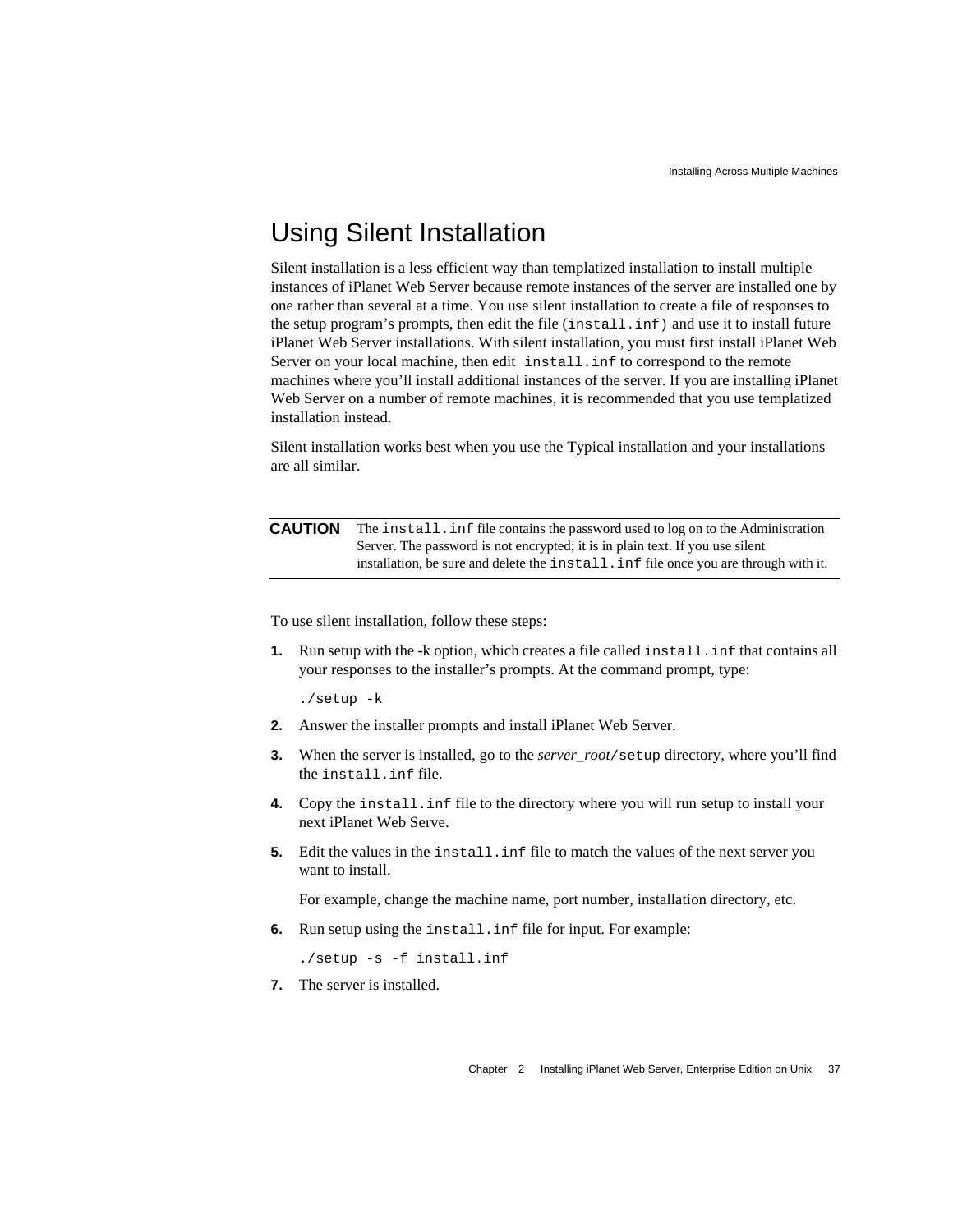The following is an example of an install.inf file.

```
[General]
FullMachineName= host1.iplanet.com
SuiteSpotUserID= root
SuitespotGroup= root
SecurityCheck= False
RequireDomain= False
ServerRoot= /usr/iplanet/servers
Components= WebServer
[WebServer]
Reinstall= False
AdminPort= 8888
HttpPort= 80
HttpDocRoot= /usr/iplanet/servers/docs
AdminSysUser= root
AdminName= admin
AdminPassword= password
JRE_DIR= /usr/iplanet/servers/bin/https/jre
USE_JDK= No
CompVersions= 2:2:1:2:0:0:0:0:0:
Components= Nescore, jre, java, cleanup
[cleanup]
Archive= cleanup.zip
```
The following table shows some useful install.inf parameters to edit. For best results, do not edit any parameters except those listed in the table.

| <b>Parameter Name</b>  | Use                                                                                      |
|------------------------|------------------------------------------------------------------------------------------|
| <b>FullMachineName</b> | The machine name.                                                                        |
| SuiteSpotUserID        | The user ID used when running the default instance of the iPlanet<br>Web Server.         |
| <b>SuiteSpotGroup</b>  | The group the user running the default instance of the iPlanet Web<br>Server belongs to. |

**Table 2-2** Silent Installation Parameters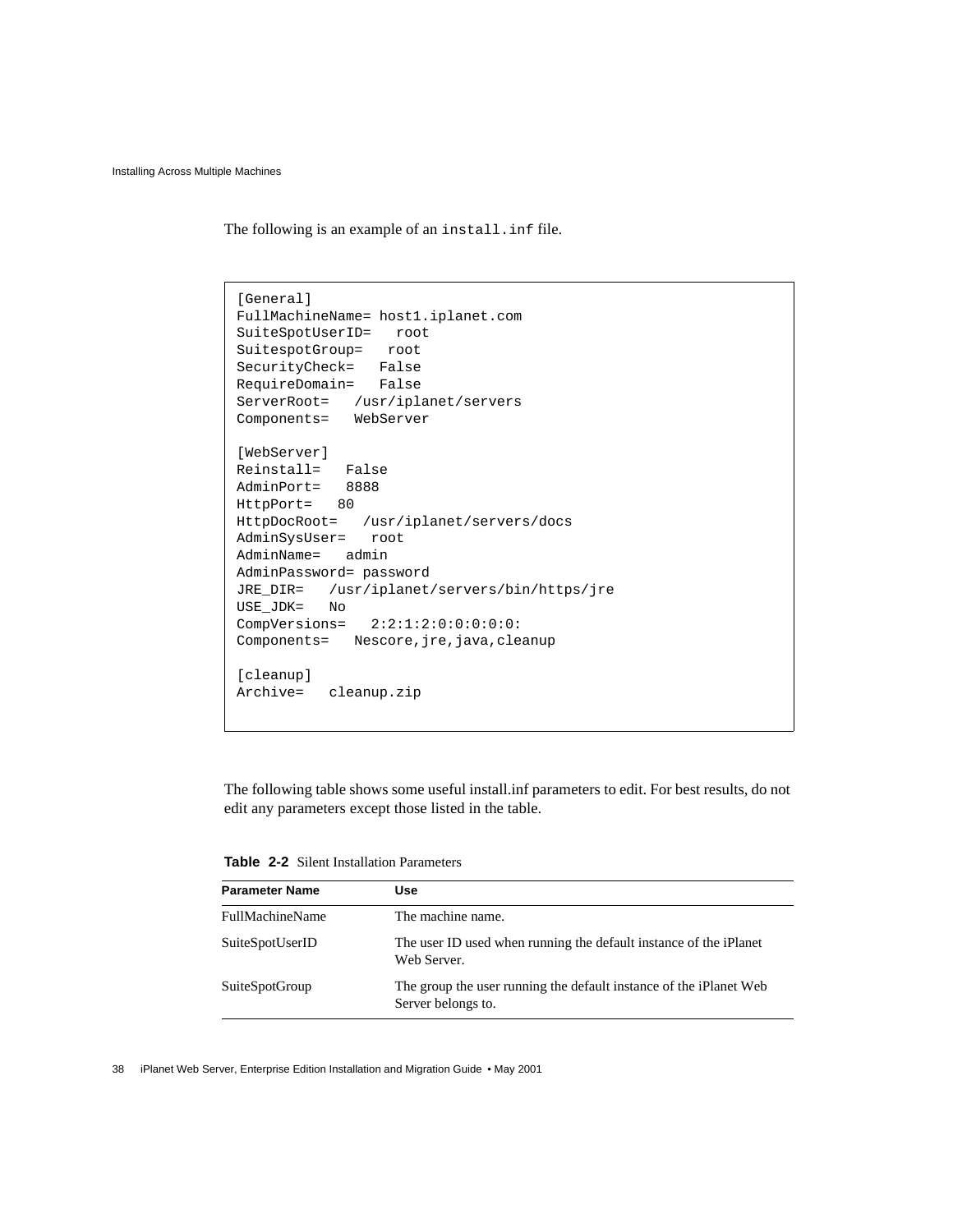| <b>Parameter Name</b> | <b>Use</b>                                                                                                 |
|-----------------------|------------------------------------------------------------------------------------------------------------|
| ServerRoot            | The directory where you install the server.                                                                |
| AdminPort             | The Administration Server port.                                                                            |
| <b>HttpPort</b>       | The port of the default iPlanet Web Server instance.                                                       |
| <b>HttpDocRoot</b>    | The document root of the iPlanet Web Server instance.                                                      |
| AdminSysUser          | The user ID used when running the Administration Server.                                                   |
| AdminName             | The user name used to access to the Administration Server's<br>administration screens.                     |
| AdminPassword         | The password used to access to the Administration Server's<br>administration screens.                      |
| JRE Dir               | If you are installing the JRE shipped with the iPlanet Web Server,<br>the directory where it is installed. |
| USE JDK               | Yes and No indicate whether you are using a JDK.                                                           |
| JDK DIR               | The directory where your JDK is installed.                                                                 |

<span id="page-38-0"></span>**Table 2-2** Silent Installation Parameters

# Using Uninstall on Unix

You can remove iPlanet Web Server from your computer by using the uninstall application.

**CAUTION** Though you can select individual subcomponents to uninstall, it is not recommended. The uninstaller only removes the parts of the code pertaining to the selected subcomponent, but does not update configuration files. Your server may not run if you uninstall individual subcomponents.

To remove your iPlanet Web Server:

**1.** Go to your server root and type ./uninstall.

A list of iPlanet servers currently installed in this location appears.

**2.** Find iPlanet Web Server in the list and type the number next to it at the prompt.

Note that uninstalling iPlanet Web Server automatically uninstalls the Administration Server, since it is an instance of iPlanet Web Server.

A list of installed iPlanet Web Server subcomponents appears.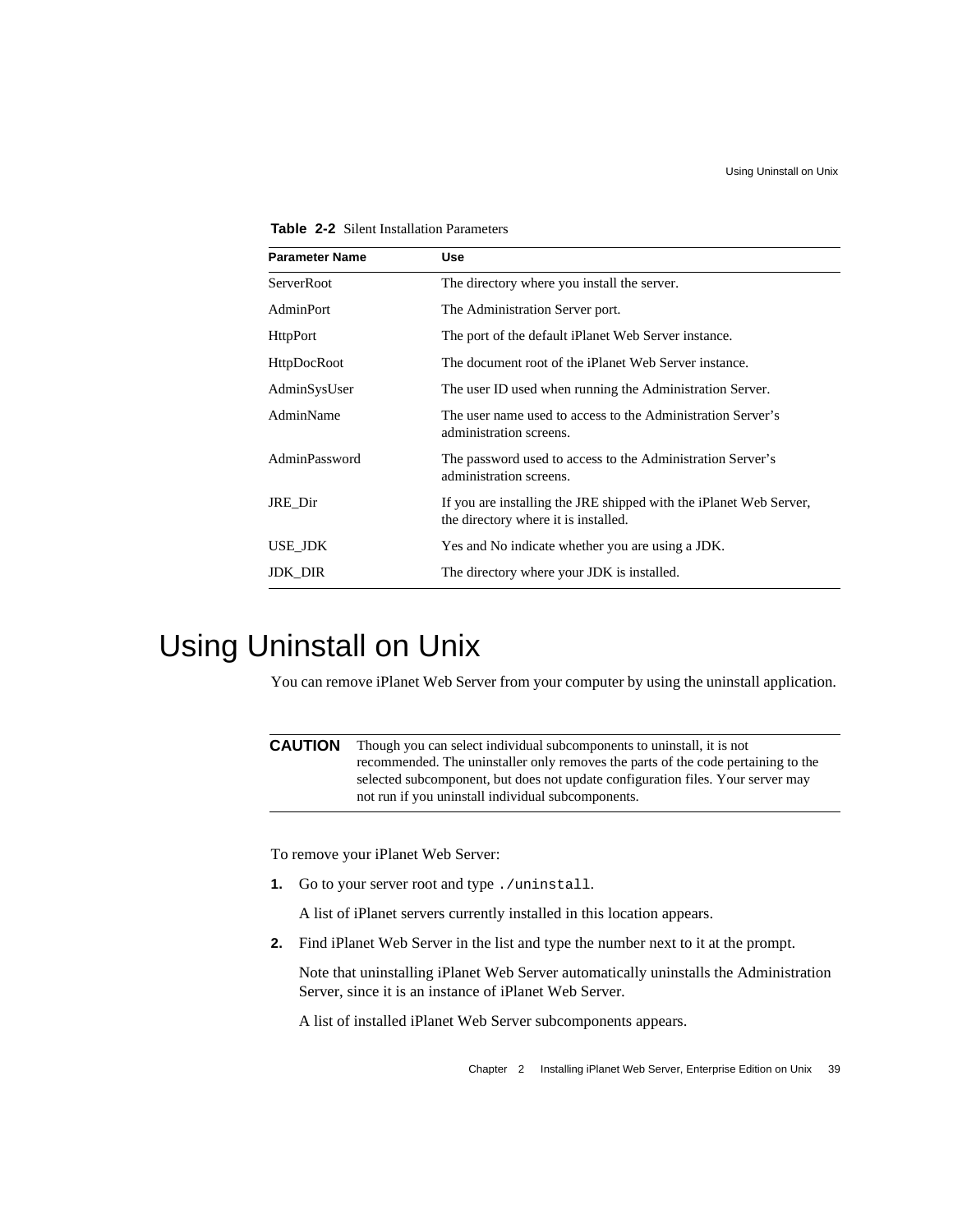**3.** Select all subcomponents and press Return.

The subcomponents are uninstalled and you return to the command prompt.

**NOTE** The uninstall program does not remove every server file. For example, it does not remove keys and certificates, configuration files, logs, ACL files or the document root.

If you installed another 4.x server (for example, iPlanet Directory Server or Messaging Server) in the same directory as iPlanet Web Server, follow these steps when uninstalling:

- **1.** Copy the uninstall script (uninstall) to another file, for example, uninstslapd.
- **2.** Use uninstall to uninstall iPlanet Web Server.
- **3.** Rename uninstslapd to uninstall.
- **4.** Use uninstall to uninstall Directory Server.

If you migrated from iPlanet Web Server 4.x to iPlanet Web Server 6.0, when you uninstall 4.x, the uninstaller does not delete the files that were used in 4.x but not in 6.0. You have to delete these files manually.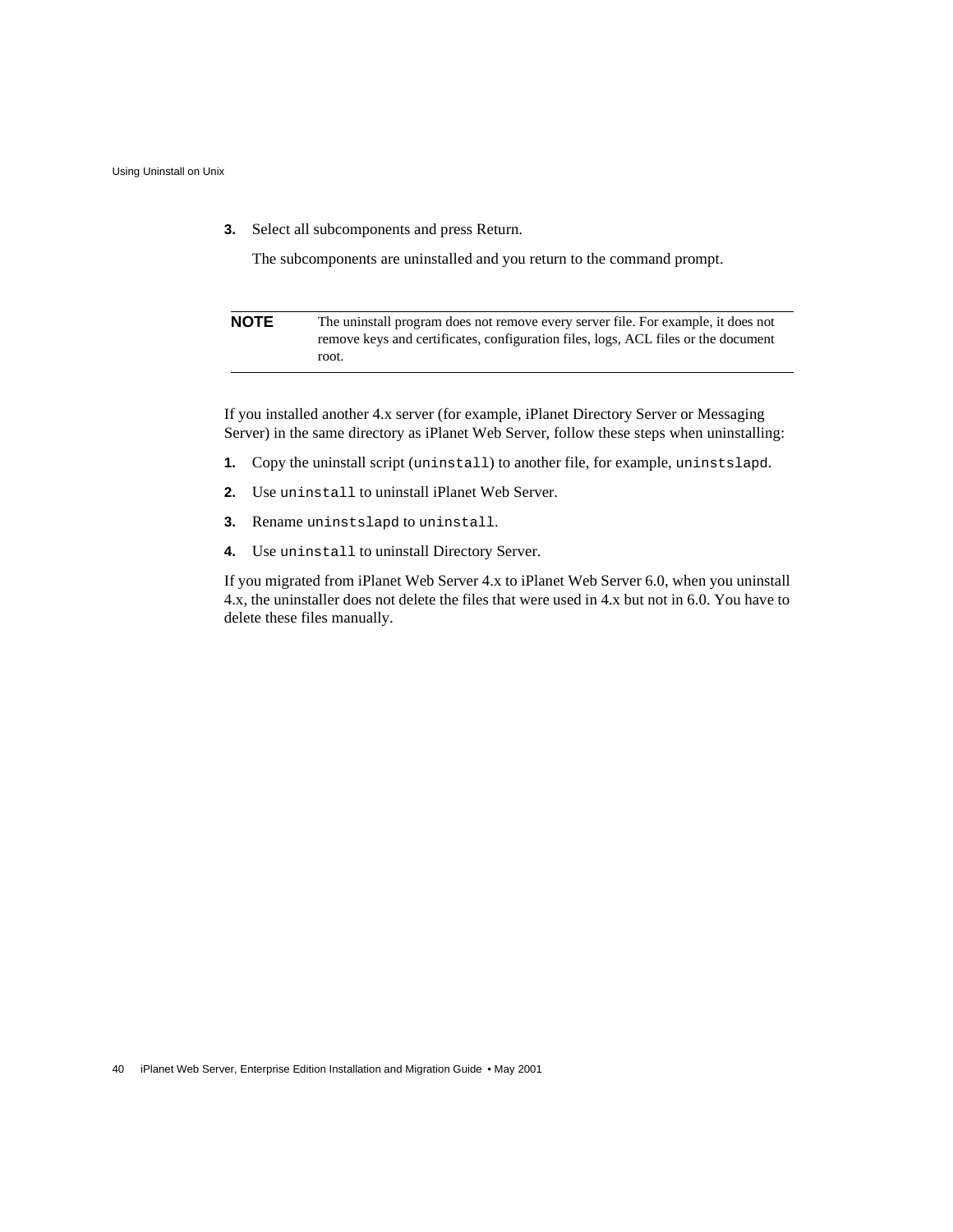# <span id="page-40-0"></span>Installing iPlanet Web Server, Enterprise Edition on Windows NT

This chapter tells you how to install iPlanet Web Server on Windows NT. It contains the following sections:

- Installing on Windows NT
- Using Silent Installation
- • [Using Uninstall on Windows NT](#page-49-0)

# Installing on Windows NT

The following sections describe the installation of the iPlanet Web Server.

Any errors that occur when the server starts are logged in the Event Viewer. Once started, the server logs errors to the normal error log file.

Please keep the following warnings in mind:

- If you have previous versions of Netscape or iPlanet web servers installed, you must install your 4.x iPlanet Web Server in a different server root directory.
- If you have beta versions of iPlanet servers installed, uninstall them before installing the final version.
- Because of DLL conflicts, if you install iPlanet Web Server 6.0 and iPlanet Web Server 4.x on the same machine, uninstall 4.x after you migrate it to iPlanet Web Server 6.0. When you uninstall iPlanet Web Server 4.x, don't delete any shared dll files (when asked, choose "No to All"). If not, you will have trouble uninstalling iPlanet Web Server 6.0 later.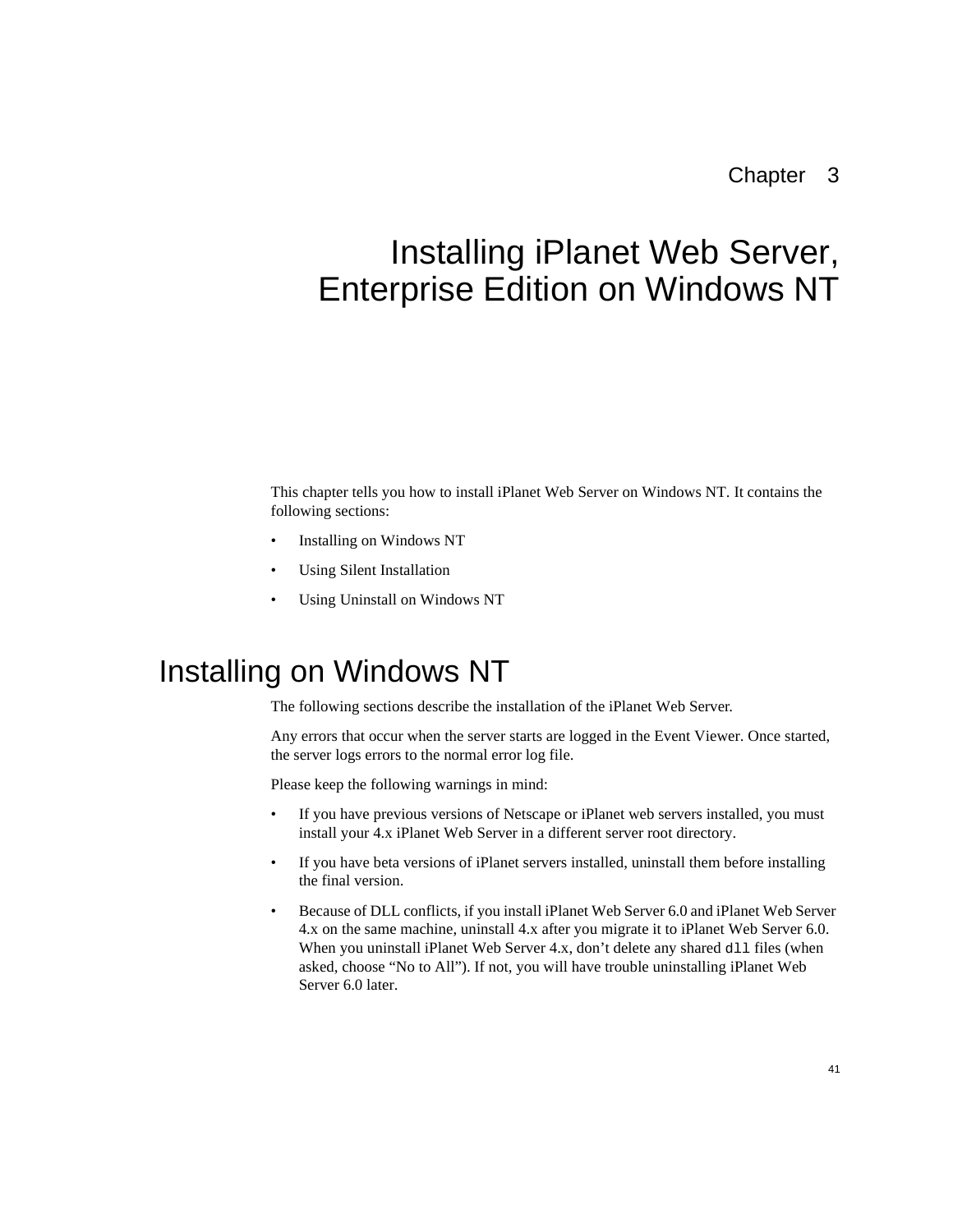- <span id="page-41-0"></span>• If you have previous versions of Netscape or iPlanet web servers installed, shut down the Administration Server and Enterprise Server instances before installing iPlanet Web Server 6.0.
- If you install both iPlanet Directory or Messaging Server and iPlanet Web Server on the same machine, during the web server installation when you are asked which version of libraries to install, always select those which have the most recent release dates, except for system32\libplc.dll.
- The server will unpack onto the drive designated by the TEMP environment variable. Make sure there is enough room on the device TEMP points to before starting the installation.

# Unpacking the Files

To get the iPlanet Web Server files and unpack them, follow these steps:

### Installing from an iPlanet Web Server, Enterprise Edition CD

- **1.** Put the iPlanet Web Server, Enterprise Edition CD in the drive. Click the icon representing your CD-ROM drive.
- **2.** Double-click the ntx86 folder.
- **3.** Double-click the enterprise folder.

The setup.exe file is inside this folder.

#### Installing a Downloaded Server

**1.** Download the file ee60nt.exe and save it in a temporary directory. Double-click the file to extract the files and launch the installation program.

## Running setup.exe

Run the setup.exe program to install iPlanet Web Server.

- **1.** Double-click the setup.exe file (if you downloaded the file, this happens automatically when you double-click the downloaded file).
- **2.** The Welcome screen appears. After reading the Welcome screen, click Next.
- **3.** The Software License Agreement appears. Click Yes to accept the license.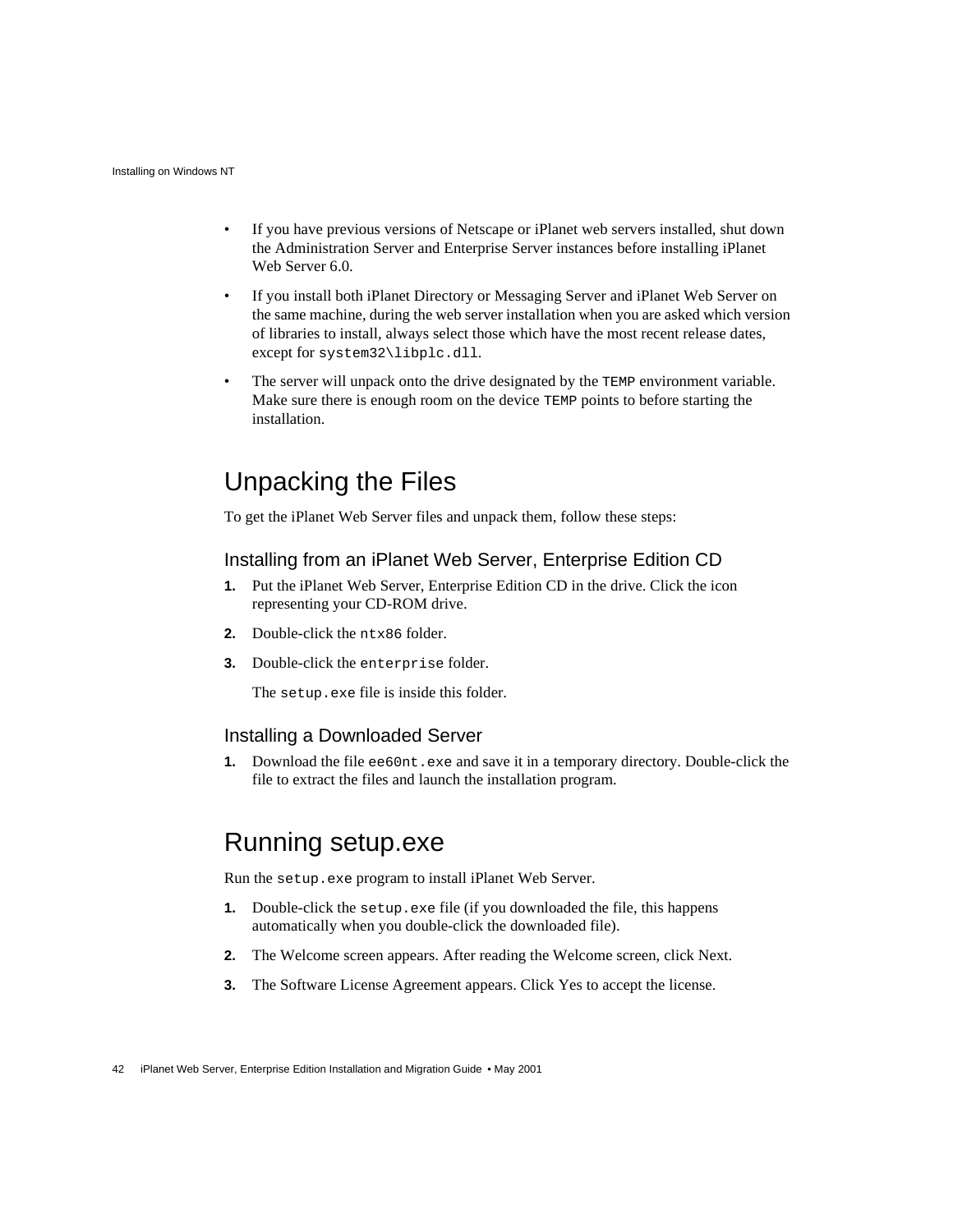**4.** The Select Installation Type screen appears. Choose the kind of installation you want: Express, Typical or Custom.

Express installation is for users who have little experience or are evaluating the product. It makes assumptions about such things as port number and which components to install. This option is not recommended if you are using your server in a production environment.

Typical and Custom installation give you more options, and for this release, do the same thing.

If you chose Express installation, the following settings are set automatically for you. If you want to have different values for these settings, choose Typical or Custom installation.

| <b>Installation Setting</b> | <b>Vales</b>                                |
|-----------------------------|---------------------------------------------|
| administration port         | 8888                                        |
| administration URL          | http://machine.name:adminisration.port      |
| HTTP port number            | 80                                          |
| document root               | <i>server root</i> /doc                     |
| LDAP users and groups       | not using                                   |
| JDK.                        | none                                        |
| <b>JRE</b>                  | default JRE shipped with iPlanet Web Server |
| subcomponents               | All default subcomponents installed         |

**Table 3-1** Express installation settings

| <b>CAUTION</b> Do not use Express Installation if you already have another web server running on |
|--------------------------------------------------------------------------------------------------|
| port 80.                                                                                         |

Click Next.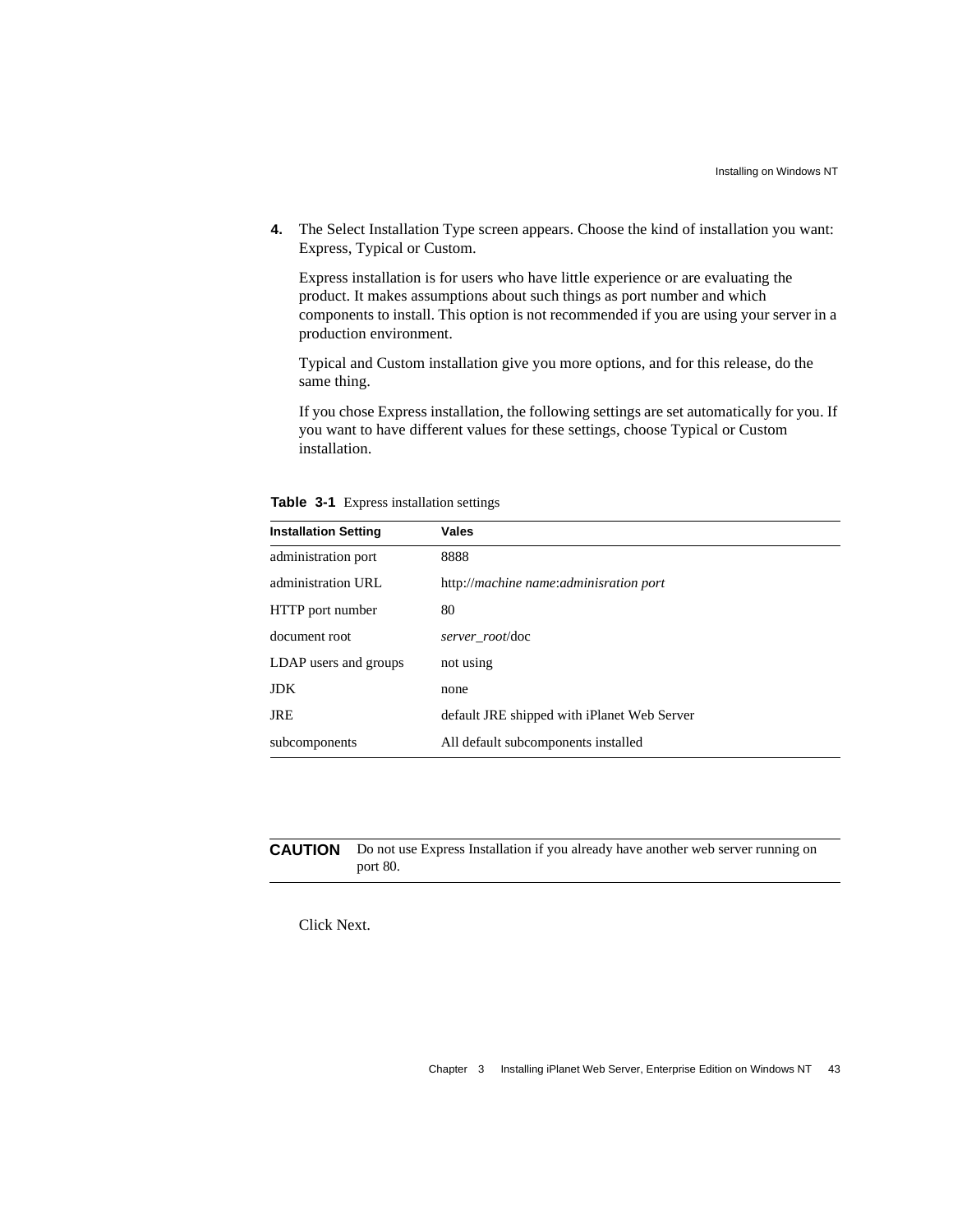<span id="page-43-0"></span>**5.** The Location of Installation dialog box appears. The default location for the server files is  $C:\iota$  planet \servers, where C: is the letter of the drive on which you are installing the server.

If you want to install iPlanet Web Server in a non-default location, use Browse to navigate to the folder you want, or type the name in the field. If you choose a folder that does not exist, the installation program asks if you want to create the folder.

Click Next.

**6.** The Components to Install dialog box appears. Select iPlanet Web Server, Enterprise Edition from the list. Note that because the Administration Server is now an iPlanet Web Server instance, it is installed automatically when you install iPlanet Web Server, and is not a choice on this product list.

#### **NOTE** By default, the installer installs a default set of subcomponents. If you want to change the subcomponents you install, click Change and continue to Step 7.

If you did not change subcomponents or if you've completed your subcomponent selections, click Next to continue to [Step 8](#page-44-0).

If you are migrating from iPlanet Web Server 4.x, when you install subcomponents, you must install all the subcomponents you installed for 4.x, otherwise they may not work. You can install additional subcomponents as well.

**7.** If you clicked Change on the previous screen, the Select Sub-Components dialog box appears. You can select a subcomponent for installation by checking the box next to it. You can decline to install it by unchecking the box. If you later decide you want to install subcomponents you did not check, you can run the installer again and choose to install only the missing subcomponents. However, you cannot uninstall separate subcomponents once they are installed.

Click Continue when you are through choosing subcomponents.

By default, all subcomponents are installed. When you complete your selections, you return to the Components to Install dialog box (Step 6).

**CAUTION** You must install the Server Core and Java Support subcomponents the first time you install iPlanet Web Server. If you install additional subcomponents later, you are not required to reinstall the Core subcomponent.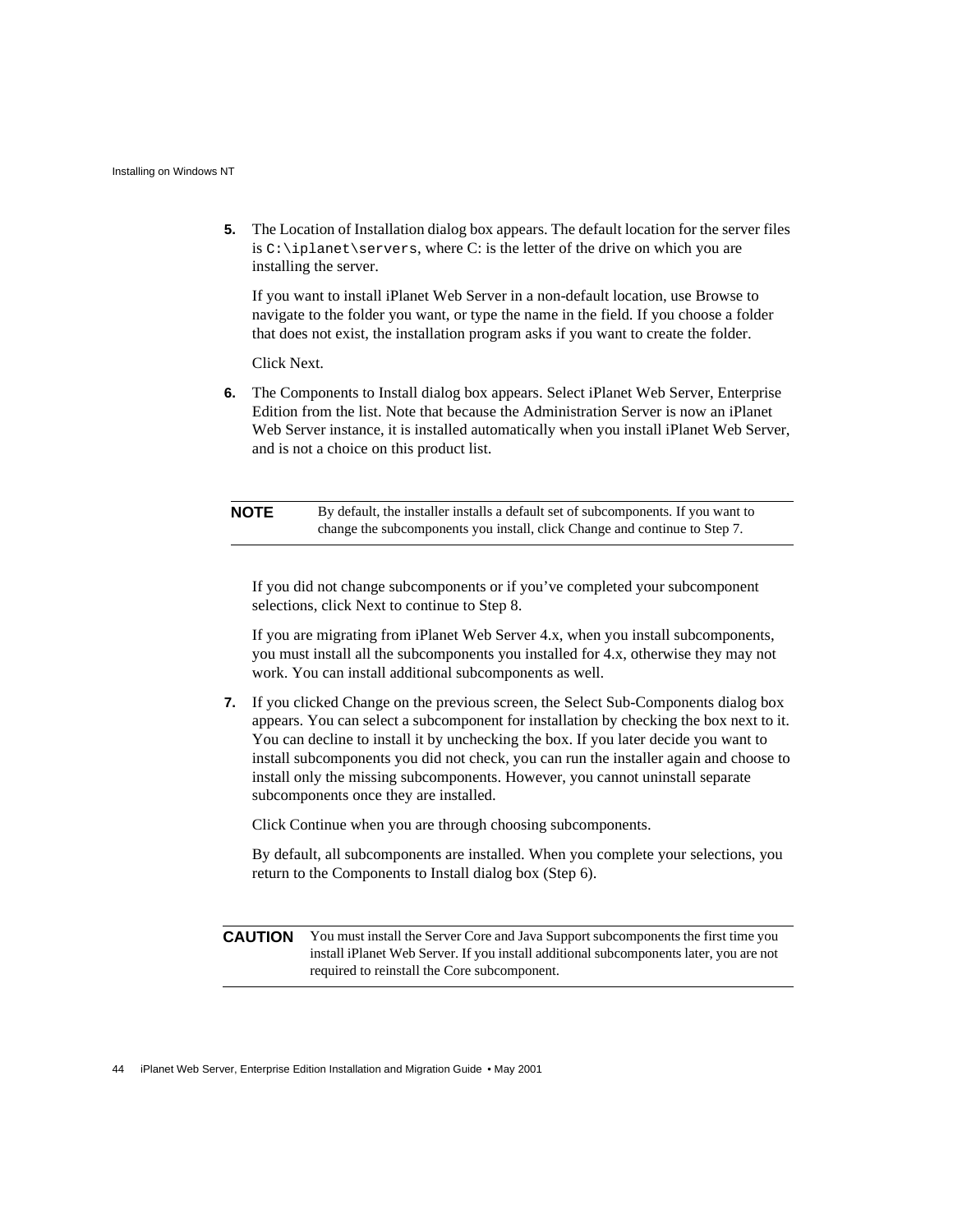<span id="page-44-0"></span>**Server Core.** Install this subcomponent to install the Administration Server and the first instance of iPlanet Web Server.

**Java Runtime Environment.** If you are planning to use the Administration Server and/or Java and servlets support, you must have a JRE or a JDK. You can install the supplied JRE subcomponent or use a JDK already installed on your system. If you want to use your own JDK, you'll need to supply the path to it later in the installation. For more information, see ["Installing a Java Developer's Kit," on page 21](#page-20-0).

**Java Support.** Install this subcomponent if you are planning to use the Administration Server and/or Java and servlets.

**Search and Indexing Support.** Install this subcomponent to search the contents and attributes of documents on the server. As the server administrator, you can create a customized text search interface tailored to your user community.

**SNMP Support.** Install this subcomponent if you are planning to use SNMP to monitor your servers.

**8.** The iPlanet Web Server Administration Server Authentication dialog box appears. Type the user name for Administration Server access; the default is admin. Type the Administration Server access password; type it again for verification.

Click Next.

If you are using LDAP-based authentication, you must make sure that this user has access permissions to the LDAP server to perform user/group management tasks.

If you chose Express Installation, skip to [Step 12.](#page-45-0)

**9.** The Web Server Administration Server Port Selection dialog box appears. Type the port number the Administration Server runs on. This can be any number from 1 to 65535. The URL for administration access is displayed. You might want to make a note of this URL. The default port is 8888.

If iPlanet Web Server 4.x is installed on your system, do not use the same Administration Server port number for iPlanet Web Server 6.0 as you used for iPlanet Web Server 4.x.

For more information on ports, see ["Choosing Unique Port Numbers" on page 16.](#page-15-0)

Click Next.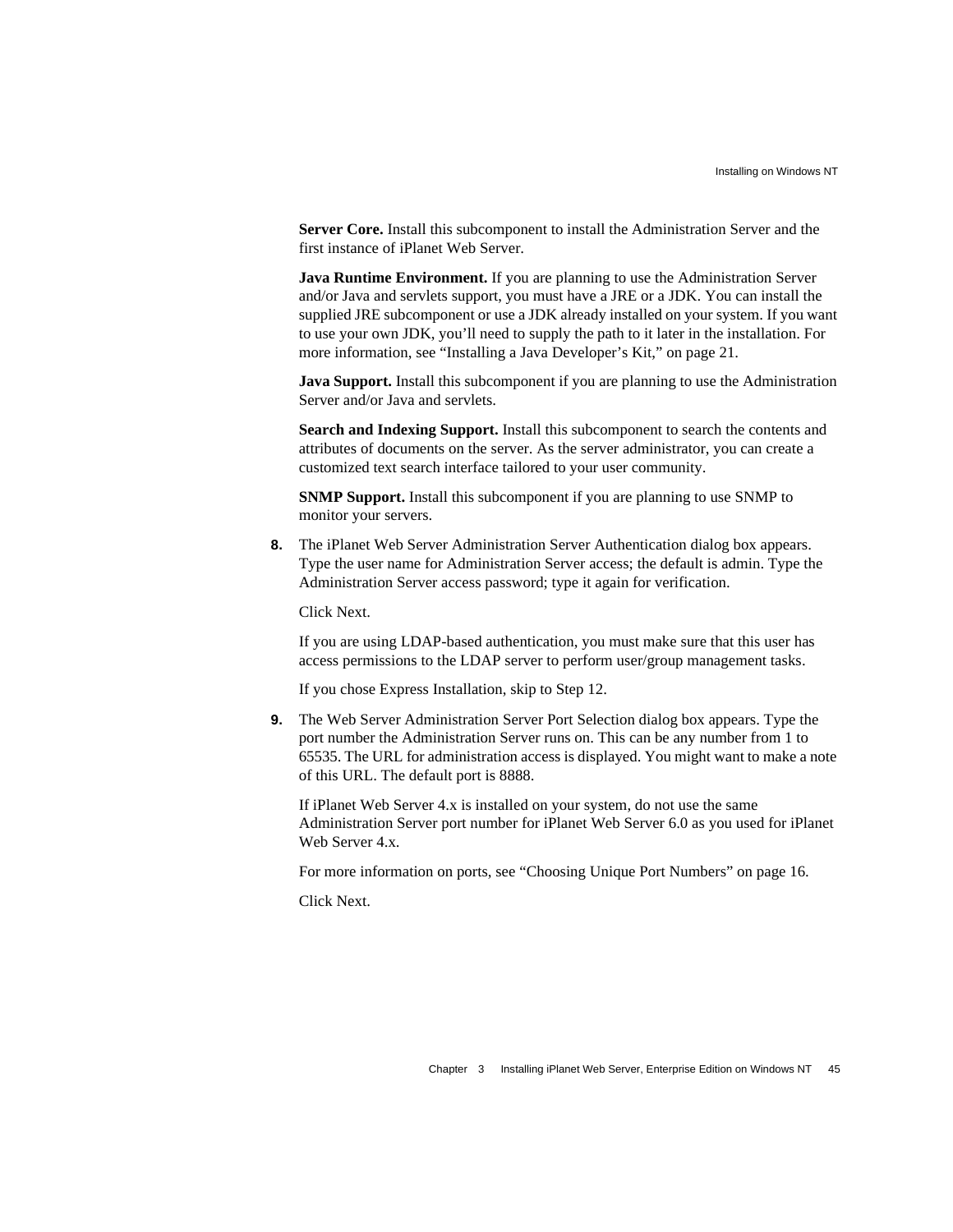<span id="page-45-0"></span>**10.** The Default Web Server dialog box appears. A default instance of iPlanet Web Server is installed automatically.

Type a port number for the default instance of your iPlanet Web Server. This port should be different than the Administration Server port. If you use a port other than the default port (port 80), the URL used to gain access to your home page will change. For example, if your computer is called www.iplanet.com and you choose port 9753, your server's URL will be

http://www.iplanet.com:9753/

**CAUTION** Do not use port 80 if you already have another web server running on port 80.

For more information on ports, see ["Choosing Unique Port Numbers" on page 16.](#page-15-0)

Type the path for the default server's primary document directory, where your server's content files (the images, HTML documents and data you want to present to users accessing the server) will reside. The default is C:/*server\_root*/docs. Click Browse to navigate your file system.

**11.** If you are installing the Java and Servlets subcomponent (installed by default), the JDK Configuration dialog box appears. If you are using Java on your iPlanet Web Server, you must have a Java Runtime Environment (JRE) or a Java Development Kit (JDK or SDK) installed. You can use the JRE included with iPlanet Web Server (for more information see [Step 7](#page-43-0)) or you can use a custom JDK that already resides on your system.

To use your own JDK, click the Use Custom Java Development Kit checkbox and enter the absolute path to the folder where you installed the JDK on your system. If you want to use a Library path or Classpath that is different than the default for your JDK, enter a different path here. For example,  $D:\iota\ jdk1.3\iota$ .

**12.** The Configuration Summary dialog box appears. This dialog box contains information about the settings for your iPlanet Web Server and Administration Server. It also contains a list of the iPlanet Web Server components you selected for installation.

This dialog box gives you the opportunity to review your settings before the installation is complete. If they are correct, click Install. If you want to change some of the settings, click Back and correct the information.

The server files are installed. The Setup Complete dialog box appears.

Before you can use your administration and web servers, you must either start them from the Control Panel's Services item, or reboot your machine to start them automatically.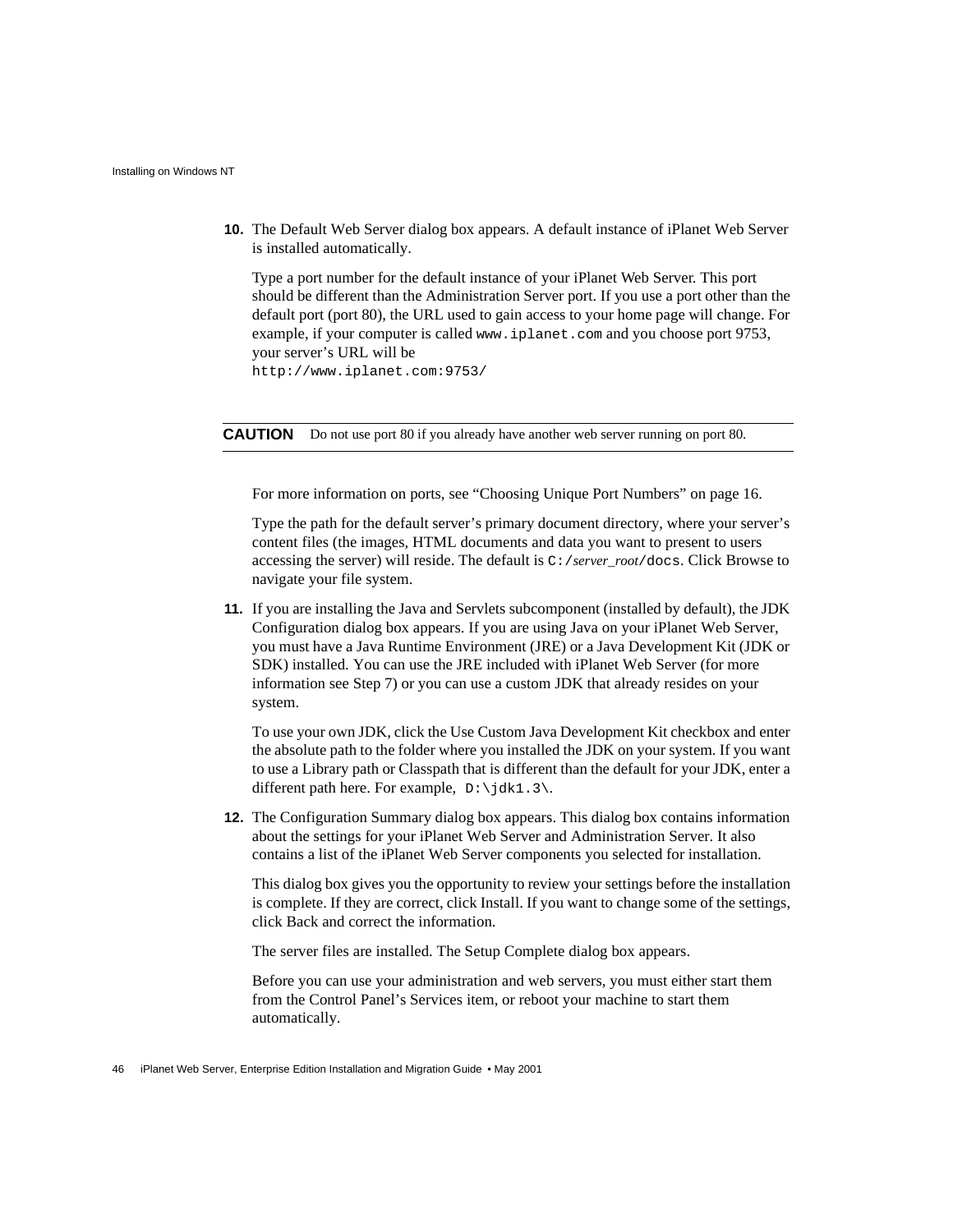<span id="page-46-0"></span>**NOTE** You should not cancel the installation process while the files are being copied. If you do, you will have a partial installation you need to clean up. If an uninstaller for iPlanet Web Server exists, use it to uninstall the portion of iPlanet Web Server you installed. If the uninstaller does not exist, manually delete all the files that are in the server root.

- **13.** Click Finish.
- **14.** Restart your machine or use the Services Control Panel to start the iPlanet Web Server.
- **15.** To configure your iPlanet Web Server, use the URL: http://*server\_name:administration\_port*

For example: http://www.iplanet:8888

Enter your administration user name and password to administer the server.

You can now configure your server. For more information, see the *Administrator's Guide*.

# Using Silent Installation

If you want to install several iPlanet Web Servers, you can use silent installation to create a file of responses to the setup program's prompts. You can then edit the file, install.inf, and use it for future iPlanet Web Server installations.

Silent installation works best when you use the Typical installation and your installations are all similar.

**CAUTION** The install.inf file contains the password used to log on to the Administration server. The password is not encrypted; it is in plain text. If you use silent installation, be sure and delete the install.inf file once you are through with it.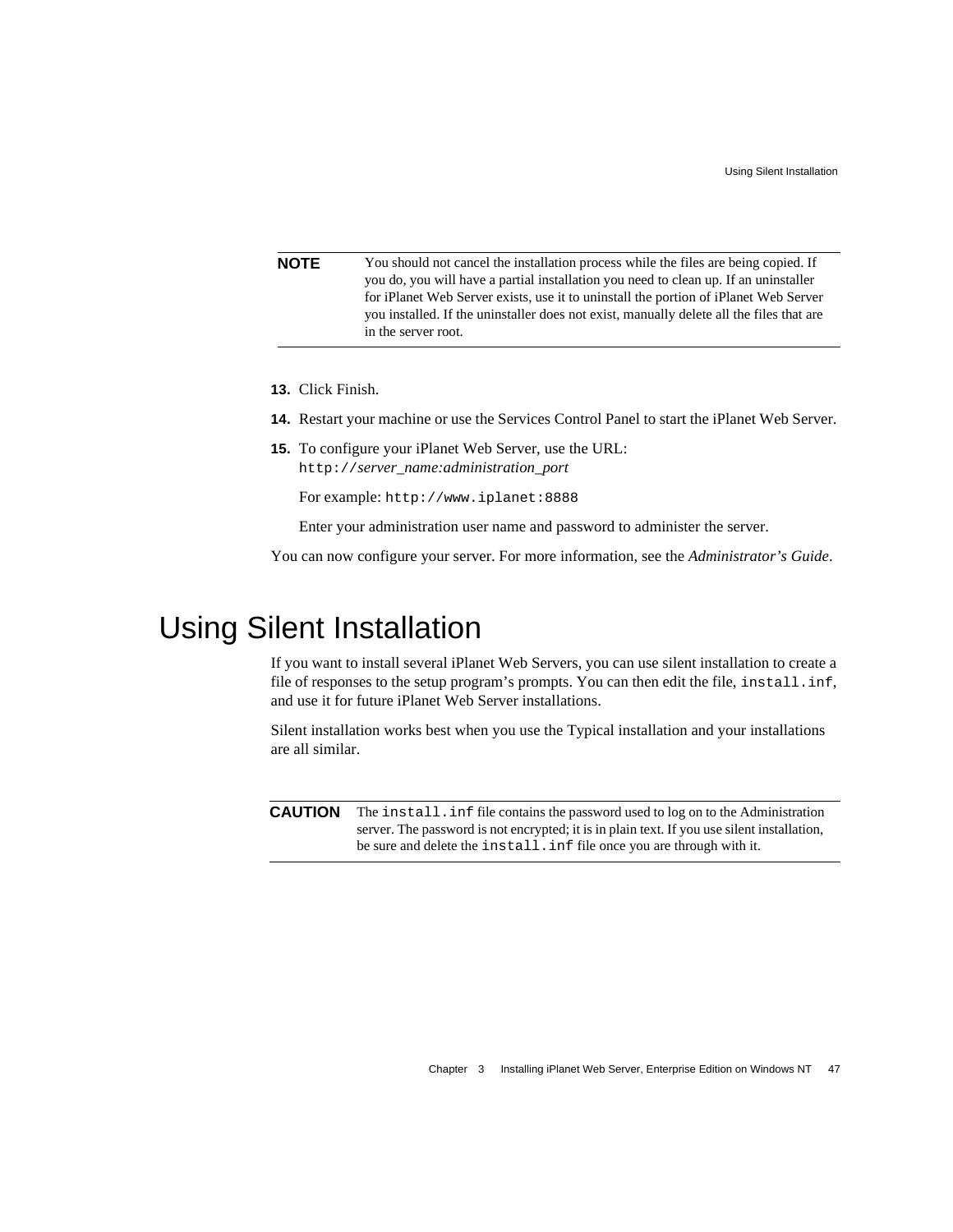Because iPlanet Web Server, Enterprise Edition is downloaded as a self-extracting . exe file, you must first extract the files before running setup.exe. To extract the files, follow these steps:

- **1.** Double-click the self-extracting . exe file to start the installer.
- **2.** When you launch the installer, it unpacks the files to your TEMP directory. Without exiting the installer, go to the TEMP directory and copy the installation files to another location.
- **3.** Once the files are copied, exit the installer.

You now have a copy of setup.exe that you can use for creating the install.inf file.

To use silent installation, follow these steps:

**1.** From the command line, run setup with the -k option, which creates a file called install.inf that contains all your responses to the installer's prompts. At the command prompt, type:

setup.exe -k

- **2.** Answer the installer prompts and install iPlanet Web Server.
- **3.** When the server is installed, go to the *server root*/setup directory, where you'll find the install.inf file.
- **4.** Copy the install.inf file to the directory where you will run setup to install your next iPlanet Web Server.
- **5.** Edit the values in the install.inf file to match the values of the next server you want to install.

For example, change the port number, installation directory, etc.

**6.** Run setup using the install.inf file for input. For example:

setup.exe -s -f install.inf

**7.** The server is installed.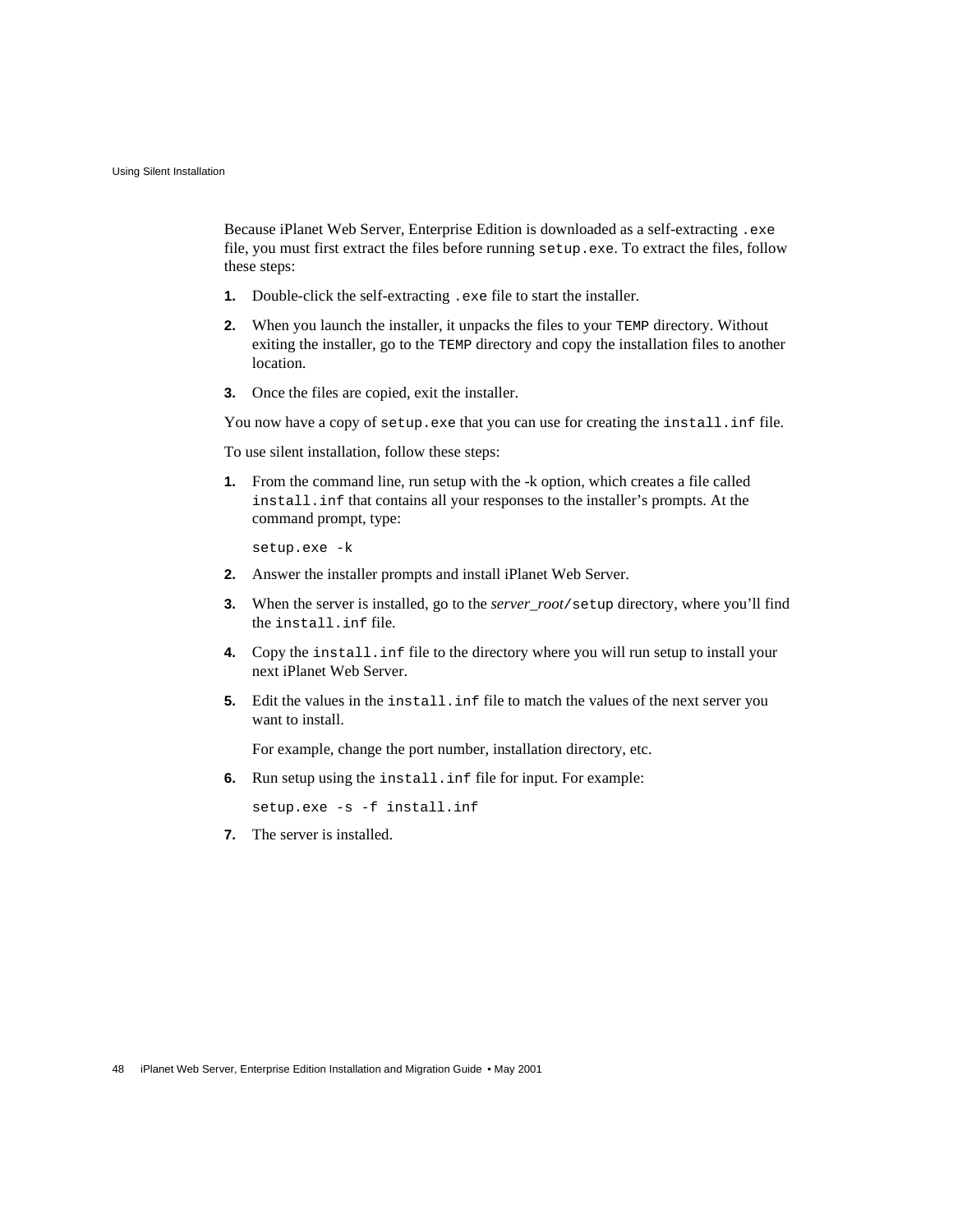The following is an example of an install.inf file.

```
[General]
Components=svrcore, WebServer
ServerRoot=D:\iplanet\Servers
[WebServer]
Components=NESCore,JRE,Java,Cleanup
AdminPort=8888
HttpPort=80
HttpDocRoot=D:\iplanet\Servers\docs
AdminName=admin
AdminPassword=admin
[Java]
JRE_DIR=D:/iplanet/servers/bin/https/jre
[Cleanup]
Archive=cleanup.zip
```
The following table shows some useful install.inf parameters to edit. For best results, do not edit any parameters except those listed in the table.

| <b>Parameter Name</b> | Use                                                                                                        |
|-----------------------|------------------------------------------------------------------------------------------------------------|
| <b>ServerRoot</b>     | The directory where you install the server.                                                                |
| AdminPort             | The Administration Server port.                                                                            |
| <b>HttpPort</b>       | The port of the default iPlanet Web Server instance.                                                       |
| <b>HttpDocRoot</b>    | The document root of the iPlanet Web Server instance.                                                      |
| AdminName             | The user name used to access to the Administration Server's<br>administration screens.                     |
| AdminPassword         | The password used to access to the Administration Server's<br>administration screens.                      |
| JRE Dir               | If you are installing the JRE shipped with the iPlanet Web Server,<br>the directory where it is installed. |
| <b>JDK DIR</b>        | The directory where your JDK is installed.                                                                 |

**Table 3-2** Silent Installation Parameters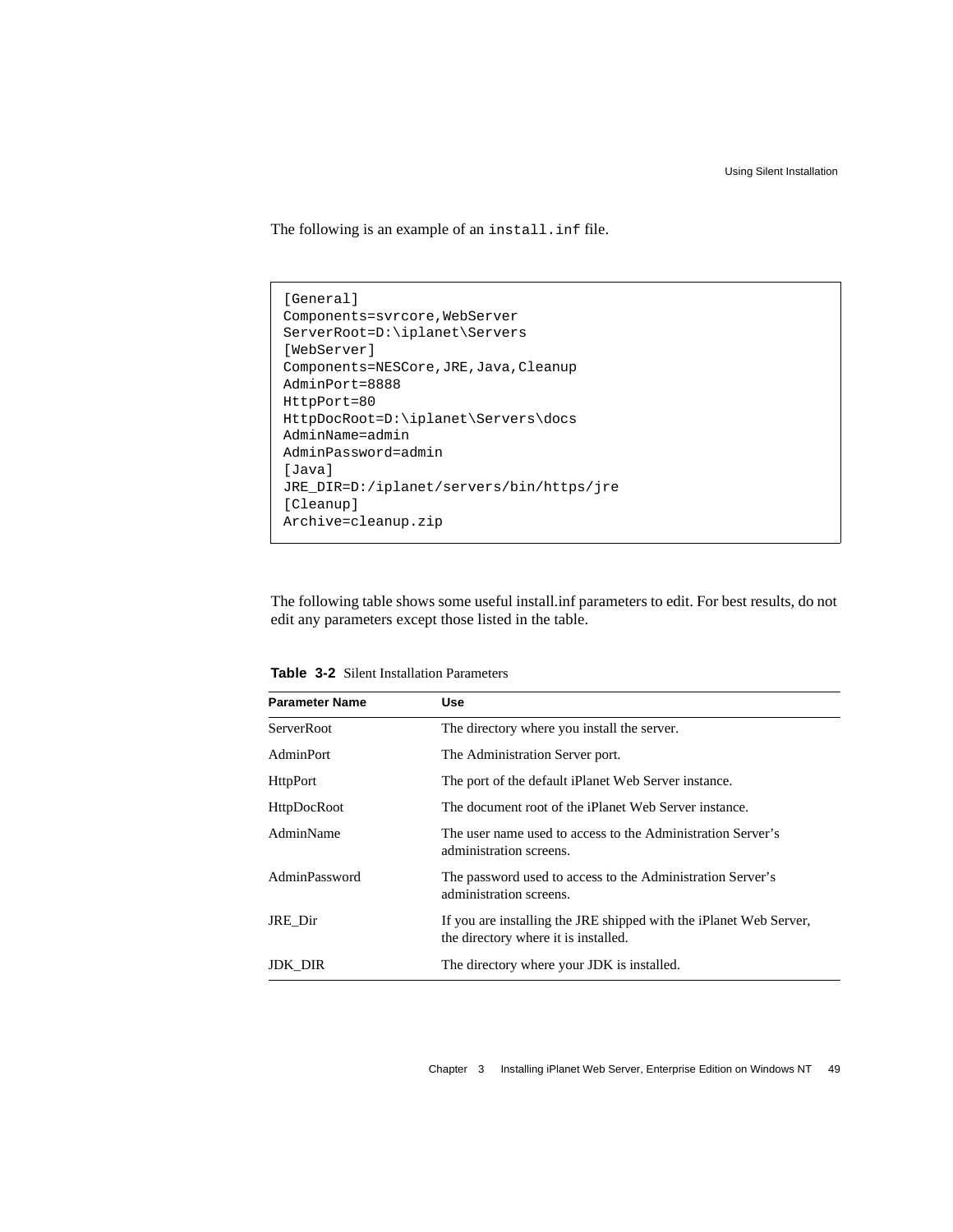# <span id="page-49-0"></span>Using Uninstall on Windows NT

You can remove the iPlanet Web Server from your computer by using the uninstall application. The uninstall application determines which servers are installed on your machine and allows you to choose which of those servers you want to delete.

**CAUTION** Though you can select individual subcomponents to uninstall, it is not recommended. The uninstaller only removes the parts of the code pertaining to the selected subcomponent, but does not update configuration files. Your server may not run if you uninstall individual subcomponents.

To remove your iPlanet Web Server:

- **1.** Go to your server root and double-click on the program uninst.exe.
- **2.** The iPlanet Uninstall window appears. This window lists all the iPlanet and Netscape servers installed in this directory. Click the checkbox next to iPlanet Web Server, Enterprise Edition and click Uninstall. Note that uninstalling iPlanet Web Server automatically uninstalls the Administration Server, since it is an instance of iPlanet Web Server.
- **3.** The uninstall program uninstalls the server. You see a window showing the progress of the uninstall.
- **4.** When the uninstall is complete, a message appears saying that the configuration files have not been deleted, and that you should rename them before reinstalling the server. Click OK to continue.

If you have special settings in your configuration files, renaming the files is one way you can still access them after reinstalling the server. If you don't rename the files, you cannot reinstall the server.

**5.** Restart your system. You must reboot before reinstalling iPlanet Web Server.

During the uninstall, you may see an error "There was an internal error and one of the windows you were using has been closed. It is recommended that you save your work and close all your programs and then restart your computer." If you receive this message, continue with the uninstall. Since you restart as part of the uninstall process, you do not need to do a separate restart.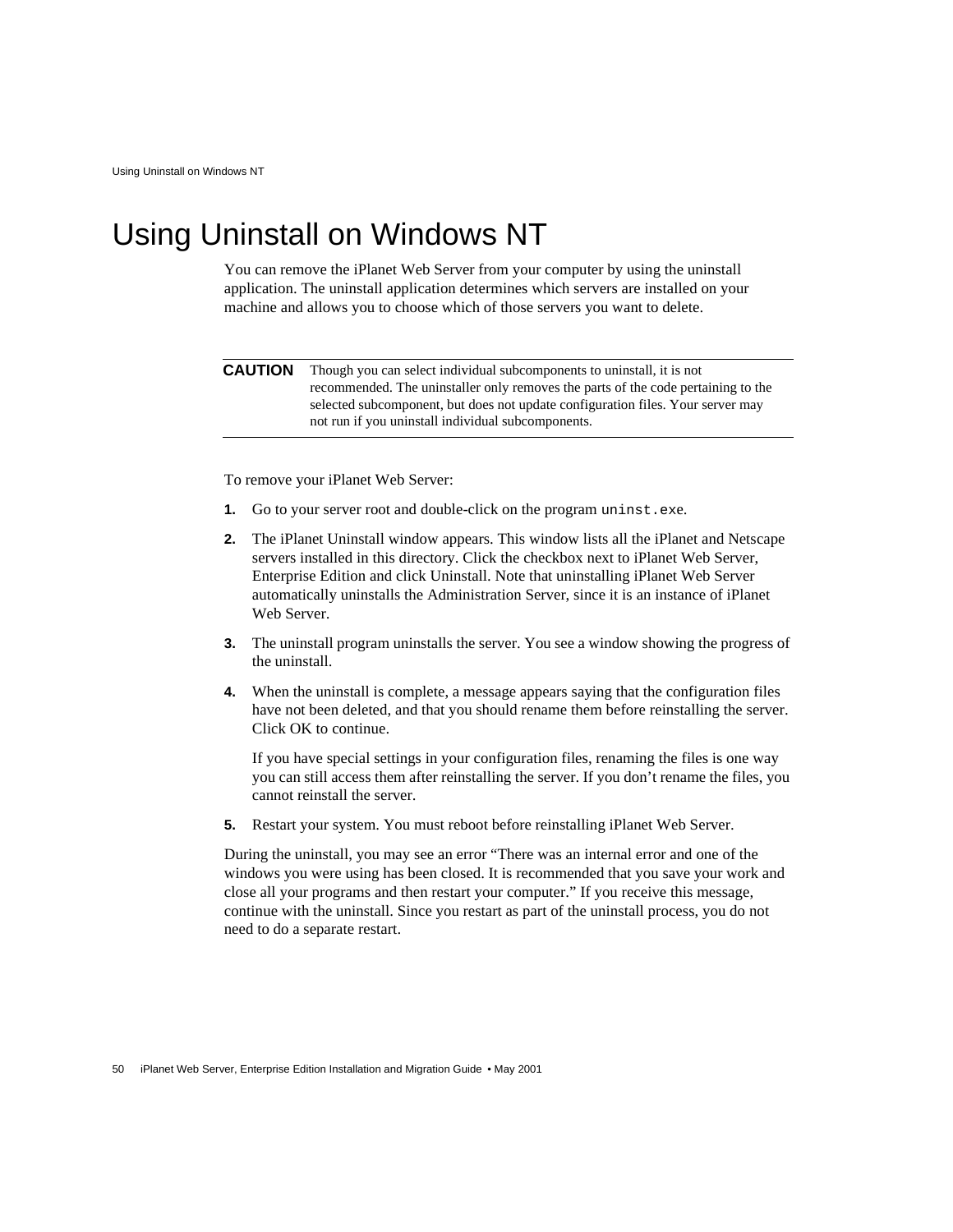**NOTE** The uninstall program does not remove every server file. For example, it does not remove keys and certificates, configuration files, logs, ACL files or the document root.

If you install a 4.x server (for example, iPlanet Directory Server or Messaging Server) on the same machine as iPlanet Web Server, you should have no problems uninstalling any server if you install the servers in the same directory. If you install the servers in different directories, you need to uninstall iPlanet Web Server first, and preserve a copy of a DLL file before uninstalling, as shown in the following steps:

- **1.** Copy NSLDAP32V50.DLL to a temporary directory.
- **2.** Uninstall iPlanet Web Server.
- **3.** Copy NSLDAP32V50.DLL back to the directory where Directory Server is installed.
- **4.** Uninstall Directory Server.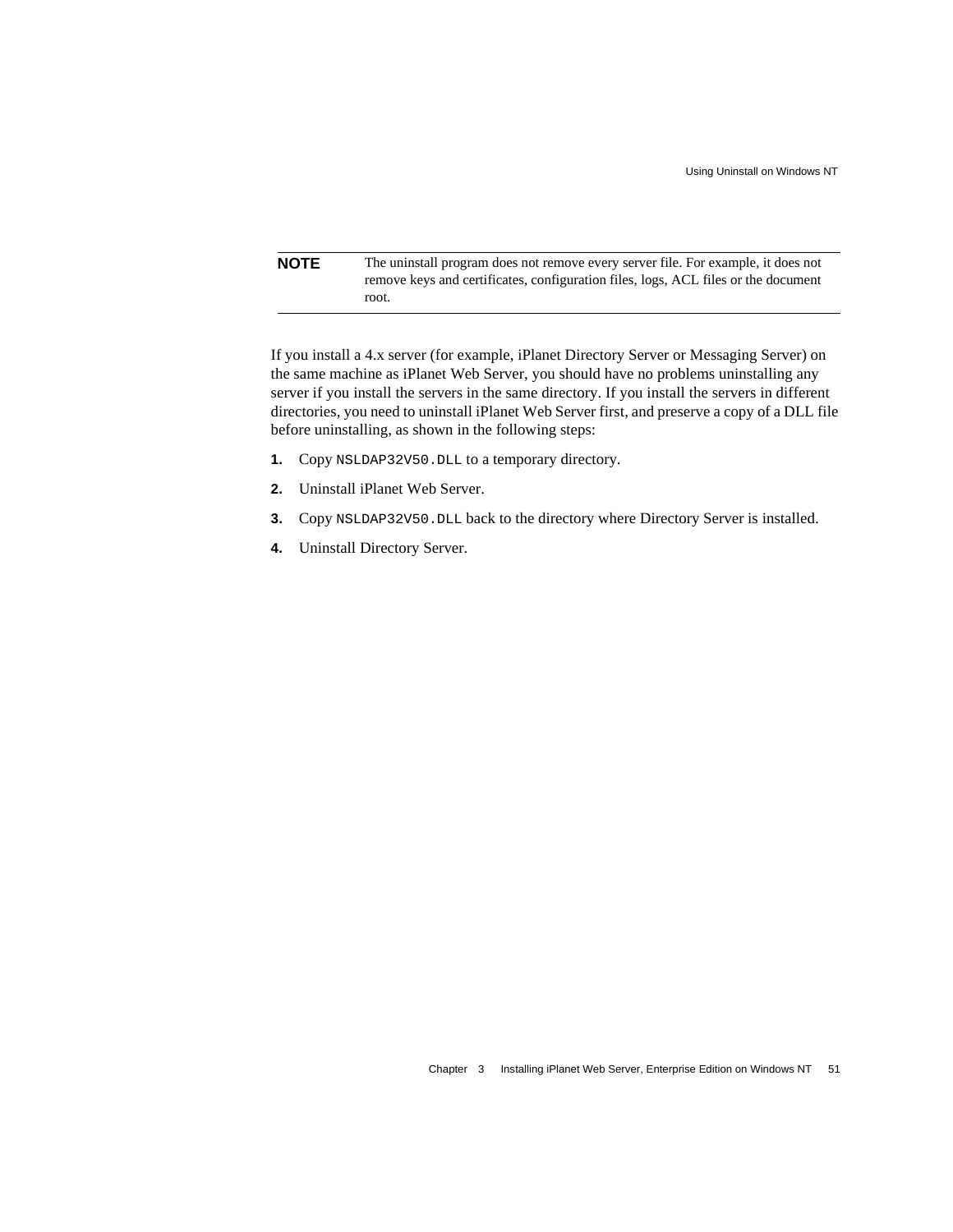Using Uninstall on Windows NT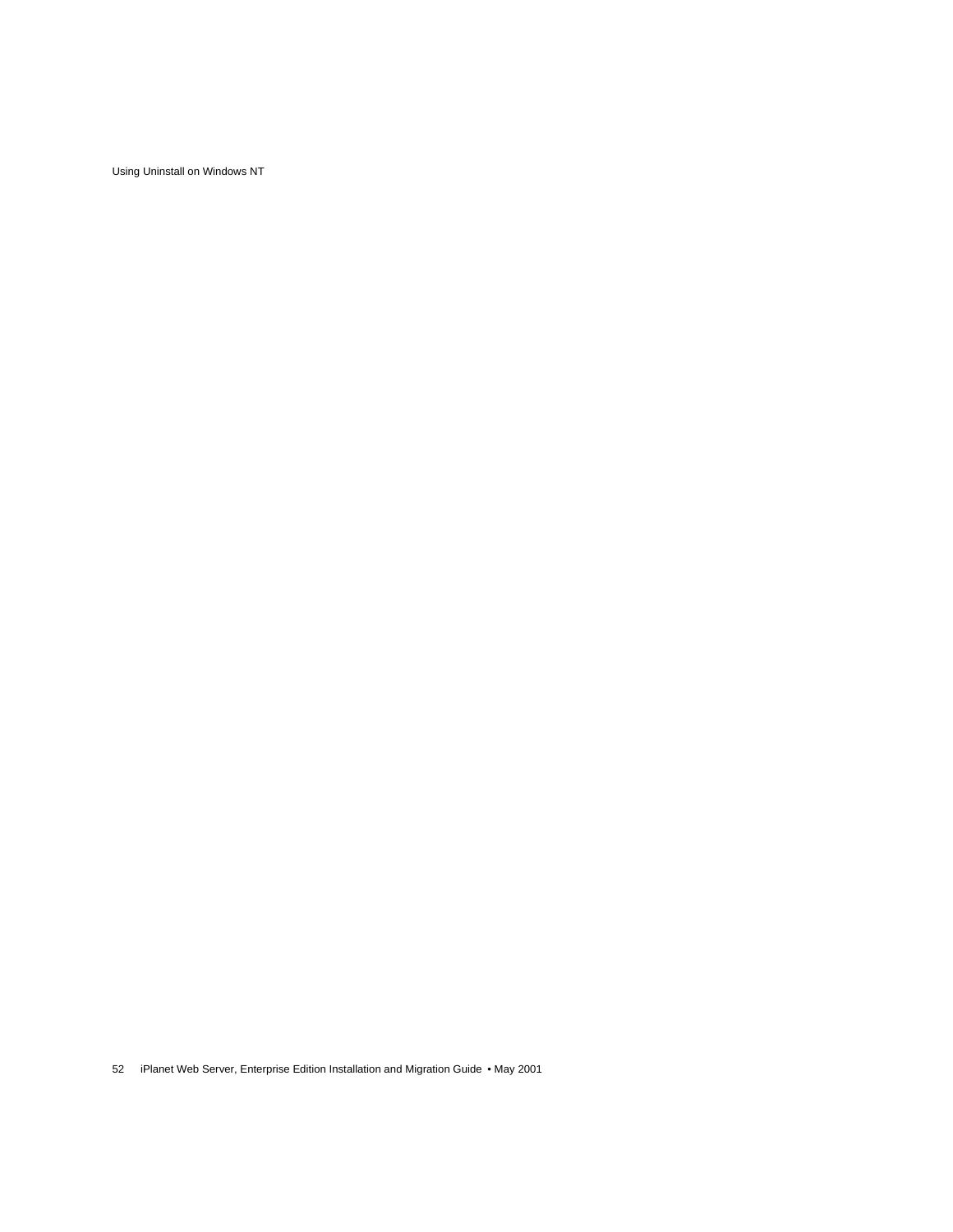# <span id="page-52-0"></span>Migrating Your Web Server

You can migrate the following iPlanet Web Server 4.x information to work with iPlanet Web Server 6.0

- All user and group information stored in a local database (if you choose to migrate it)
- Document roots and any other directory mappings
- Configuration styles information
- Software and hardware virtual server settings
- Search collections
- Search pattern files
- Access Control List (ACL) information
- Secure Socket Layer (SSL) information
- Certificates and keys
- NSAPI information
- Servlets
- JavaServer Pages (JSPs)
- Simple Session Manager and JDBC Session Manager (deprecated)
- Server Side HTML (SHTML)

**NOTE** In general, when this document refers to iPlanet Web Server 4.x, the information applies not only to iPlanet Web Server 4.0 and 4.1, but to their service pack releases as well, such as iPlanet Web Server 4.0, SP6 and iPlanet Web Server 4.1, SP 6.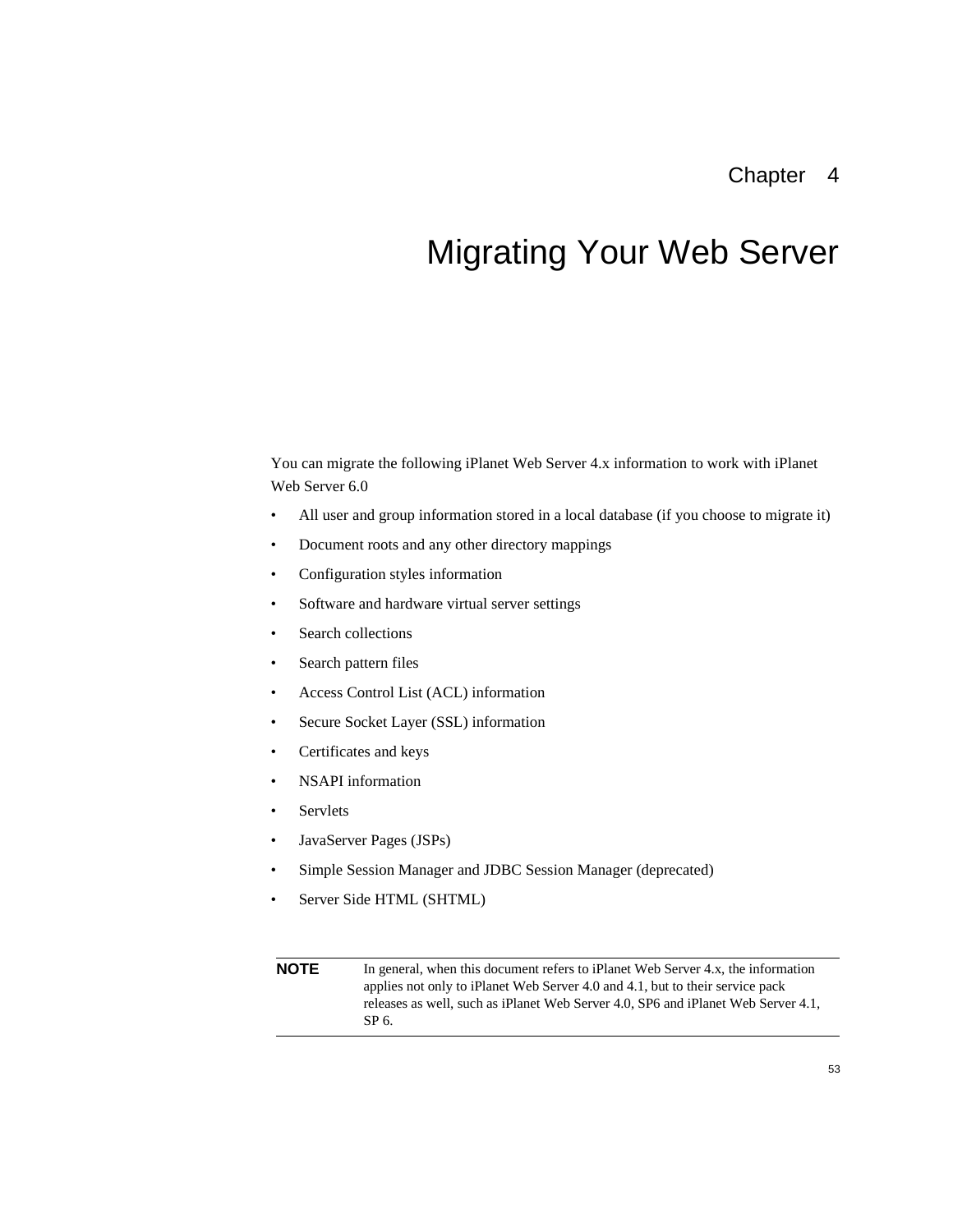# <span id="page-53-0"></span>iPlanet Web Server 6.0 Changes

When you migrate information from iPlanet Web Server 4.x to iPlanet Web Server 6.0, the changes are made in the following areas:

- Configuration Files
- Java Server Pages
- • [Java Servlets](#page-54-0)
- Java Configuration Files
- • [Simple Session Manager](#page-54-0)
- • [Virtual Servers](#page-54-0)

### Configuration Files

Certain directives found in the iPlanet Web Server 4.x magnus.conf file are now located in the iPlanet Web Server 6.0 server.xml file. During the migration process, these directives are automatically removed from the 6.0 server's magnus.conf file and added to the server.xml file.

In addition, Init functions located in the iPlanet Web Server  $4.x$  obj.conf file are moved to the iPlanet Web Server 6.0 magnus.conf file.

### Java Configuration Files

When you install the Java subcomponent, the configuration files that are installed include a set of files that end in .default. These files are preserved only for backward compatibility and are deprecatedin iPlanet Web Sever 6.0. These files may not be supported in future versions of the product. In iPlanet Web Server 6.0, you should create servlets and JSPs in web applications and configure them using the web-apps.xml file, as described in the *Programmer's Guide to Servlets in iPlanet Web Server*, rather than using .default files. See the *Programmer's Guide to iPlanet Web Server* for mappings between old .default file properties, and the per-virtual server web-apps.xml, as well as the standard Servlet 2.2 deployment descriptor web.xml.

### Java Server Pages

iPlanet Web Server 4.0 Java Server Pages (JSPs) were written in JSP 0.92. The iPlanet Web Server 4.1 and 6.0 JSPs are written in JSP 1.1. Version 0.92 is no longer supported in iPlanet Web Server 6.0. JSPs must be rewritten according to the version 1.1 standard. In addition, it is recommended that developers create JSPs as part of web applications. Style examples can be found in *server\_root*/plugins/servlets/examples/web-apps.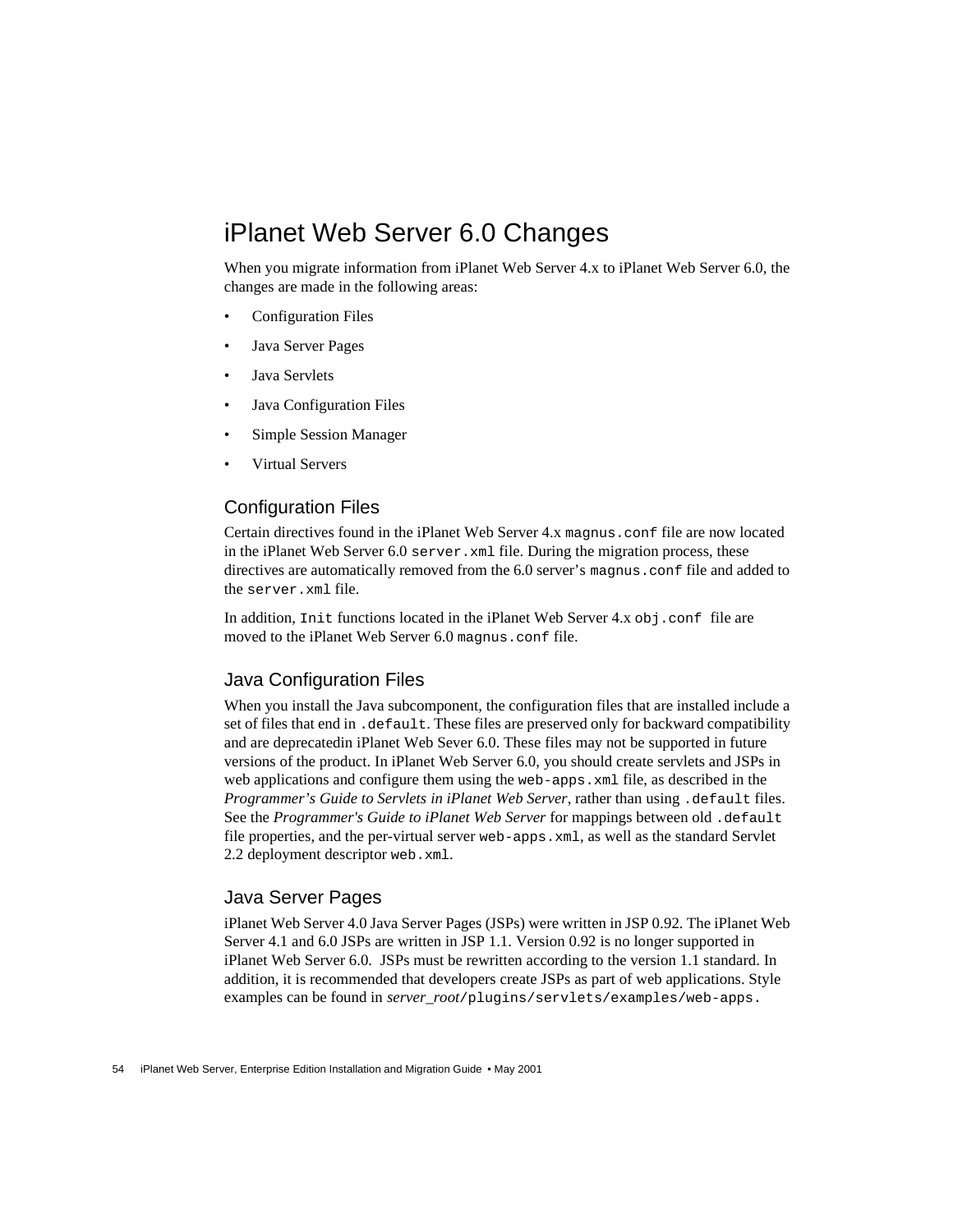<span id="page-54-0"></span>Any JSPs you have written in 0.92 will still work on iPlanet Web Server 6.0 as long as they are in a designated legacy directory. To designate a directory as a legacy directory, access the Class Manager, click the Services tab, and click Legacy JSP Directory. Use this page to designate your legacy directories.

JSPs written in JSP 1.1 that are part of a web application can reside in any directory that the server can serve from.

JSP 1.1 samples are in *server\_root/*plugins/samples/servlets/jsp.10.

#### Java Servlets

iPlanet Web Server 6.0 deprecates but maintains backward compatibility for the 4.1 style of servlets configuration using servlets.properties, rules.properties and contexts.properties files. These files may not be supported in future releases of the product. For more information, see the *Programmer's Guide to Servlets in iPlanet Web Server.*

### Simple Session Manager

Simple Session Manager and JDBC Session Manager are supported by iPlanet Web Server 6.0, but deprecated. Users are encouraged to use IWS Session Manager instead, which is described in the *Programmer's Guide to Servlets in iPlanet Web Server*.

If your iPlanet Web Server 4.x web applications specified SimpleSessionManager, you should change the name of the class to IWSSessionManager. You then have the option of adding persistence. Other Init attributes such as timeOut and reapInterval are unchanged.

If your iPlanet Web Server 4.x web application specified JDBCSessionManager, you should change the name of the class to IWSSessionManager and add the following attribute to the init-param element of the session manager: session-data-store='com.netscape.server.http.session.JdbcStore'

Other attributes such as provider and url remain unchanged.

If your iPlanet Web Server 4.x web application specified MMapSessionManager as the class name for the session manager, the application remains unchanged.

#### Virtual Servers

iPlanet Web Server 4.x you could create multiple server instances using hardware and software virtual servers, but these instances were required to share the same configuration information. With iPlanet Web Server 6.0, you can set up multiple *classes* of virtual servers. Each class has separate configuration information.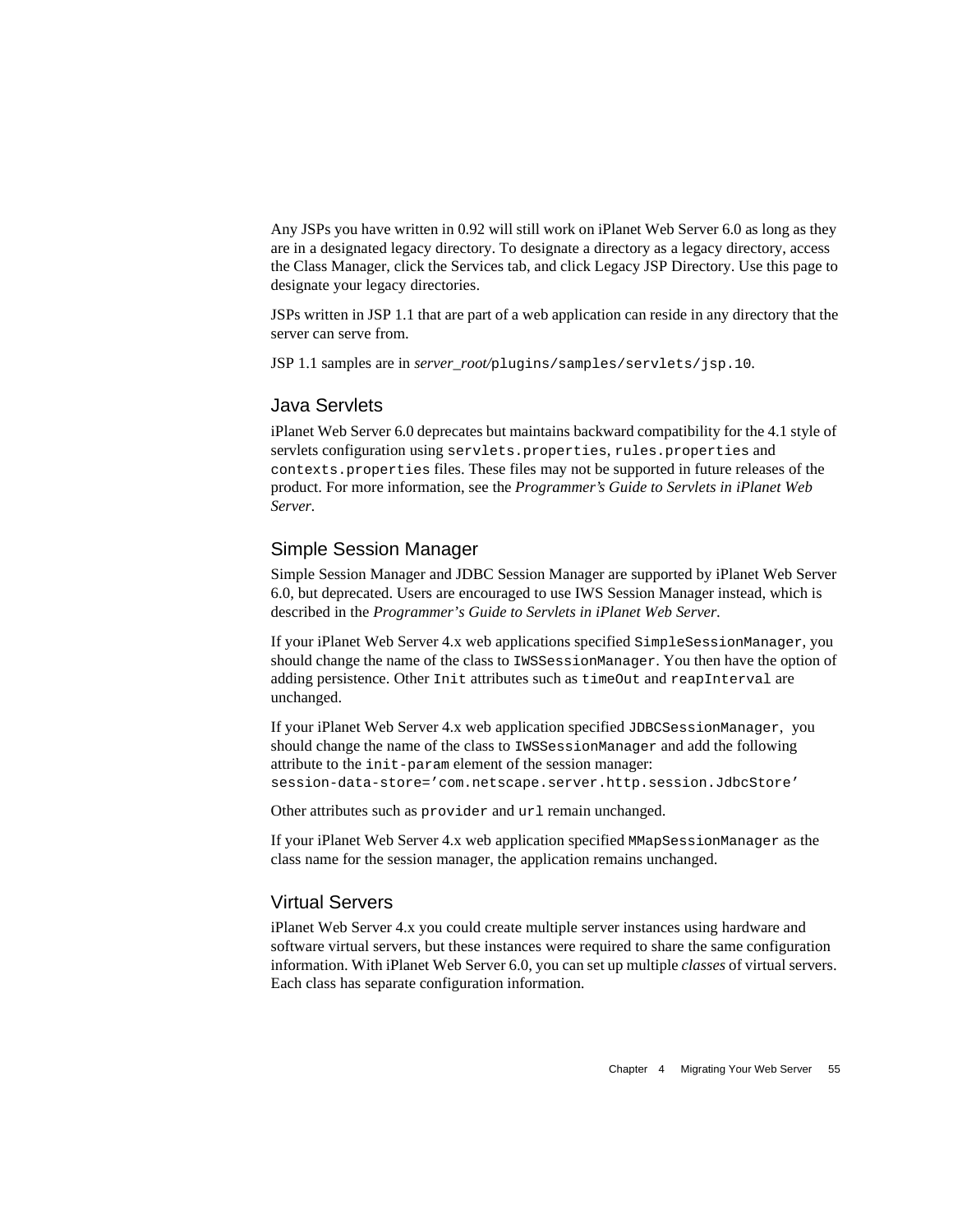<span id="page-55-0"></span>The settings for virtual servers are stored in the server.xml file, found in the *server\_root*/*server\_ID*/config directory. See the iPlanet Web Server *Administration Guide* for more information about virtual servers.

## Obsolete Features

The following iPlanet Web Server 4.x features are not supported in iPlanet Web Server 6.0:

- WAI
- Web Publishing
- Server Side JavaScript (SSJS)/LiveWire

Data and settings are not migrated for these features.

See the *Programmer's Guide to Servlets in iPlanet Web Server* for an appendix explaining how to convert SSJS applications to JSPs. In addition, find an example of a converted application in *server\_root*/plugins/samples/servlets/jsp.10/hangman.

# Obsolete obj.conf Directives

The following directives are not used with iPlanet Web Server 6.0. If the migration program finds them in your 4.x server's  $obj$ .conf file, it does not carry them forward to the 6.0 server.

- Init directives: iPlanet Web Server 4.x Init directives are automatically moved from the 4.x obj.conf file to the iPlanet Web Server 6.0 magnus.conf file.
- NameTrans directives:
	- ❍ es-search-nametrans
	- ❍ publisher
	- ❍ document-root

# Start and Stop Scripts

If you've made modifications to your start or stop scripts in your 4.x server, those changes will not be carried forward by the migration program.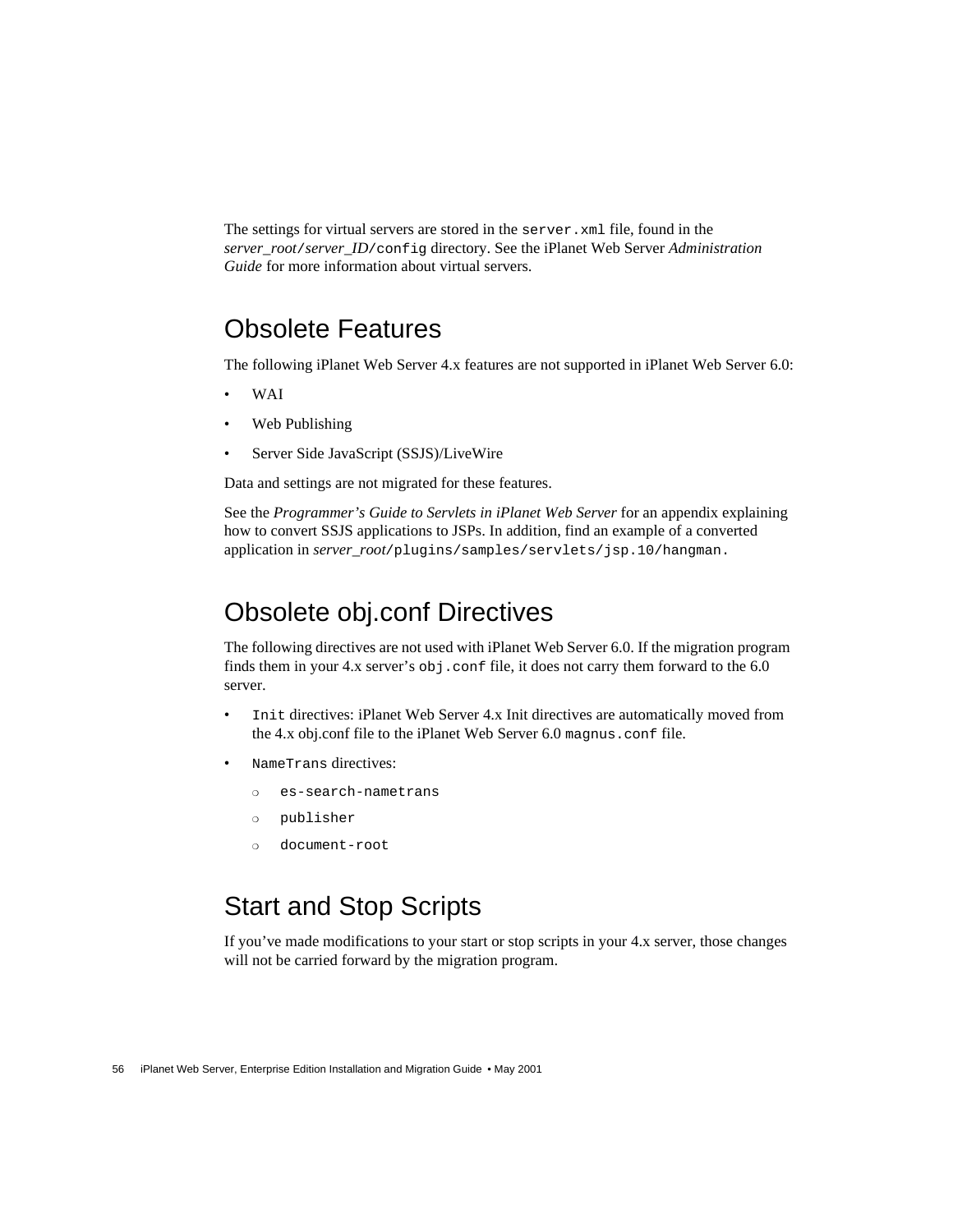# <span id="page-56-0"></span>Symbolic Links in Configuration Files (Unix and Linux)

Symbolic or relative links in server configuration files may cause problems when upgrading. Make sure that server configuration files that contain absolute references to files under the server root always reference the path to the server root in the same way. Preferably, these links should not transverse any symbolic links.

# Migrating Settings and Data

**CAUTION** Shut down all server instances before migrating.

To migrate settings and data from a 4.x server to the 6.0 server, follow these steps:

- **1.** In the Administration Server page, click the Servers tab.
- **2.** Click Migrate Server.
- **3.** Enter the server root of the server from which you want to migrate and click Search. For example:

/usr/netscape/server4

C:\netscape\server4

iPlanet Web Server detects whether there are server instances installed in the directory you specified and displays the servers you can migrate in a section of the page called "Installed Servers." The Administration Server cannot be migrated.

**4.** Choose a server from the drop-down list and click Migrate.

A new window appears showing the migration parameters.

**5.** Fill in the form.

The sections on the form that you see depend upon which features your 4.x iPlanet Web Server is using and which 6.0 components you installed. The following sections of parameters are possible:

- ❍ General Migration Parameters
- ❍ Users and Groups
- ❍ Document Root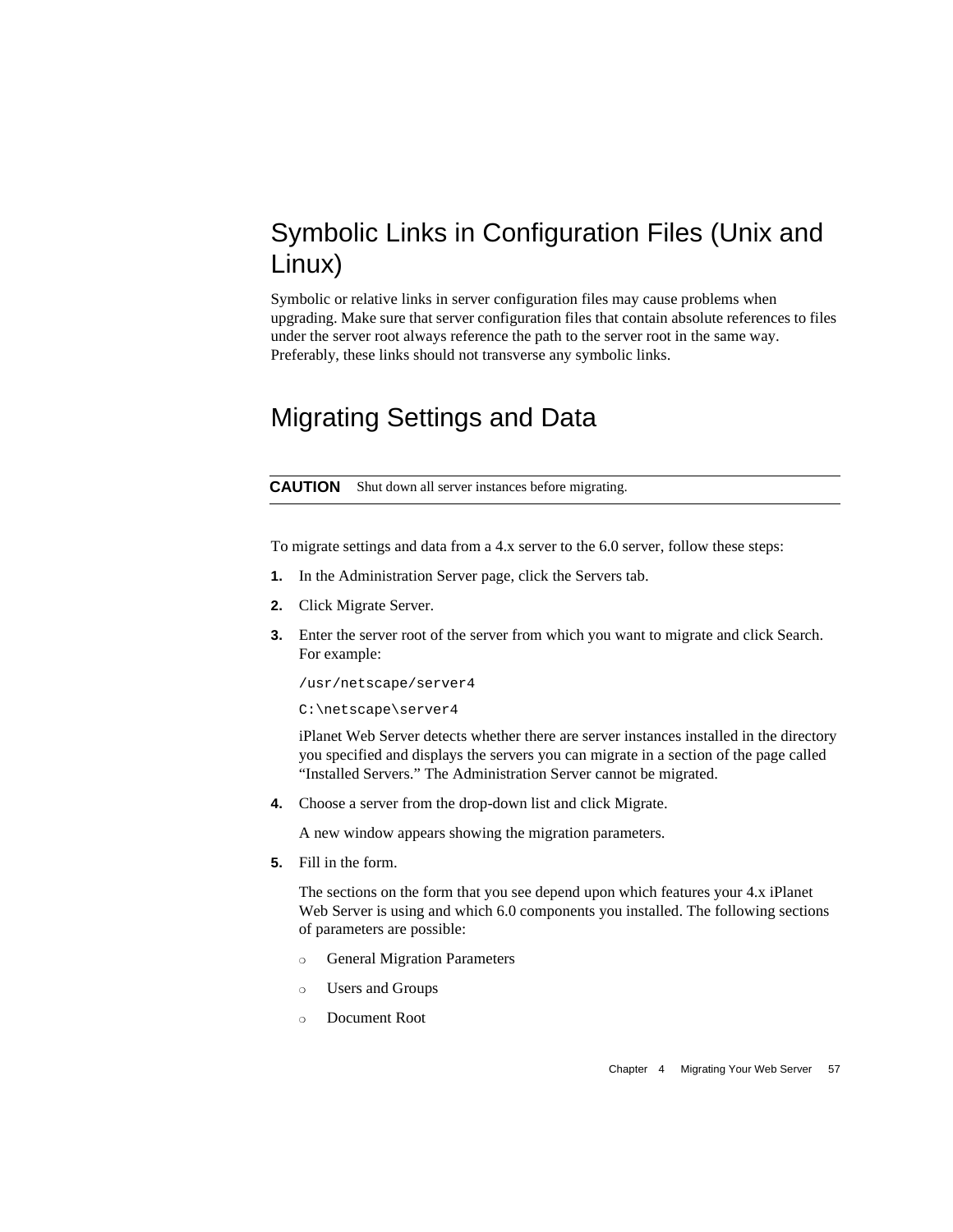- <span id="page-57-0"></span>❍ Search Collections
- ❍ Search Pattern Files
- ❍ Keys and Certificates

For more information, see The Migration Parameters Page in the online help

**6.** Click Migrate.

The Migrate *Server* name page appears. It shows the results of the migration, including the parameters successfully migrated and the parameters that you need to migrate manually. It also shows any features of your 4.x server that are not supported in 6.0.

**7.** Click Configure Migrated Server to configure your migrated server instance in the Server Manger, or click Close to close the migration window.

### The Migrate Server Page

When you migrate, you see a page (Migrate *Server name*) that logs all the migration information, including all errors encountered. You receive warnings for the features you used in iPlanet Web Server 4.x that are not supported in iPlanet Web Server 6.0. The migration program does not migrate entries in  $\phi$ . conf that are for obsolete features.

If you get fatal errors while migrating, the migration continues. The results page shows what errors occurred an you can use this information to troubleshoot.

#### Migrating the Administration Server

You can only migrate individual server instances. You cannot migrate your administration server. After you have migrated your iPlanet Web Server instances, you need to set up features such as distributed administration and clusters again in your 6.0 Administration Server.

When you migrate an iPlanet Web Server instance, you have the option of migrating user and group information, which spans multiple server instances. Once you have migrated user and group information or set up your 6.0 environment, you do not need to migrate users and groups again. The user and group information is in the /*server\_root*/userdb/*server\_name*.ldif file.

You can also migrate keys and certificates.

### Migrating User and Group Information

If you used the Directory Server, you do not need to do anything during the migration process to migrate users and groups. After migrating, in the Administration Server, on the Global Settings tab, use the Configure Directory Service page to point to a Directory Server. You must use a 4.x or 6.0 Directory Server.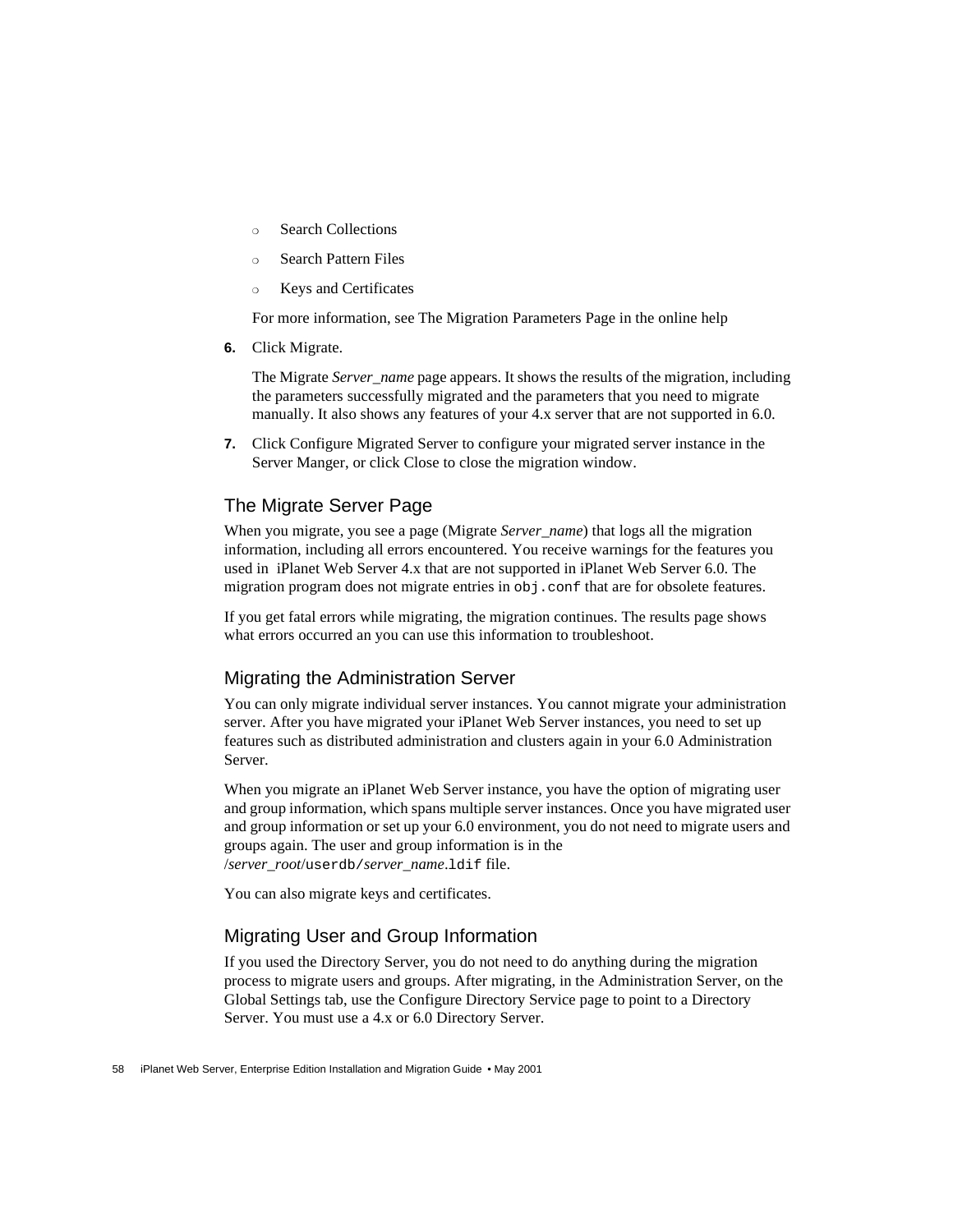### <span id="page-58-0"></span>Migrating Virtual Servers

iPlanet Web Server 4.x provided two methods for creating hardware virtual servers: the *object* method and the *virtual* method. How hardware virtual server information is migrated depends upon which method you used:

- If your iPlanet Web Server 4.x hardware virtual servers were created using the object method, these hardware virtual server settings are migrated from the  $4.x$  obj.conf file to the 6.0 server.xml file.
- If your iPlanet Web Server 4.x hardware virtual servers were created using the virtual method, these hardware virtual server settings are migrated from the 4.x virtual.conf file to the 6.0 server.xml file.

iPlanet Web Server 4.x software virtual servers settings are migrated from the 4.x obj.conf file to the 6.0 server.xml file.

### Migrating ACLs

iPlanet Web Server 6.0 has a default ACL called es-internal. It controls who can change files internal to iPlanet Web Server, for example, help files, onscreen icons, and so on. This new default ACL is added when you migrate.

If you had ACLs set up in your administration server 4.x for distributed administration, these ACLs are not migrated. You must add them manually to your new Administration Server.

### Migrating Certificates

The migration process copies the database files in the *4.x\_server\_root*/https-*server\_id* directory, such as key3.db and cert7.db, to the *6.0\_server\_root*/https-*server\_id*  directory.

In addition, the SSL parameters located in the 4.x server's magnus.conf file are automatically added to the 6.0 server.xml configuration file.

For more information on using certificates with iPlanet Web Server, see the iPlanet Web Server *Administrator's Guide.*

### Migrating Search Collections

You need to choose which search collections, if any, you want to migrate. The Migration Parameters page has checkboxes for you to select the collections you want to migrate. If you don't migrate a collection when you migrate the server, you cannot go back and migrate it in the future.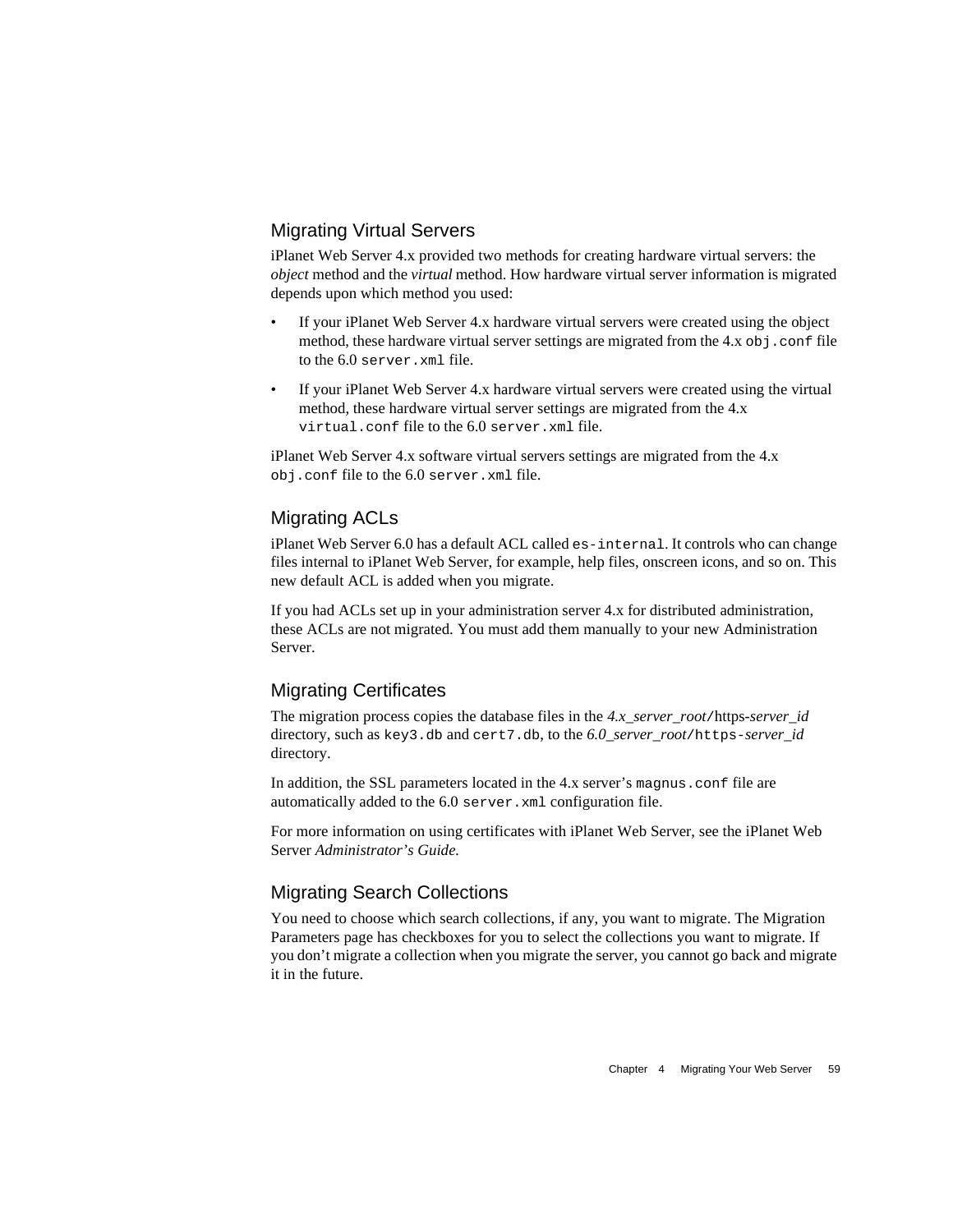<span id="page-59-0"></span>If you choose to use your old document root, the search collections you migrated work automatically. If you choose to use a new document root instead of your old one, you may need to recreate some of your collections before they will work.

### Migrating Search Pattern Files

You have the option of migrating the search pattern files. You should only do this if you have customized the default pattern files.

# Migrating Applications

After migrating your server settings and data, you may also need to make changes to your applications so that they run on iPlanet Web Server 6.0.

### Migrating NSAPI Applications

Most NSAPI programs you used with iPlanet Web Server 4.x will work in iPlanet Web Server 6.0 without being recompiled. Some undocumented data structures have been moved out of nsapi.h and are no longer public. Going forward, if your plugins use any of these data structures, you should re-write them to use accessor functions. The data structures that are now private are defined in nsapi\_pvt.h, which is shipped with the build for informational purposes only.

Custom NSAPI plug-ins are not automatically copied to the new server directory. If you have custom plug-ins, make sure you copy your plug-ins to the upgraded path as shown in the magnus.conf of the new server.

For more information on these data structures and the new accessor functions, see the *NSAPI Programmer's Guide to iPlanet Web Server 6.0*.

### Migrating Java Servlets

After you've migrated your server, Java servlets that ran in iPlanet Web Server 4.x should run in 6.0 without being recompiled. The migration leaves 4.x servlets in their original directory. The migrated servlets run in compatibility mode, which may make them a little slower than other 6.0 servlets.

Also, if your 4.x servlet referenced any additional files, you need to add the path to these files to your JVM classpath. To update the classpath, use the Configure JVM Attributes page, which you can find in the Server Manager on the Servlets tab.

Although 4.x servlets and JavaServer Pages run properly without modification on iPlanet Web Server 6.0, application developers should rewrite these as web applications to take advantage of new features.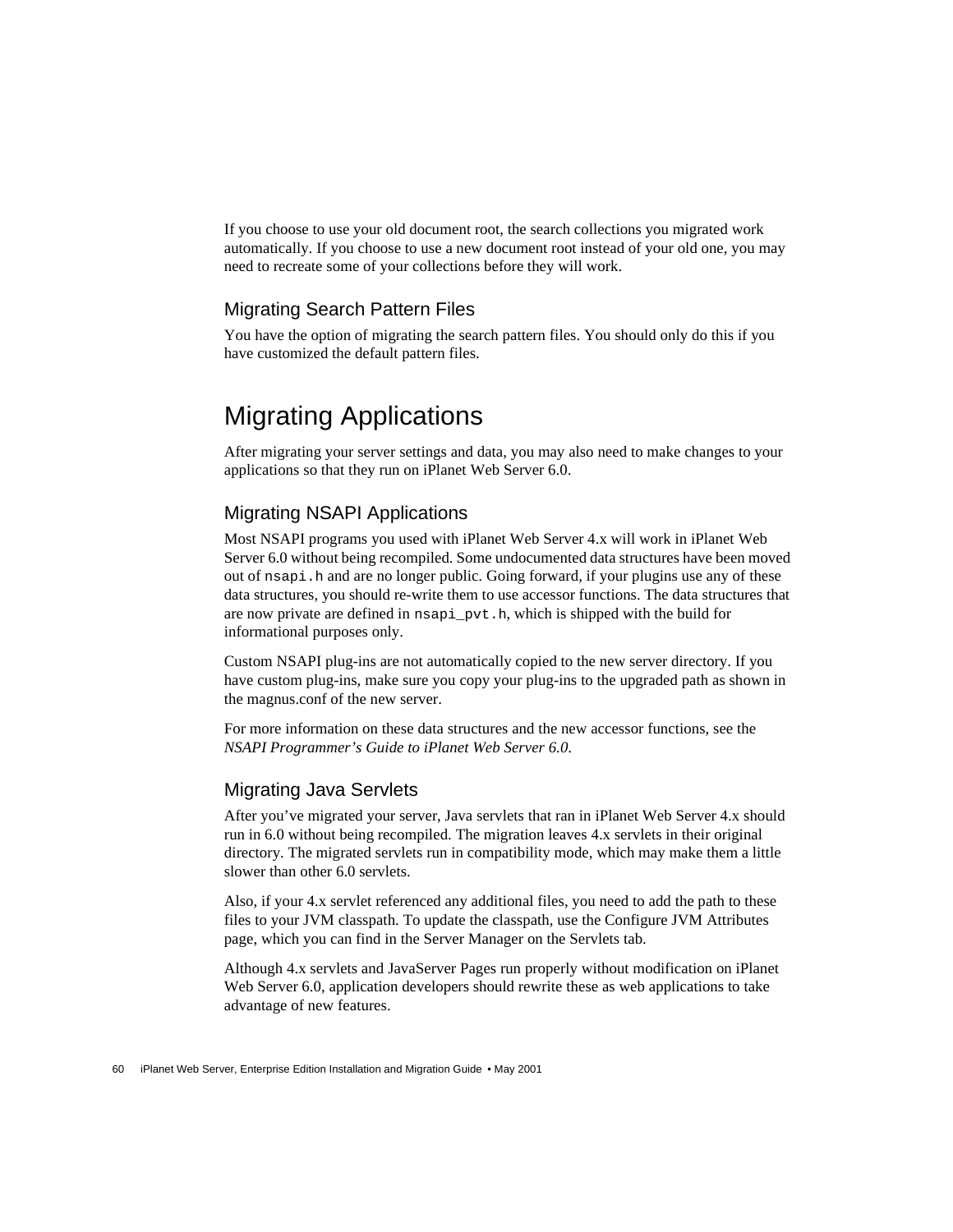<span id="page-60-0"></span>

| <b>NOTE</b> | When you install the Java subcomponent, the configuration files that are installed<br>include a set of files that end in . default (for example, |
|-------------|--------------------------------------------------------------------------------------------------------------------------------------------------|
|             | rules.properties.default). These files contain the default values for the                                                                        |
|             | Java configuration files. During migration, the Java configuration files are not                                                                 |
|             | changed from the previous version. If you want to update the old files to the new                                                                |
|             | settings, refer to the .default files. You can also refer to the .default files in                                                               |
|             | the future if you want to revert to the iPlanet Web Server 6.0 default settings.                                                                 |

### Server-side Java Applets (HttpApplets)

Server-side Java applets (HttpApplets) are not supported. Instead use Java servlets. You will need to rewrite your server-side Java applets as servlets and reinstall them.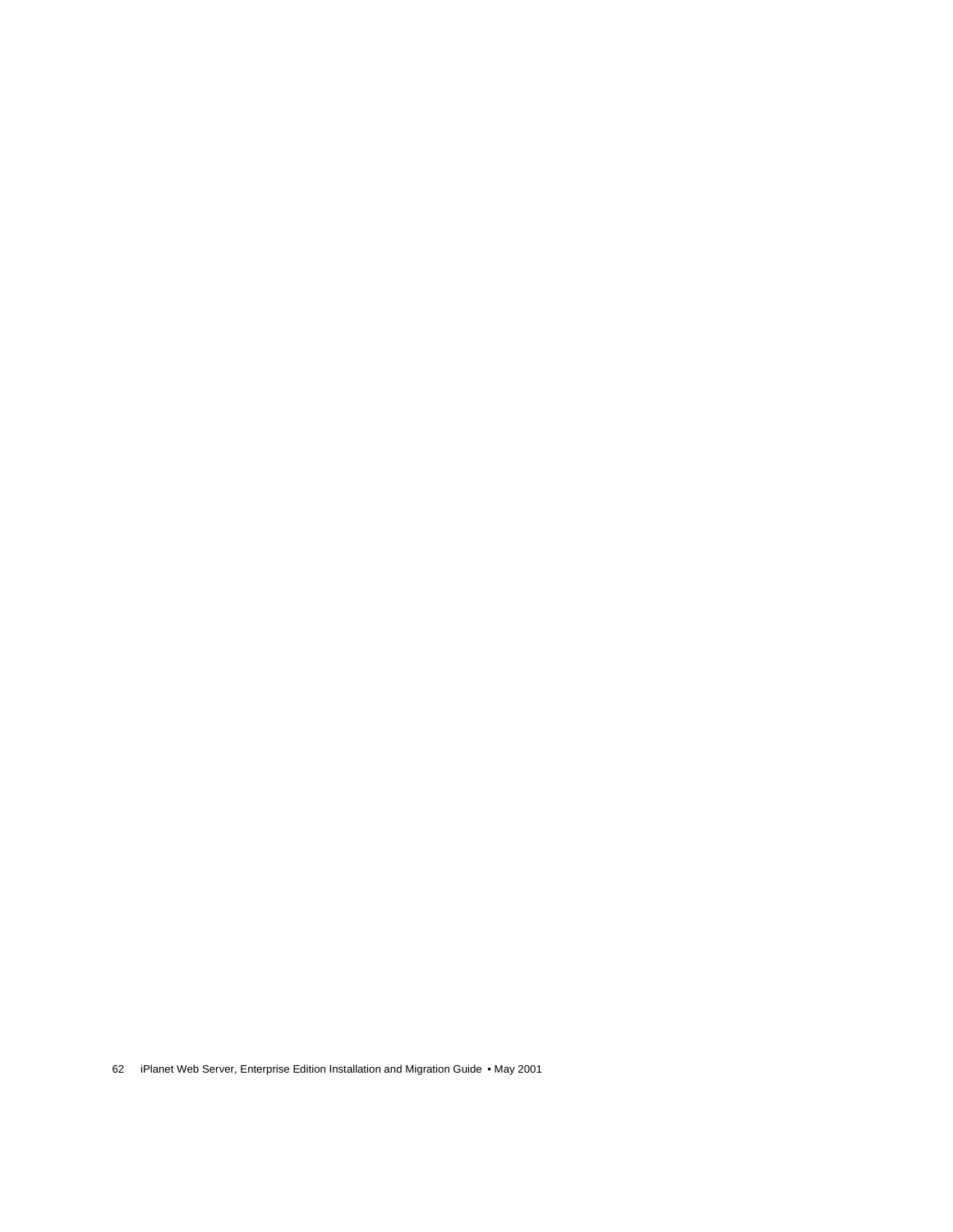# Index

## <span id="page-62-0"></span>**SYMBOLS**

[.default files, 54,](#page-53-0) [61](#page-60-0) [.properties files, 55](#page-54-0)

## **A**

[ACLs, migrating, 59](#page-58-0) [administration server, migrating settings, 58](#page-57-0)

### **B**

[browser requirements, 13](#page-12-0)

## **C**

[certificates, migrating, 59](#page-58-0) [CNAME, DNS and, 14](#page-13-0) [Communicator, installing, 18](#page-17-0) [Compaq Tru64 Unix, version, 12](#page-11-0) [configuration files, migrating, 54](#page-53-0) [Console, iPlanet Web Server integration with, 22](#page-21-0) [core component, 27](#page-26-0)

### **D**

[Directory Server, installing, 19](#page-18-0) [documentation, related, 9](#page-8-0)

### **H**

[hardware requirements, 12](#page-11-0) [Unix, 13](#page-12-0) [Windows NT, 13](#page-12-0) [HP-UX, version, 12](#page-11-0) [HTTP Java applets, migrating, 61](#page-60-0)

## **I**

[IBM AIX, version, 12](#page-11-0) [install.inf, 37](#page-36-0) installing [a downloaded server, 25](#page-24-0) [across multiple machines, 32](#page-31-0) [Communicator, 18](#page-17-0) [core component, 27](#page-26-0) [Directory Server, 19](#page-18-0) [downloaded server, 42](#page-41-0) [from a script, 37,](#page-36-0) [47](#page-46-0) [JDK, 21](#page-20-0) [JRE, 27,](#page-26-0) [45](#page-44-0) [Netscape Console, 20](#page-19-0) [overview, 17](#page-16-0)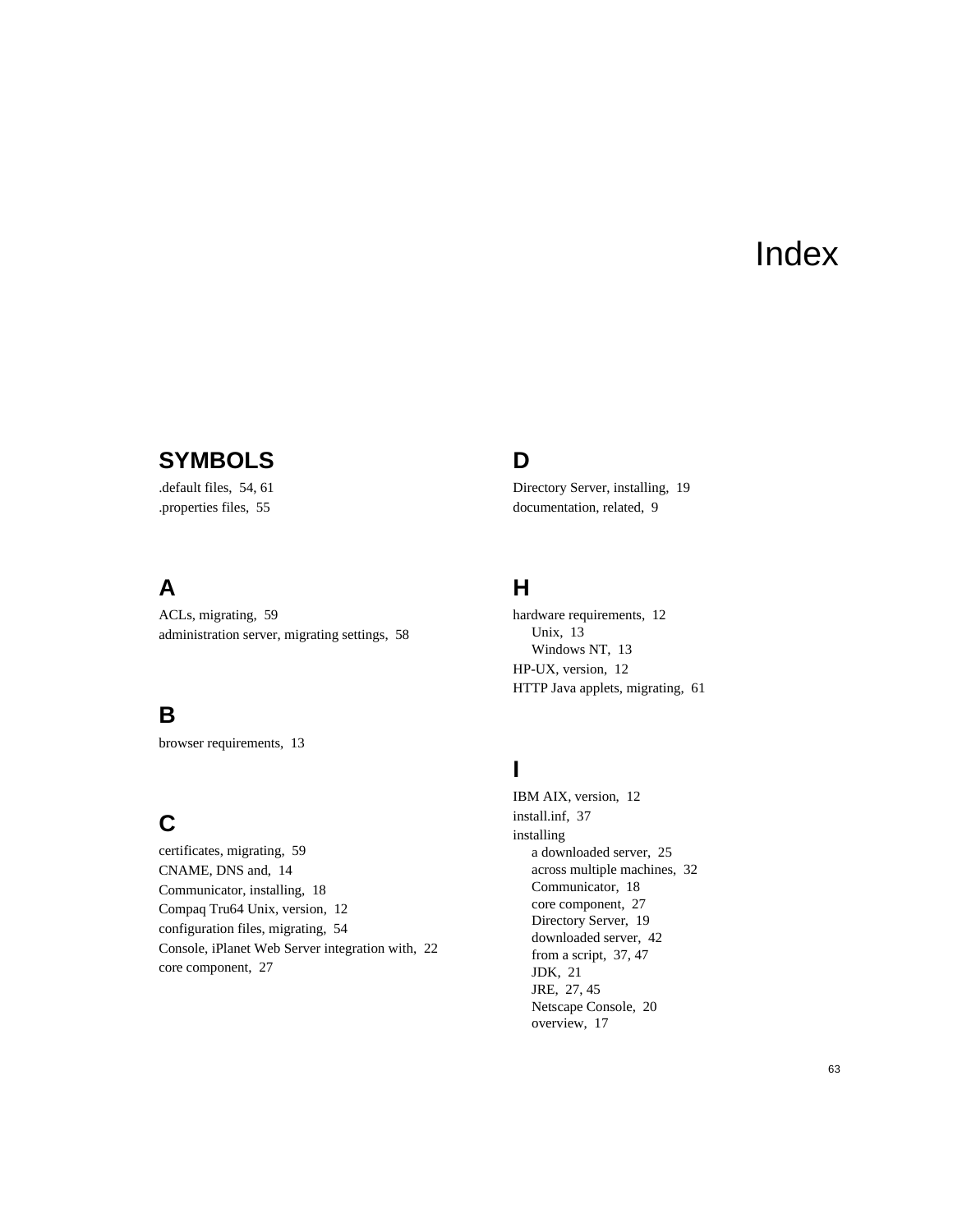[preparation for, 11](#page-10-0) [subcomponents, 44](#page-43-0) [Unix, 23](#page-22-0) [express, 30](#page-29-0) [typical or custom, 26](#page-25-0) [uninstall, 39](#page-38-0) [user account needed for, 23](#page-22-0) [Windows NT, 41](#page-40-0) [uninstall, 50](#page-49-0) [IWSSessionManager, 55](#page-54-0)

## **J**

[Java applets, migrating, 61](#page-60-0) [Java configuration files, 54](#page-53-0) [Java Server Pages, migrating from 4.0, 54](#page-53-0) [Java servlets, migrating, 55,](#page-54-0) [60](#page-59-0) [JDBCSessionManager, 55](#page-54-0) JDK [obtaining, 21](#page-20-0) [required version, 21](#page-20-0) [JRE component, 27,](#page-26-0) [45](#page-44-0)

### **L**

[Linux user accounts, 15](#page-14-0) [Linux, version, 12](#page-11-0) [LocalSystem user account, 16](#page-15-0) [logging in as correct user, 23](#page-22-0)

### **M**

[manual conventions, 8](#page-7-0) [manuals, online versions, 9](#page-8-0) [migrate server page, 58](#page-57-0) migrating [ACLs, 59](#page-58-0) [administration server settings, 58](#page-57-0)

[applications, 60](#page-59-0) [certificates, 59](#page-58-0) [overview, 53](#page-52-0) [search, 59,](#page-58-0) [60](#page-59-0) [settings and data, 57](#page-56-0) [users and groups, 58](#page-57-0) [virtual servers, 55,](#page-54-0) [59](#page-58-0) [web server changes, 54](#page-53-0) [MMapSessionManager, 55](#page-54-0)

### **N**

[Netscape Communicator, 18](#page-17-0) [nobody user account, 15](#page-14-0) [NSAPI applications, migrating, 60](#page-59-0)

## **O**

[obj.conf,obsolete directives, 56](#page-55-0) [obsolete features, 56](#page-55-0) [online help, 9](#page-8-0) [online versions of manuals, 9](#page-8-0)

### **P**

[patches, required, 12](#page-11-0) [platform requirements, 12](#page-11-0) [platforms, supported, 12](#page-11-0) [port numbers, 16](#page-15-0)

### **R**

[Red Hat Linux, version, 12](#page-11-0) running setup [NT, 42](#page-41-0) [Unix, 25](#page-24-0)